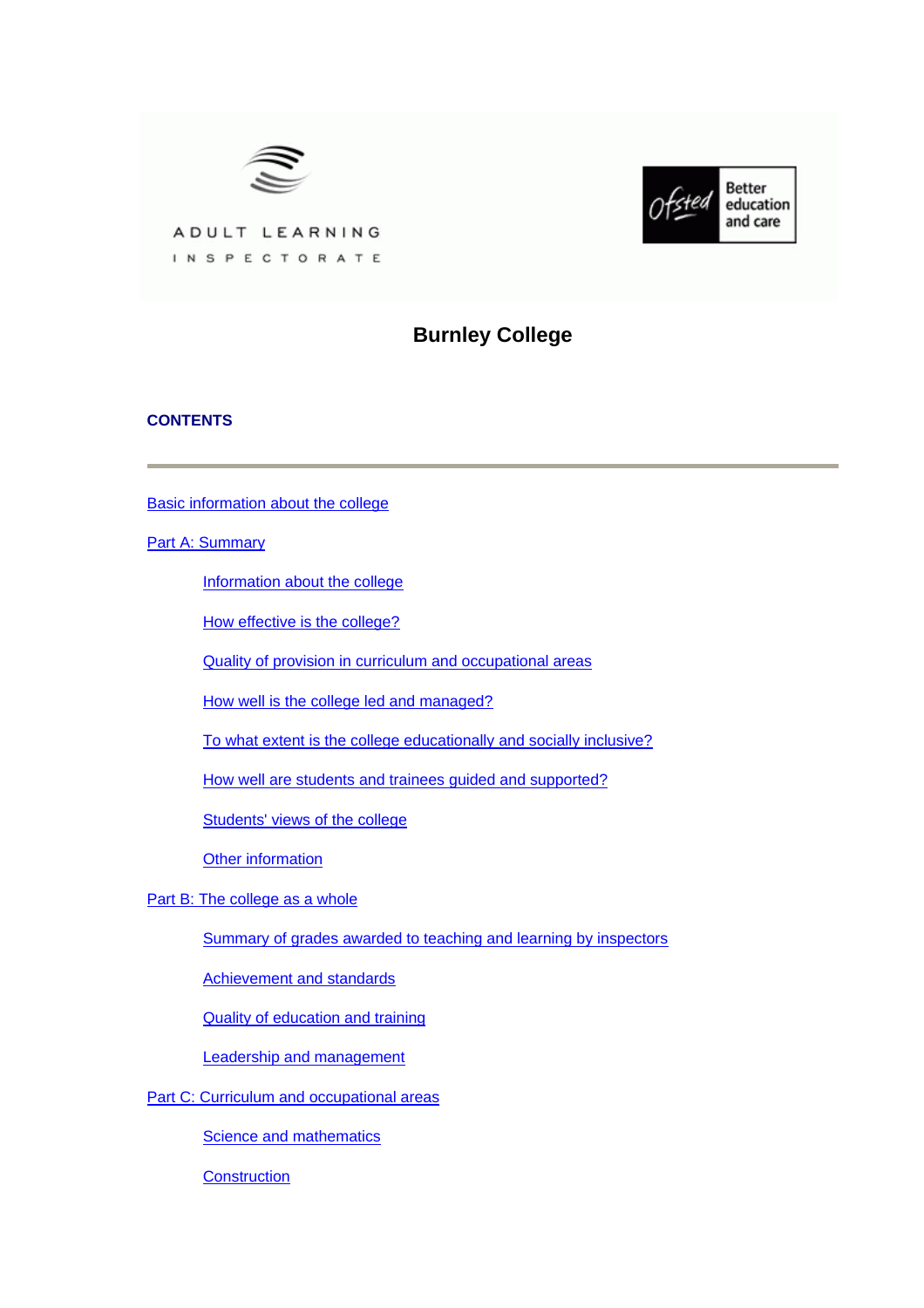#### <span id="page-1-0"></span>**[Engineering](#page-19-0)**

**[Business](#page-22-0)** 

[Information and communications technology](#page-25-0)

[Sport, leisure and tourism](#page-28-0)

[Health, social and childcare](#page-30-0)

[Visual and performing arts and media](#page-33-0)

**[Humanities](#page-36-0)** 

[Literacy, numeracy and English for speakers of other languages](#page-39-0)

[Entry to employment](#page-41-0)

# [Part D: College data](#page-43-0)

[Table 1: Enrolments by level of study and age 2003/04](#page-43-0)

[Table 2: Enrolments by curriculum area and age 2003/04](#page-43-0)

[Table 3: Retention and achievement](#page-44-0)

[Table 4: Quality of teaching observed during the inspection by level](#page-45-0)

# **Basic information about the college**

| Name of college:             | <b>Burnley College</b>             |
|------------------------------|------------------------------------|
| Type of college:             | General further education/tertiary |
| Principal:                   | John Smith                         |
| Address of college:          | Ormerod Road                       |
|                              | <b>Burnley</b>                     |
|                              | <b>BB11 2RX</b>                    |
|                              |                                    |
| Telephone number:            | 01282 711200                       |
| Fax number:                  | 01282 415063                       |
| Chair of governors:          | Shelagh Derwent                    |
| Unique reference number:     | 130735                             |
| Name of reporting inspector: | Robin Goddard HMI                  |
| Dates of inspection:         | 15-19 November 2004                |

 $\overline{+1}$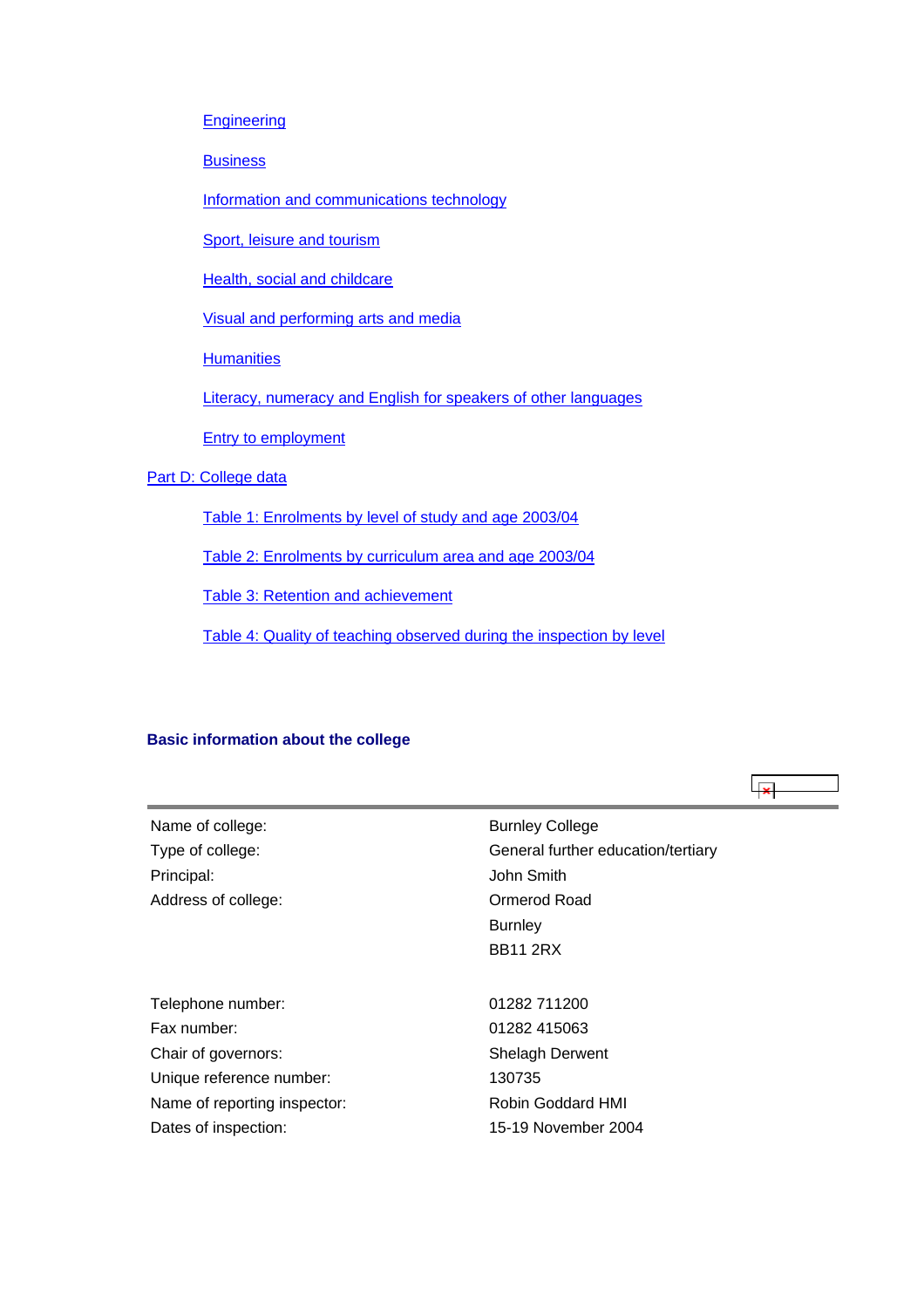ا چا

#### <span id="page-2-0"></span>**Information about the college**

Burnley, with a population of around 90,000, is located in East Lancashire. It is an area of significant social and economic deprivation. The town shares many characteristics of deprived inner city areas and receives substantial national government and European regeneration funding. A large proportion of the local population has poor literacy or numeracy. According to data from the National Office of Statistics, the unemployment claimant count percentage of the population for Burnley is around 2% compared with 3% nationally. Only around 20% of employment is in managerial and professional occupations compared with 27% nationally whilst around 28% of employees are in skilled trades or work as machine operatives compared with 20% nationally. Some 30% of all employment is in the manufacturing sector. 2001 census data show that the local population includes 5% from a Pakistani ethnic background and 2% from a Bangladeshi background.

Burnley College is a medium-sized general further education (FE) college located close to Burnley town centre. It offers a very diverse range of courses for young people and adults in 11 of the 14 areas of learning. During 2002/03, there were 8,703 students at the college, of whom 80% were aged over 19. Around 30% of the college's overall work is with full-time students aged 16 to 19. The college is the largest provider for 16 to 18 year olds in the borough. It is also the only substantial provider of full-time courses below level 3. This is particularly significant in light of the relatively small proportion locally of young people gaining five or more general certificates of secondary education (GCSEs) at grade C or above - around 41%. The college is the main provider of work-based learning in the area. It also offers higher education (HE) courses, and short courses to meet the needs of the local community and industry. In 2003, around 9% of students at the college were from minority ethnic groups compared with 8% in the local population. Some 55% of students were female. The college's mission is `to assured comprehensive lifelong education and training to excellent standards'.

#### **How effective is the college?**

Inspectors judged the college to be outstanding in information and communications technology (ICT), good in eight curriculum areas and satisfactory in two. Inspectors also judged the provision in English and modern foreign languages to be satisfactory and awarded a contributory grade. Workbased learning was awarded a contributory grade of good in business and care, and satisfactory in construction. The college's key strengths and areas that should be improved are listed below.

#### *Key strengths*

- o strong leadership of the college
- o good curriculum management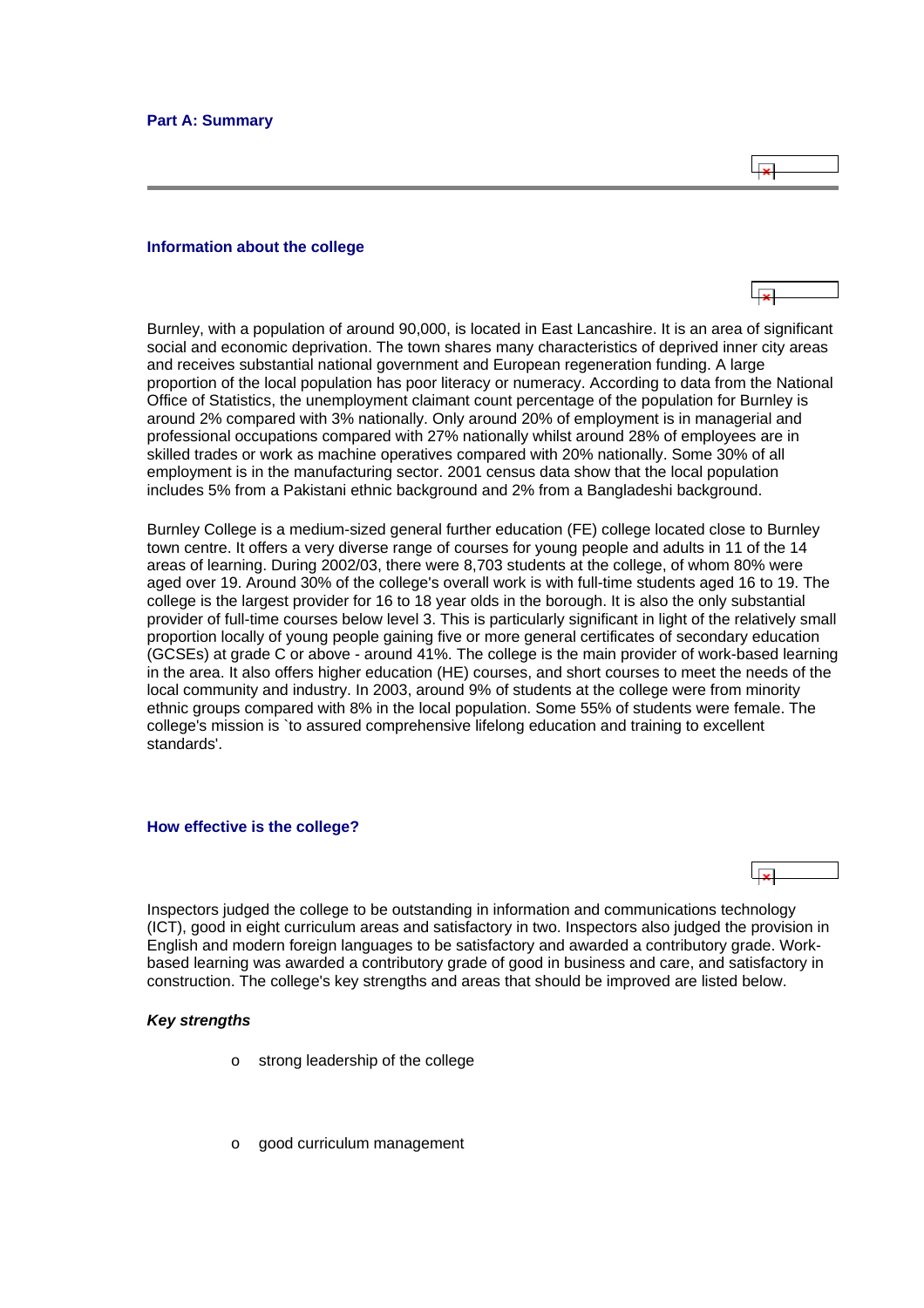- o good and improving quality of teaching
- o high rates of success for students
- o good progression paths through the curriculum
- o good monitoring of students' work and progress
- o very good student support
- o good partnership working with the local community
- o strong focus on promoting social and educational inclusiveness
- o welcoming, secure and calm learning environment.

# *What should be improved*

- o the quality of much accommodation
- o the size of classes on some programmes
- o use of learning activities to match individual needs
- o internal verification of assessment
- o promotion of equality and diversity through the curriculum.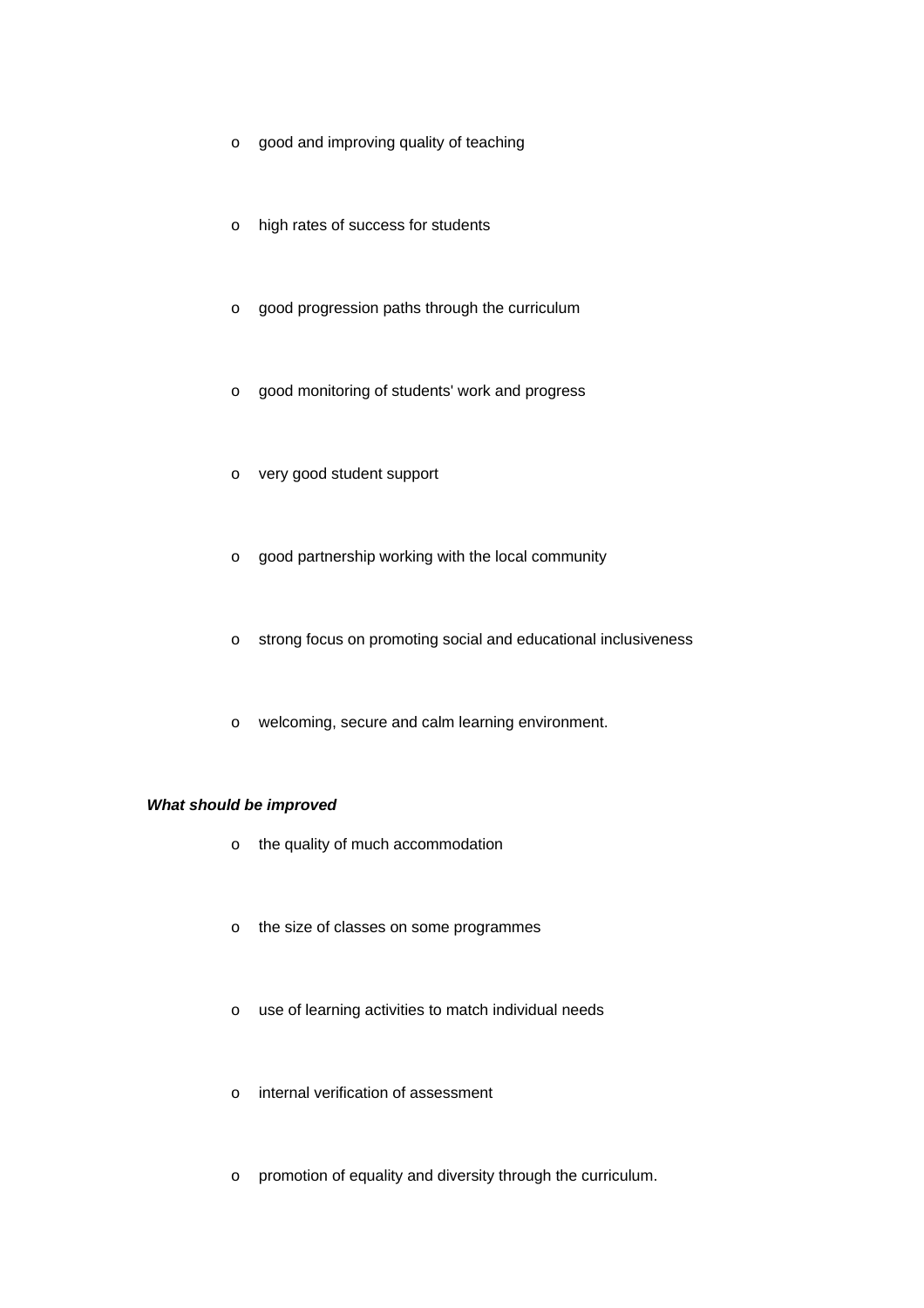<span id="page-4-0"></span>Further aspects of provision requiring improvement are identified in the sections on individual subjects and courses in the full report.

# **Quality of provision in curriculum and occupational areas**

*The table below shows overall judgements about provision in subjects and courses that were inspected. Judgements are based primarily on the quality of teaching, training and learning and how*  well students achieve. Not all subjects and courses were inspected. Inspectors make overall *judgements on curriculum areas and on the effectiveness of leadership and management in the range: Outstanding (grade 1), Good (2), Satisfactory (3), Unsatisfactory (4), Very Poor (5).*

ایجا

| Area                                            | Overall judgements about provision, and comment                                                                                                                                                                                                                                                                                                                                                                                                                               |
|-------------------------------------------------|-------------------------------------------------------------------------------------------------------------------------------------------------------------------------------------------------------------------------------------------------------------------------------------------------------------------------------------------------------------------------------------------------------------------------------------------------------------------------------|
| Science and mathematics                         | Satisfactory. There are some high pass rates, but students at<br>advanced level often do not achieve the grades which would be<br>expected. Most teaching is satisfactory or better, but many lessons<br>lack pace or variety. Staff qualifications and specialist facilities are<br>good. The monitoring of students' progress and the availability of<br>additional support are good.                                                                                       |
| Construction                                    | Good. Contributory grade for work-based learning is satisfactory.<br>Retention and pass rates have been consistently high on most<br>courses. Theory teaching is good and lessons make good links with<br>the industrial context. There is good support for college-based<br>students and work-based learners, but on-site assessment in work-<br>based learning is too infrequent. The plumbing and bricklaying<br>workshops are not adequate to meet the needs of students. |
| Engineering                                     | Good. There are high retention and pass rates. Teaching meets the<br>individual needs of students and makes good use of teachers'<br>industrial experience. Specialist resources and accommodation are<br>good. However, there is a lack of practical work for full-time students<br>either within the college or in industry.                                                                                                                                                |
| <b>Business</b>                                 | Satisfactory. Contributory grade for work-based learning is good.<br>Pass rates are high on most courses. Teachers use a wide range of<br>learning activities, but some students are not challenged sufficiently.<br>Work-based learners are well matched to their job roles. Internal<br>verification of assessment decisions is not sufficiently timely and<br>rigorous.                                                                                                    |
| Information and<br>communications<br>technology | Outstanding. A very large proportion of students complete their<br>courses successfully and many students achieve high grades. Much<br>very good teaching inspires students who achieve high standards.<br>Support for students is excellent and is focused on enabling students<br>to reach their full potential. Outstanding curriculum leadership has<br>helped to develop very strong teamwork.                                                                           |
| Sport, leisure and tourism                      | Good. Pass rates on most courses are very high. Most teaching is<br>good or better, but some activities are not designed to cater for the<br>needs or interests of all students. Some classroom accommodation is<br>inadequate and this disrupts learning. The area is well managed and<br>students are involved well in quality assurance arrangements.                                                                                                                      |
| Health, social and                              | Good. Contributory grade for work-based learning is good. Retention                                                                                                                                                                                                                                                                                                                                                                                                           |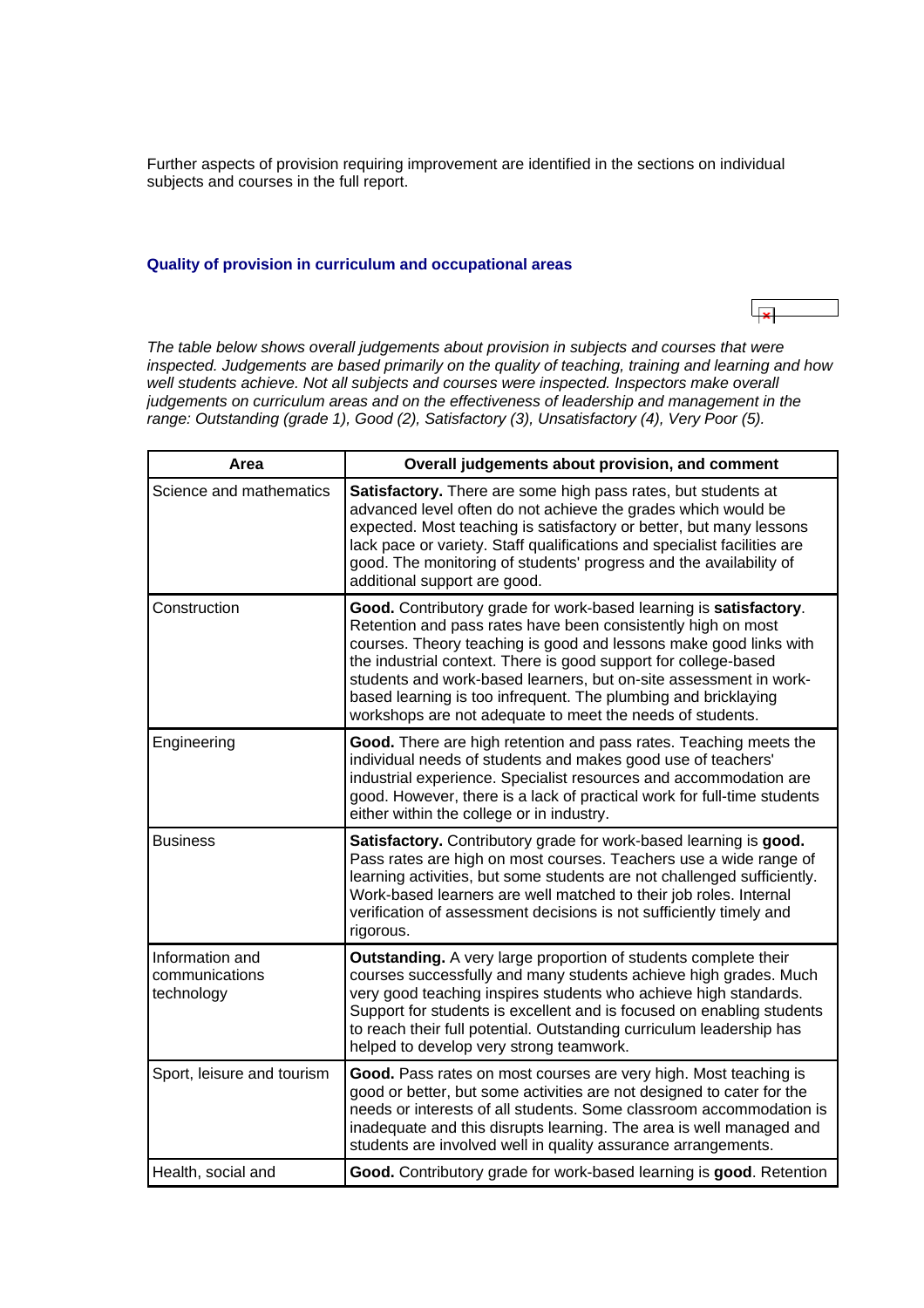<span id="page-5-0"></span>

| childcare                                                            | and pass rates in care and early years are very high and they are high<br>in work-based learning. There is much very good teaching built on a<br>careful analysis of students' individual needs although equality and<br>diversity is not promoted sufficiently in the curriculum. The college has<br>recently been awarded centre of vocational excellence (CoVE) status<br>in care. Leadership and management of the curriculum area are very<br>good.               |
|----------------------------------------------------------------------|------------------------------------------------------------------------------------------------------------------------------------------------------------------------------------------------------------------------------------------------------------------------------------------------------------------------------------------------------------------------------------------------------------------------------------------------------------------------|
| Visual and performing arts<br>and media                              | Good. There are high pass rates on full-time courses. Teaching and<br>lesson planning are good, and there is rigorous feedback and<br>monitoring of students' work. The tutorial system is effective and<br>student support is good. Resources and accommodation are poor and<br>there is insufficient display and celebration of students' work<br>throughout the college.                                                                                            |
| <b>Humanities</b>                                                    | Good. Contributory grade for English and modern foreign languages<br>is satisfactory. Pass rates are high, particularly on humanities<br>courses, but too few students complete courses at level 2. Teaching is<br>generally good or better, but in English and modern foreign<br>languages, some is not planned sufficiently. There is very good<br>academic and personal support for students. Management of modern<br>foreign language provision is unsatisfactory. |
| Literacy, numeracy and<br>English for speakers of<br>other languages | Good. Retention and pass rates are high with most learning goals<br>being achieved. Teaching is good or better in most lessons and<br>carefully addresses individual needs and promotes equality of<br>opportunity. Community development initiatives have been used well<br>to make the provision inclusive. There remains insufficient provision<br>above entry level.                                                                                               |
| Entry to employment                                                  | Good. There are high rates of achievement and progression. There is<br>effective programme management, and the provision is flexible and<br>responsive to learners' needs. Personal support for learners is very<br>good. Some learning activities do not meet the needs of all learners.                                                                                                                                                                              |

#### **How well is the college led and managed?**

Leadership and management are good. The college has improved retention rates and maintained pass rates at a very high level. Through well-focused development activities it has reduced the amount of unsatisfactory teaching and improved teaching overall. The governors oversee effectively the strategic direction of the college and annual goals give priority to teaching and learning. They regularly monitor results and the outcome of lesson observations. Governors and managers have promoted social and educational inclusion successfully. Strong, clear leadership is provided by the principal and communication with staff is good. Curriculum management is good in many parts of the college and satisfactory elsewhere. Quality assurance is managed well and self-assessment is very accurate. Equality of opportunity has been promoted well in many areas of the curriculum. The college is in a healthy financial position and provides good value for money.

#### **To what extent is the college educationally and socially inclusive?**

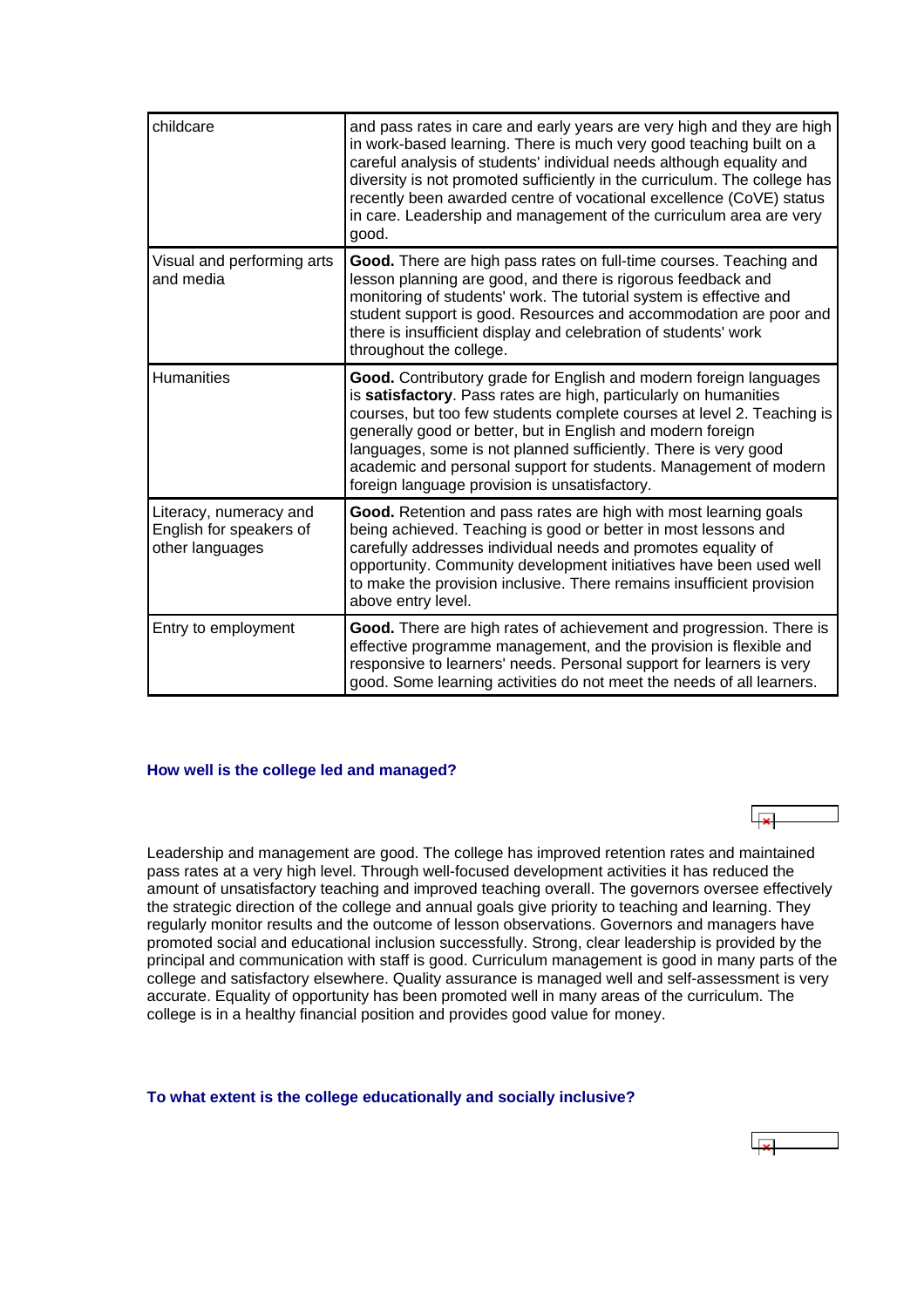<span id="page-6-0"></span>inclusiveness and equality of opportunity are central to its work. A wide range of provision is responsive to meeting community needs. The college is making a major contribution to raise the aspirations of young people and adults with low levels of educational achievement. Very good additional learning support services contribute to the success of many students. Literacy and numeracy provision is good. The proportion of students from minority ethnic groups reflects the Burnley population well. The college monitors thoroughly the experiences of students of different gender and ethnic background. It has established a secure and welcoming environment where neither bullying nor harassment are tolerated. The college has responded appropriately to the Race Relations (amendment) Act 2000 and Special Educational Needs and Disability Act 2001 (SENDA) legislation.

#### **How well are students and trainees guided and supported?**

Student support and guidance are very good. Many aspects of the support provided are outstanding. The college uses a wide range of media, locations and events to promote the college well in local communities. Impartial advice and information is readily available to prospective students. Learning support is very effective in helping students succeed. Support needs are identified early and provided promptly. Support for students with learning difficulties and/or disabilities throughout the college is strong. Tutorials are generally good, but some are uninspiring. Students are set challenging target grades which help to improve motivation. Their progress is monitored systematically. There are effective arrangements to ensure high levels of attendance. The college provides a comprehensive range of guidance and welfare services including counselling, childcare support, and financial assistance. Careers advice and guidance are good. Security staff contribute well to a calm and secure environment.

#### **Students' views of the college**

Students' views about the college were taken into account and a summary of their main comments is presented below.

#### *What students like about the college*

- o good course and practical advice prior to and during enrolment
- o very strong student support
- o wide range of courses
- o good teaching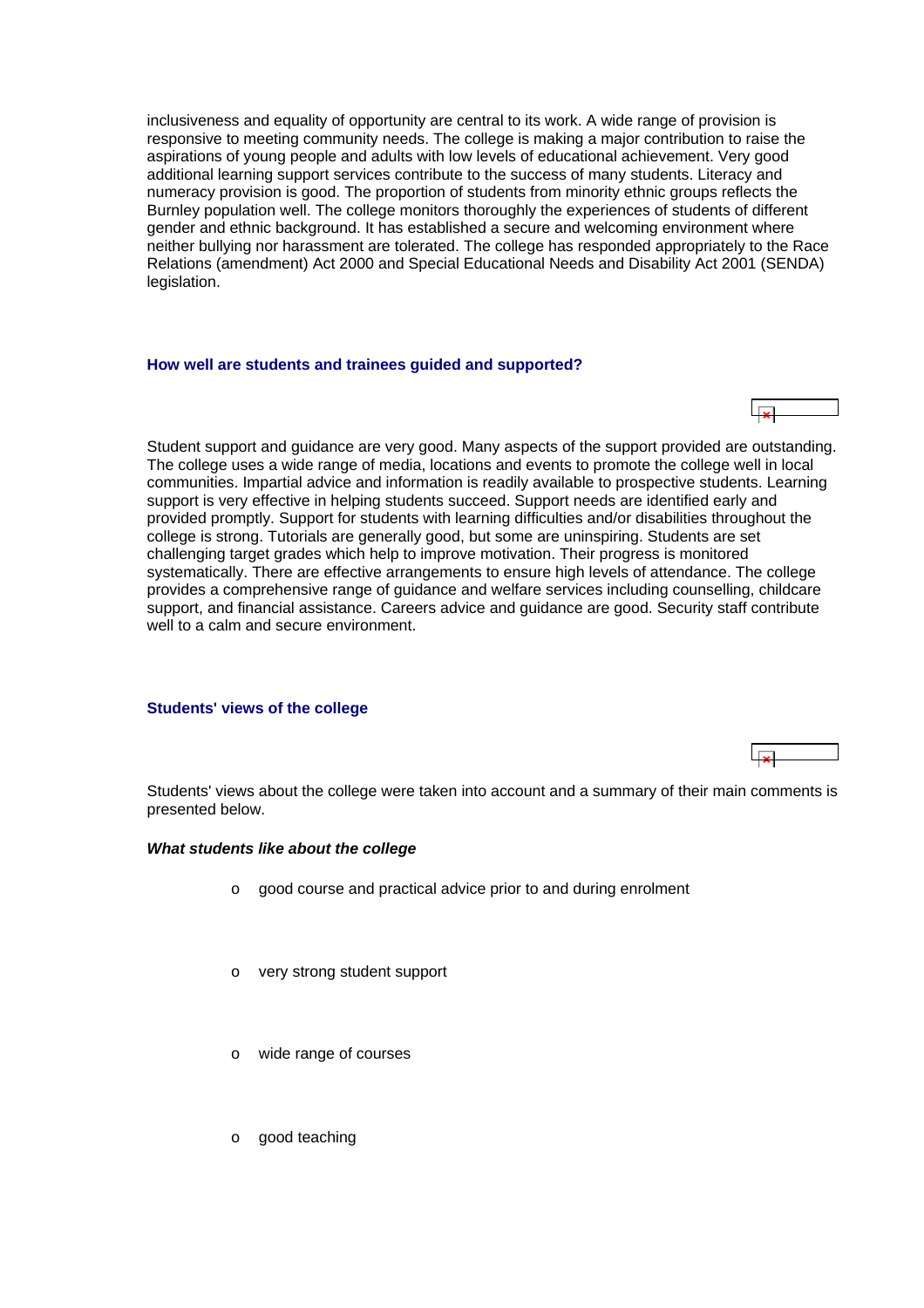- <span id="page-7-0"></span>o secure and welcoming environment
- o being treated as an adult
- o good canteen
- o good careers and HE guidance.

#### *What they feel could be improved*

- o limited parking space
- o canteen prices too high
- o information technology (IT) facilities in some subjects
- o some accommodation is cramped.

#### **Other information**

# $\overline{\phantom{a}}$

The college inspection report will normally be published 12 working weeks after the formal feedback of the inspection findings to the college. Once published, the college has two months in which to prepare its post-inspection action plan and submit it to the local Learning and Skills Council (LSC). The college's action plan must show what action the college will take to bring about improvements in response to issues raised in the report. The governors should agree it before it is submitted to the local LSC. The local LSC should send to Ofsted only action plans from colleges that have been judged inadequate or have been awarded a grade 4 or 5 for curriculum provision, work-based learning and/or leadership and management.

**Part B: The college as a whole**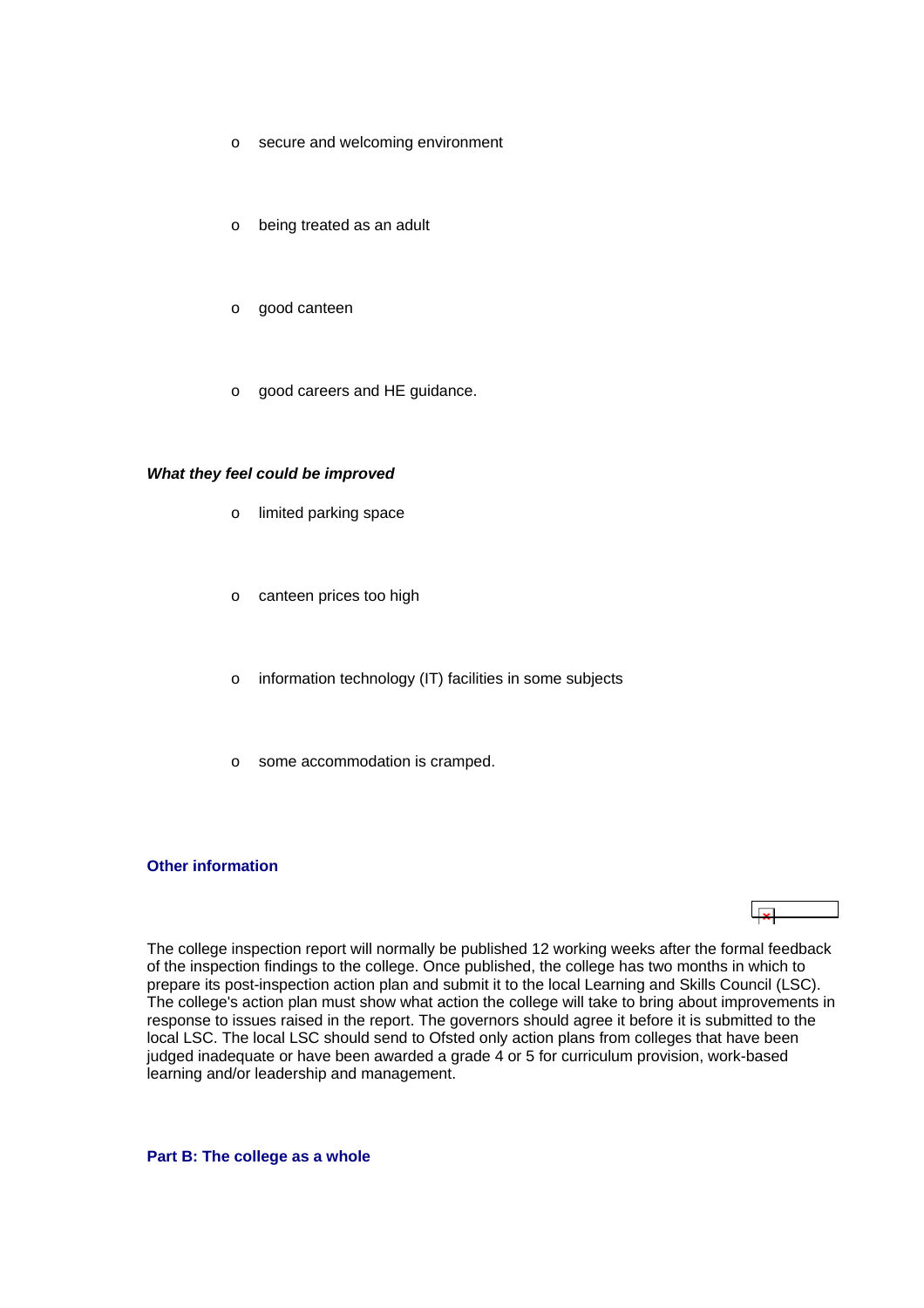| <b>Aspect and learner</b><br>type | Graded good or better<br>(Grades 1 to 3) % | Graded<br>satisfactory<br>(Grade 4) % | <b>Graded less than</b><br>satisfactory<br>(Grades 5 to 7) % |
|-----------------------------------|--------------------------------------------|---------------------------------------|--------------------------------------------------------------|
| Teaching 16-18                    | 74                                         | 22                                    |                                                              |
| 19+ and WBL $*$                   | 64                                         | 29                                    |                                                              |
| Learning 16-18                    | 71                                         | 23                                    | 6                                                            |
| 19+ and WBL*                      | 57                                         | 36                                    |                                                              |

#### <span id="page-8-0"></span>**Summary of grades awarded to teaching and learning by inspectors**

*Key: The range of grades includes: Excellent (Grade 1), Very Good (Grade 2), Good (Grade 3), Satisfactory (Grade 4), Unsatisfactory (Grade 5), Poor (Grade 6) and Very Poor (Grade 7).*

*\*work-based learning*

# **Achievement and standards**

1. In 2003/04, around 1,360 students aged 16 to 18 and 350 adults were studying on full-time programmes. There are around 250 students aged 16 to 18 and 3,600 adults taking part-time courses at the college.

#### *16 to 18 year olds*

2. The combination of high pass rates with high rates of retention on most courses means that a very large proportion of students starting courses acquire the qualification they are aiming for in comparison with similar colleges. Pass rates on courses at level 1 have consistently been high and well above the national averages. Retention rates have remained at a level close to the national averages until 2004 when they rose significantly. At level 2, pass rates have also been consistently high. Retention rates have been improving steadily and are now high.

3. For advanced level courses, pass rates have consistently been in the top 10% of FE colleges. Data provided by the college suggest that, overall, students taking advanced subsidiary-level (ASlevel) and GCE advanced-level (A-level) subjects achieve higher grades than would be predicted by their GCSE grades. Over a three year period, those subjects which perform best in this respect include sociology, psychology and media studies. Mathematics and science subjects perform least well. Retention rates have also been high.

4. Retention and pass rates on work-based learning programmes are generally higher than national averages and, in many cases, they have showed sustained improvement since the last inspection. In health and social care, for example, retention and pass rates on apprenticeship and advanced apprenticeship programmes improved in each of the three years up to 2003. In that year, the pass rate on care advanced apprenticeships was 76% compared to a national average of 30%. Apprenticeship programmes in business administration and construction have also showed sustained improvement. Since the last inspection, over 1,000 young people have been recruited on to the college's work-based learning programme. There is room for more improvement to be made.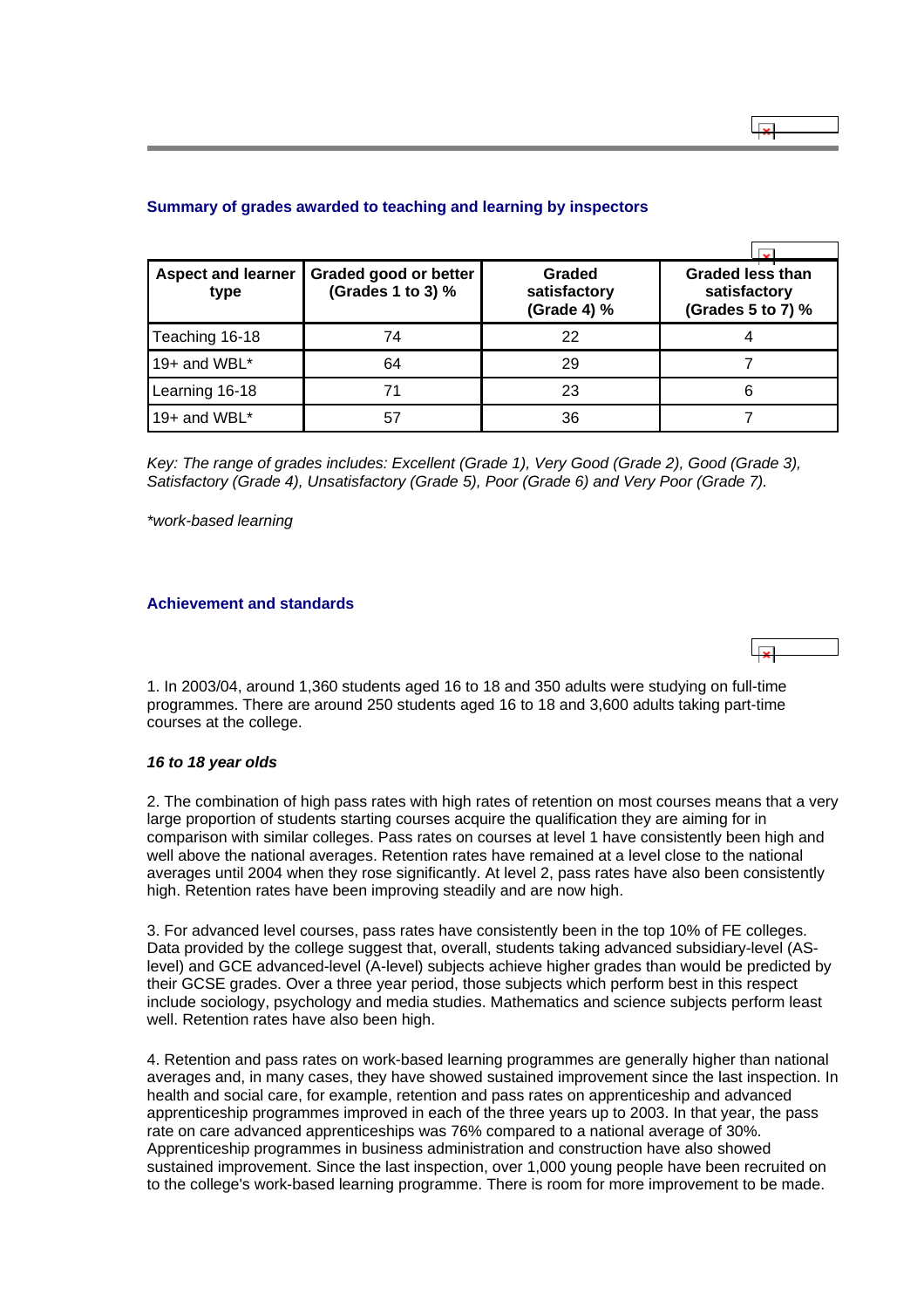<span id="page-9-0"></span>Approximately 40% of work-based learners leave without gaining their full qualification.

#### *Adult learners*

5. For adult students, there have been substantial improvements in retention rates over the last four year period. They are now well above national averages at all levels. Pass rates at level 1 are generally high, but have varied significantly in recent years; they are now around the national average. At levels 2 and 3, the pass rates have been consistently very high and remain so in 2004.

6. The college has a robust, but sensitive approach to attendance which is described as `zero tolerance' of unexplained absences. The attendance rate during inspection week was 81% which is above the national average for FE colleges. Attendance on the first day of the inspection was adversely affected by the proximity of Eid celebrations. Attendance was highest at over 85% in humanities and care. It was below 75% in visual and performing arts and media and entry to employment (E2E).

7. Around 9% of students come from minority ethnic groups. Analysis of college achievement data for 2003 shows that for students aged 16 to 18 from minority ethnic groups the retention rates are generally higher than for the college as a whole. Pass rates are well above those for students from these groups nationally and are broadly in line with college rates. For adult students, the retention rates are broadly similar to those for all students. Pass rates are generally higher than for students from these minority ethnic groups nationally and similar to, or above, the rates for all adult students at the college.

8. Rates of progression are high both within the college and on to HE or employment. In care, an average of 78% of students progress between level 2 and level 3, 30% of advanced apprentices go on to HE and more than 90% of cadets progress to nurse training or related courses. In business, of the 29 students who achieved the advanced vocational certificate of education (AVCE) double award in 2004, 24 progressed to HE. Similarly, in ICT, 76% of those completing AVCE IT were accepted into university and the other 24% went into related employment. There are high progression rates from the E2E programme. In 2004, 49% of learners who started the programme progressed to FE, training or employment. This exceeded the local LSC target significantly.

9. The standard of much students' work is high. In ICT, students have won national awards. In the 2003 FE Skills Challenge, one student won a gold award for the website challenge and, in 2004, there were silver and bronze awards in the hardware and software challenge. In visual and performing arts, level 1 students produce high-quality computer graphics and photoshop work which is above the standard expected for this level. Carpentry and joinery students develop skills to high industrial standards cutting, jointing, and boring to produce components for framed, ledged and braced doors. In engineering, first year welding students demonstrate good techniques in soldering, brazing and fusion welding of materials into complex shapes. Work-based learners in both business and care develop personal skills and confidence which permits them to take on additional responsibilities. In literacy and numeracy, many students gain in confidence and self-esteem, and their achievements are having a strong effect on their lives.

#### **Quality of education and training**

10. Teaching, learning and attainment were graded by inspectors in 180 sessions. Inspectors judged that teaching was good or better in 70% of lessons, satisfactory in 25% and less than satisfactory in 5%. This is a significantly better profile of grades than the average for general FE colleges nationally. Teaching was most effective in ICT, engineering, sports, leisure and tourism, visual and performing arts, and care. It was least effective in science and mathematics and E2E.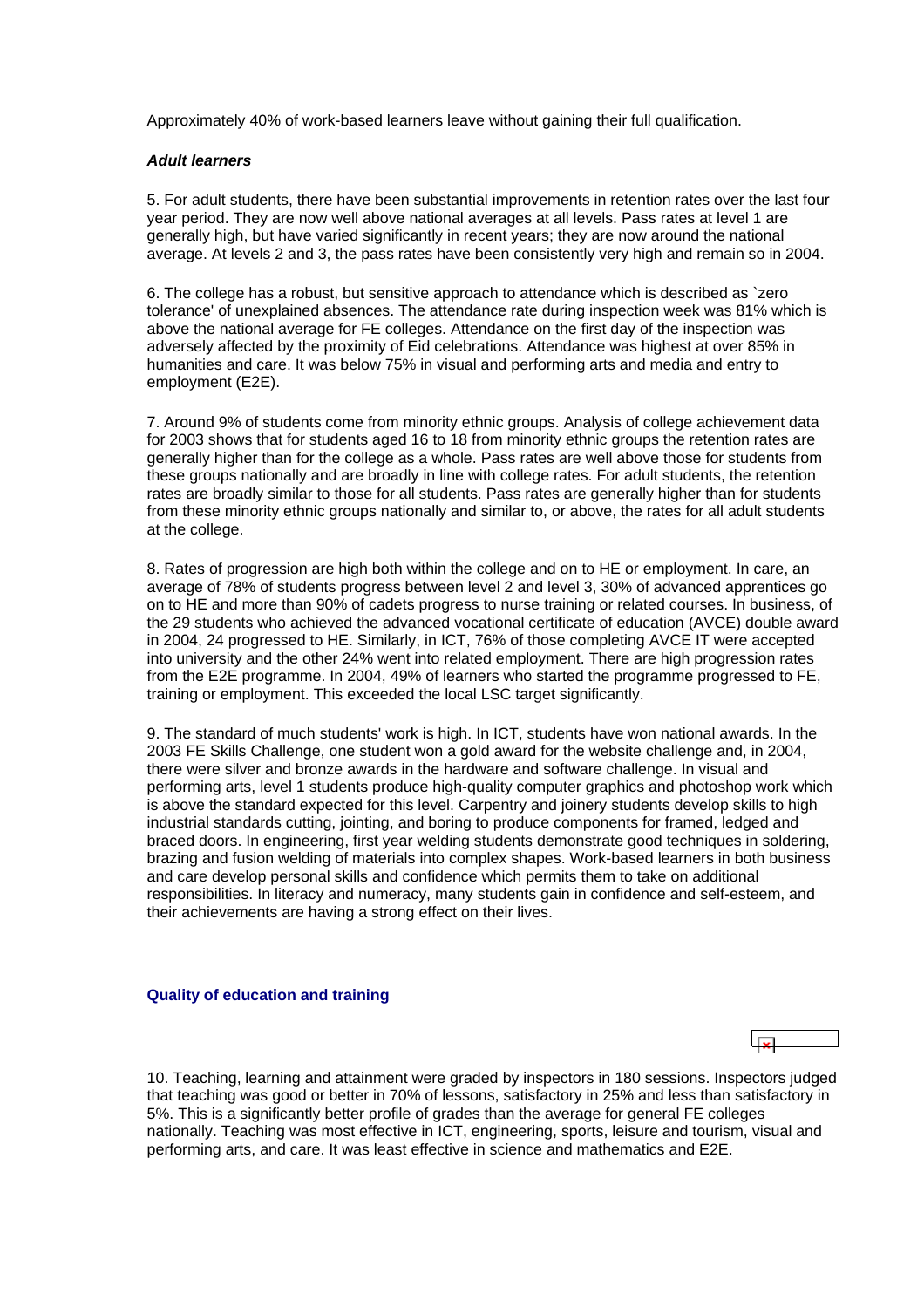11. Teaching is significantly better in lessons primarily involving students aged 16 to 18. Some 74% of lessons were good or better, compared with 66% for adult students. There is a higher percentage of good or better lessons for level 3 courses, at 73%, and a lower percentage for courses at level 1 at only 60%. All teaching of courses at entry level was at least satisfactory and 83% was good or better. Around 77% of teaching on AS-level and GCE A-level courses was good or better. Teaching by full-time teachers tends to be better at 77% good or better than that by part-time teachers at 52%. Nearly 10% of lessons taught by part-time teachers were unsatisfactory.

12. Most teaching is planned well. The enthusiasm and energy of many teachers generates a high level of commitment from their students. Teachers across the college have high expectations and set high standards. Most teachers have a profile of the learning needs and preferred learning styles of their students. Some make good use of these and ensure that there is a variety of learning activities. In ICT, for example, in a general national vocational qualification (GNVQ) intermediate lesson, students who were critically evaluating a website in preparation for an assessment task were constantly asked to justify their opinions; in humanities, in a law lesson about sentencing, adult students took on the role of lay magistrates and weighed conflicting evidence before determining appropriate sentences; in engineering, exercises of differing levels of difficulty are used to challenge all students. In other lessons, however, teachers rely too much on whole class teaching without taking proper account of individual needs or checking that learning has been effective.

13. The teaching of theory in vocational subjects is good. In construction, theory and practice are integrated by referring to the building legislation, British Standards and Codes of Practice. Case studies from industry are used to illustrate key points. There is much good practical teaching. In media studies, practical film projects are imaginative and students produce eye-catching magazine layouts and high-quality short films. Where class sizes are small, the range of students' experience is narrow. In performing arts, this limits performances, group work and peer evaluation. In many areas, key skills are integrated effectively into the teaching of vocational subjects and are valued by students.

14. Teachers are well qualified and experienced. They have up-to-date subject and occupational knowledge that is used effectively to promote learning. A high ratio of support staff to teaching staff is used well in the classroom. Many part-time staff are current practitioners within the industry or profession. Difficulties arising from high staff turnover have affected the quality of provision in some curriculum areas, such as in engineering and construction.

15. Staff development is wide ranging. Curriculum managers are able to draw on the development opportunities best suited to meeting the needs of their teams. Staff training is linked well to the college's strategic targets and plans.

16. Good use is made of much ageing accommodation through a detailed programme of maintenance and adjustments. The design of existing buildings in the context of increasing student numbers is causing some cramped teaching conditions and unsuitable settings for teaching. For example, there are problems in visual and performing arts, and sport, leisure and tourism with noise and poor access. Construction workshops are poor, with insufficient space to meet awarding body requirements to teach and assess in separate areas. The college is aware of these limitations and is exploring options for relocation with the local LSC. Most areas of the college have access for students with restricted mobility. Adaptations to classrooms, workplaces and workshops enable students with a wide range of learning difficulties and/or physical disabilities to study effectively. However, wheelchair users can not use the pottery rooms.

17. There is a spacious open access learning resource centre and electronic library which is well used by students. The book stock, periodicals, CD-ROMS, videotapes and audiotapes adequately support the study of all subjects. The college is implementing its IT strategy including a virtual learning environment. There is insufficient access to personal computers in some curriculum areas. An annual health and safety audit is carried out efficiently by college technicians, teaching staff and the estates manager, creating a safe working environment.

18. The quality of assessment is very thorough on most courses. Students' work is set regularly and is used well by teachers to determine what progress students are making. The college has detailed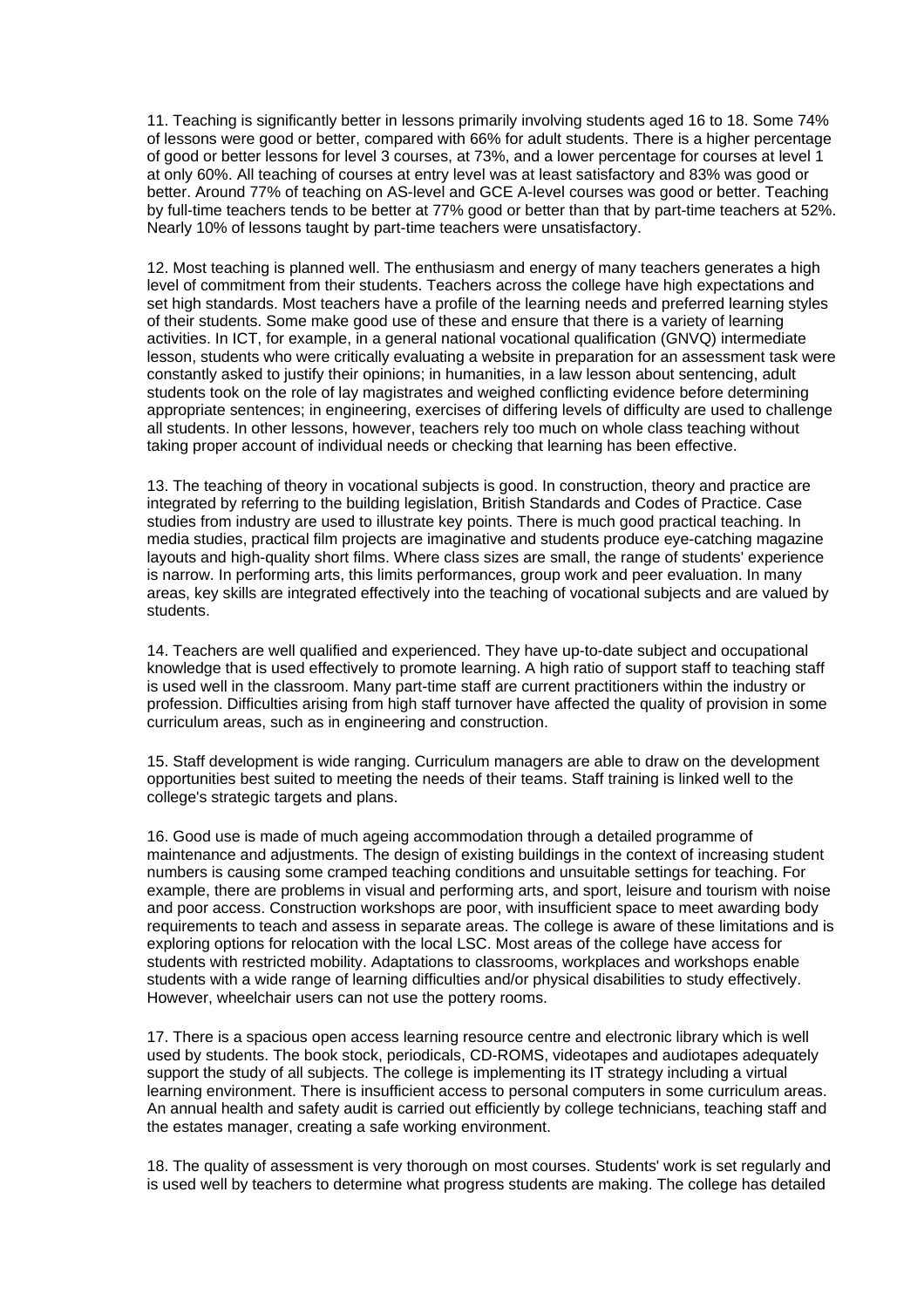guidelines on providing written feedback which are implemented consistently. For example, in media studies and humanities, work is marked rigorously to encourage students to set themselves high standards. Teachers explain carefully what is needed to make improvements. In ICT, formative assessment is used extensively to consolidate learning and monitor students' progress. In literacy and numeracy, assessment is effective in setting and monitoring progress towards realistic learning targets. However, in English for speakers of other languages (ESOL) this is not so well developed. In most cases, students are well informed about assessment schedules so that they can take responsibility for managing their workload.

19. In work-based learning, the arrangements for assessment in the workplace vary in suitability. In care, there are very close links between college staff and workplace supervisors and assessors to plan and carry out assessments when they are required. This works very well in practice. In construction, however, there is insufficient on-site assessment. The internal verification of assessment decisions, particularly for national vocational qualifications (NVQs) is not undertaken consistently across the college. There are shortcomings in the availability of suitably qualified assessors and verifiers, the promptness of action to verify assessment decisions, and the tracking of verification activities.

20. There is a good range of provision in most curriculum areas allowing progression from foundation to advanced level and beyond. A partnership with the University of Central Lancashire enables the college to offer HE courses including foundation degrees in a number of areas. In May 2004, Burnley College was awarded a CoVE in care skills for the community. Work-based learning accounts for 10% of the college's work and responds well to the needs of local employers. Key skills are well managed and planned across the curriculum. Key skills provision is effectively organised and co-ordinated within teaching areas by key skills specialists. Generally, key skills are integrated well within other assignments. Study programmes for full-time students offer a variety of additional qualifications, including first aid, aromatherapy, personal safety and wider key skills.

21. Equality of access to the curriculum is promoted through close working with voluntary and community organisations to provide a wide variety of steps back into learning for adults. These include asylum seekers and refugees. Around 300 14 to 16 year olds take part in vocational courses offered by the college. Many continue as full-time students at the college. Around 20 disaffected and excluded pupils also attend full time.

22. Support and guidance for students are very good. Marketing and advisory services use a broad range of media, locations and events to promote the college within the community. Community development officers and two drop-in college shops are used effectively to promote learning opportunities to non-traditional users of post-16 education. The college has achieved the matrix standard for advice and guidance through the Guidance Accreditation Board. There are good links with local secondary schools. College staff regularly attend school options and parents' evenings. There are well-attended college open days and other events for potential students. High-quality promotional literature is produced for a wide range of audiences including some in community languages. The college's profile is also raised by its work with 14 to 16 year olds.

23. The management and provision of learning support are excellent. There are thorough diagnostic assessments for literacy and numeracy for full-time students as well as many part-time adult students. Individual support needs are identified early and support is organised promptly. The college has increased the number of inclusive learning advisors to provide individual and whole class support across the curriculum. Support provided in the classroom is extremely effective. This extends the range of opportunities for many students including those with learning difficulties and/or disabilities. Students who receive additional support do better than full-time students as a whole. The retention rate for students receiving additional learning support is 90% and the pass rate is 92%. There is more limited access to support for some part-time and community-based students. Support for the development of language skills also remains underdeveloped.

24. Tutorials on full-time courses are good. Most are planned carefully and well attended. Some, and particularly those group sessions designed to develop study skills and practices, are uninspiring. Individual tutorials to review progress are very effective. Students are set motivational target grades and performance against them is monitored systematically. There are good communications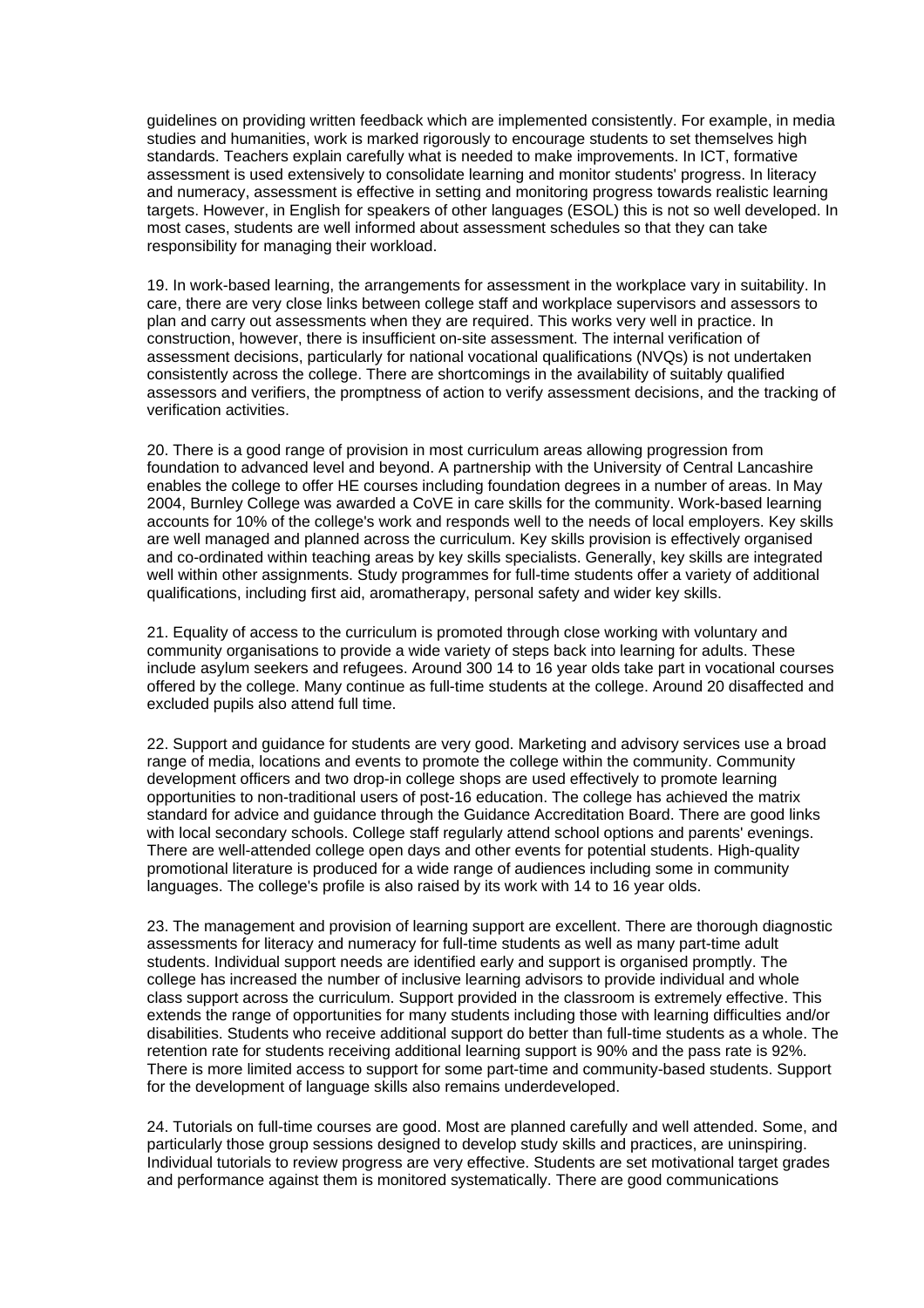<span id="page-12-0"></span>between personal tutors and course tutors. A large proportion of students achieve a grade at, or above, their target. Parents of students aged 16 to 18 receive regular feedback through parents' evenings and individual students' reports. The college's strict attendance and punctuality standards and procedures are widely understood by staff and thoroughly applied. Security staff contribute very effectively to establishing a calm and secure environment.

25. The college provides a comprehensive range of guidance and welfare services including counselling, childcare support, financial assistance and welfare advice. They are highly effective, valued by students and address increasing needs. Around 50% of students aged 16 to 18 are in receipt of educational maintenance awards (EMAs). The awards programme is well managed and focuses successfully on improving attendance. Careers advice and guidance are good. The college careers staff work closely with Connexions personal advisers. A large proportion of students progress to other courses and increasing numbers go on to HE.

26. The college has taken steps to discharge its responsibilities on child protection. A senior member of staff has responsibility for child protection issues and liaises with the local Area Child Protection Committee. The college has established procedures for handling suspected cases of abuse of pupils or students. However, a revised child protection policy to address recent legislation has not yet been approved by the corporation nor have governors received the appropriate training.

#### **Leadership and management**



27. Leadership and management are good. The college has addressed the issues identified in the last inspection report concerning retention and pass rates and there has been sustained improvement over the last four years. The college enables a large proportion of its students aged 16 to 18 to succeed on their courses. Retention rates for these students are now in line with national averages for similar colleges. Pass rates for those students completing the course are generally very high and many are in the top 10% of FE colleges. For adult students, both the retention and pass rates are consistently in line with, or above, those achieved in other FE colleges.

28. The principal provides strong leadership to staff and students in his commitment to an inclusive and equitable college and in focusing on the importance of raising students' achievements. He is well supported by a senior management team with responsibilities for curriculum, client services, corporate services, and finance. The deputy principal oversees an academic structure based on divisional heads supported by curriculum managers. In response to the developing educational agenda, a senior manager now leads 14 to 19 education. Curriculum management is effective. It is good in around half the curriculum areas inspected and outstanding in ICT. Managers have been supported well by a training programme, Managing Excellence, which has been instrumental in fostering a good team ethos and in producing a management charter to guide good management practice. Management information has improved significantly since the last inspection. As a result of extensive consultation, agreement was reached on a range of standard reports to support both managers and lecturers. These are now available online and have proved to be an effective aid in improving attendance and other areas of performance. A weekly meeting of a users' group ensures constant development and improvement.

29. The governors work closely with senior managers in setting the strategic direction of the college. They hold two special meetings a year to consider in-depth strategic and annual goals. These goals are specific and measurable, and focus primarily on elements of teaching and learning and success rates. This has resulted, for example, in their decision to initiate a major accommodation review to take account of growing student numbers and changing learning needs. Progress in implementing plans is monitored at every meeting. Governors have a good understanding of college standards and academic performance. A curriculum and standards committee receives detailed reports from managers on results and other issues concerned with teaching and learning such as the results of classroom observations. Two governors participate regularly in academic board discussions.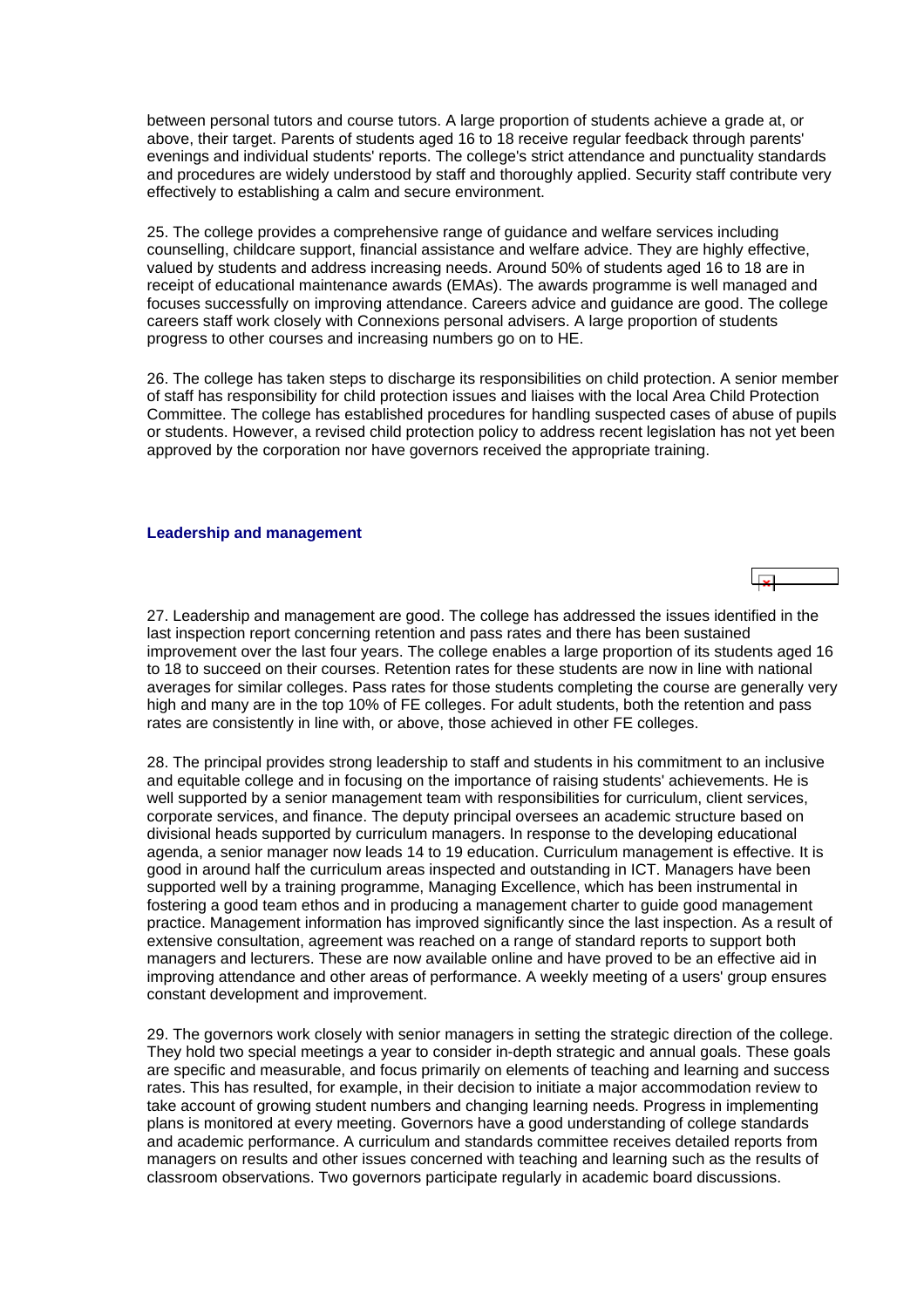<span id="page-13-0"></span>30. Communication with staff is good. In addition to a regular newsletter, the principal briefs staff three times a year on progress on college goals and regularly attends divisional meetings. There is a strong culture of consultation exemplified by academic board meetings that are structured to allow in-depth discussions. A college charter, launched in January 2004, identifies key values for both academic and support staff, and is being implemented though action plans agreed at team meetings.

31. Staff development is based on needs identified through self-assessment, appraisal, and the strategic plan. It has been central in assisting the college to make progress towards its strategic objectives. A key element in the programme is `Skills for Excellence' through which teachers identify priority topics, such as classroom management, and supportive training is organised. Staff attending these sessions are required to brief their colleagues on key points relevant to their curriculum area. Additional training is offered to enable staff to obtain relevant qualifications. Part-time staff are given the opportunity to participate in these arrangements. The need for a flexible programme to take account of their special needs is now being addressed. Support for part-time staff in curriculum areas is not consistent across the college. An enhanced programme of training for support staff, `Support for Excellence', has been initiated this year.

32. Quality assurance has played a key role in enabling the college to maintain and raise standards. Quality policies are reviewed systematically and course teams have to demonstrate their adherence to these in their quality file. There is clear guidance on the self-assessment process, which requires teams to respond to the key questions in the inspection framework. Some parts of the selfassessment report contain judgements which are not sufficiently evaluative of performance. Targets are well understood and used to inform judgements on progress. The classroom observation scheme to support improvements in learning has been strengthened in the last two years by the involvement of external advisers. Lesson observations and subsequent responses have been helpful in reducing significantly the percentage of unsatisfactory teaching. In several curriculum areas, there are unsatisfactory arrangements for the internal verification of assessment decision, particularly for NVQ qualifications.

33. The college has given high priority to promoting equal opportunities. A key strategic objective concerned with extending the college's contribution to social inclusion has been pursued vigorously. Priorities have included an extensive 14 to 16 programme with local schools and the extension of community-based education, training and advice. In an area where the local population includes a significant minority ethnic population of around 8%, the college recruited 9% of minority ethnic students in 2003/04. The equal opportunities policy has been revised to take account of the requirements of the Race Relations (amendment) Act 2000 and SENDA legislation. Progress has been reviewed annually resulting, for example, in an increase in the retention rates of Bangladeshi students from 60% in 2000/01 to 85% in 2002/03. There is close contact with local organisations and the college has organised for several years Islamic awareness events supported by local community leaders and attended by school pupils. Inspectors found limited examples of curriculum materials designed to promote equal opportunities. Some progress has been made in improving access for those who have physical disabilities, but wheelchair users are unable to use the pottery workshops. The college is aware of the need to recruit more staff from minority ethnic groups.

34. Financial management of the college is good. The college has maintained a strong financial position and is using its reserves to improve the learning environment. The deployment of resources is efficient. Costs are kept continually under review particularly through the use of benchmarking data. In light of the high quality of teaching and high rates of success for students, the college provides good value for money.

**Part C: Curriculum and occupational areas**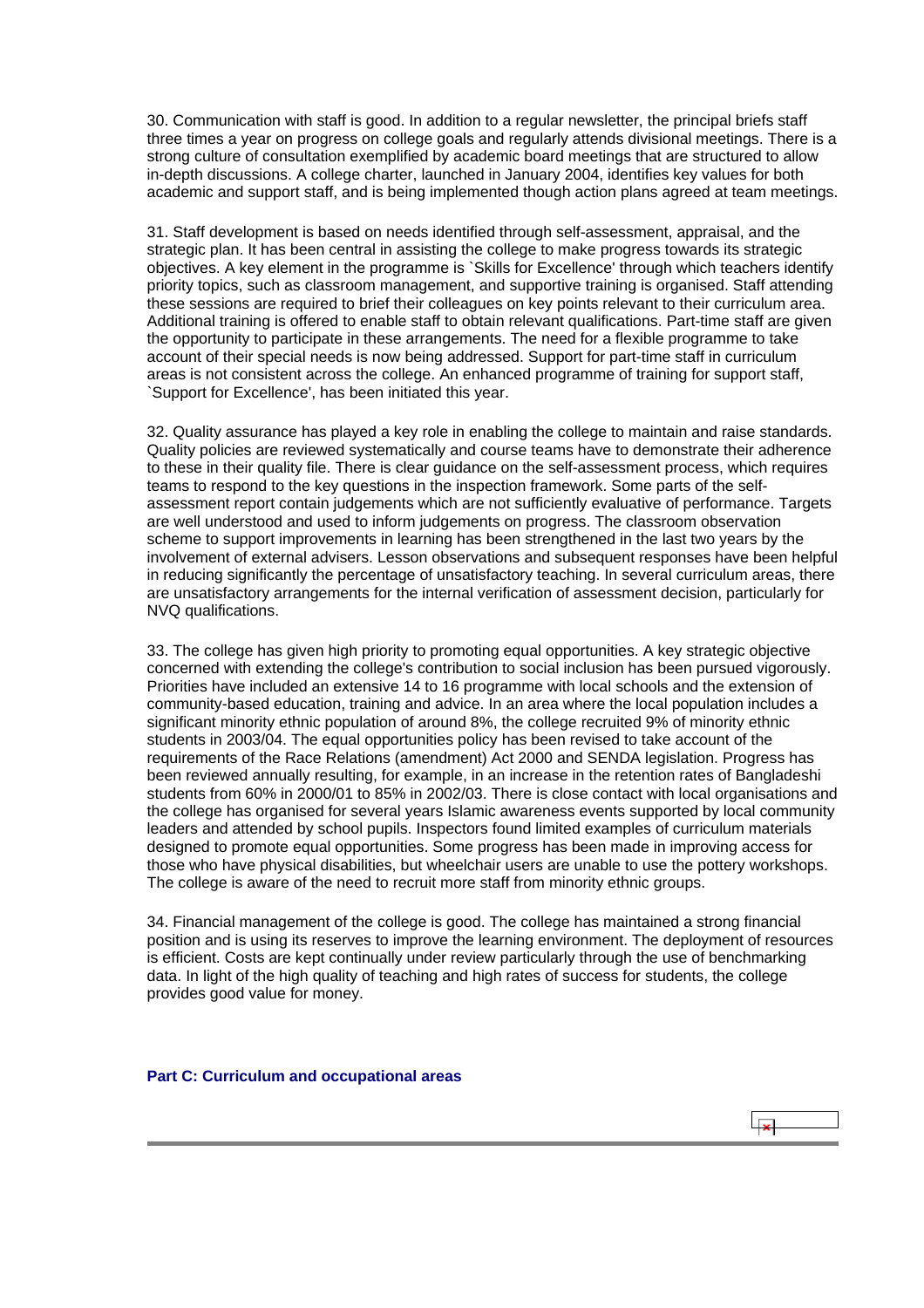#### **Science and mathematics**

Overall provision in this area is **satisfactory (grade 3)**

#### *Strengths*

- o high pass rates on many courses
- o specialist staff in all subject areas
- o good support and monitoring of students' progress.

#### *Weaknesses*

- o low numbers completing GCE A levels in science and mathematics
- o poor progress made by students on level 3 science and mathematics courses
- o low-quality learning materials in some lessons.

#### *Scope of provision*

35. Most provision is at levels 2 and 3. Some 152 level 2 students, the majority aged 16 to 18, are enrolled on GCSE mathematics courses with 19 taking GCSE human physiology and health or GCSE science. An Open College Network (OCN) introduction to human physiology course is taken by 11 adults. At level 3, there are 86 students taking AS-level mathematics, biology, chemistry, physics and environmental science. Some 28 adult students are taking level 3 OCN courses in human physiology and mathematics. Some 30 students are enrolled on GCE A2 science and mathematics courses. An applied science GCSE course is taught in a local school by college staff.

# *Achievement and standards*

36. Pass rates are high on some courses. In GCSE mathematics, the percentage of students achieving grades A\* to C has consistently been higher than the national average. On science and mathematics GCE A-level and AS-level courses, students have made poor progress. Where students pass, they frequently attain lower grades than those predicted from their entry qualifications. Strategies to address this have begun to have a positive impact. For example, in 2003, the AS-level mathematics results were, on average, almost two grades lower for each student than those predicted. However, in 2004, the results were, on average, nearly one grade higher than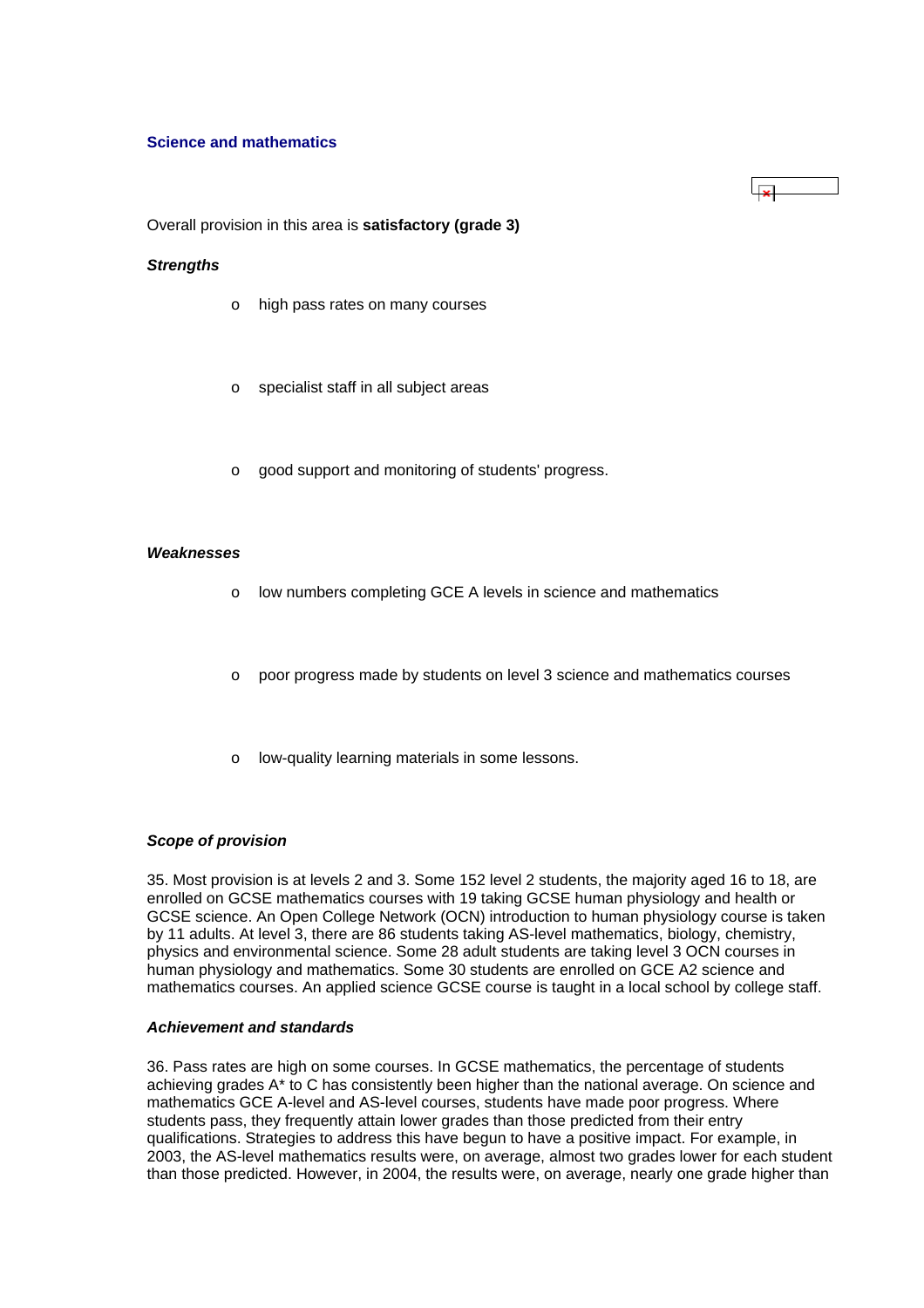predicted. There have been similar, but more modest improvements in AS-level biology and chemistry. Pass rates in GCSE mathematics have been high, although retention rates on this course have declined to below national averages. In GCSE human physiology and health, retention and pass rates have declined and are now low. There have been declining enrolments in GCE A-level subjects with small classes in most subjects. The college has taken steps to address this.

| Qualification                     | Level          | <b>Completion year:</b> | 2002 | 2003 | 2004    |
|-----------------------------------|----------------|-------------------------|------|------|---------|
| <b>GCSE</b> human                 | $\overline{2}$ | No. of starts           | 17   | 21   | 24      |
| physiology and health             |                | % retention             | 71   | 86   | 54      |
|                                   |                | % pass rate             | 67   | 39   | 31      |
| OCN human physiology              | $\overline{2}$ | No. of starts           | 15   | 30   | 18      |
|                                   |                | % retention             | 80   | 70   | 83      |
|                                   |                | % pass rate             | 100  | 100  | 100     |
| <b>GCSE</b> mathematics           | $\overline{2}$ | No. of starts           | 161  | 136  | 129     |
|                                   |                | % retention             | 68   | 65   | 64      |
|                                   |                | % pass rate             | 68   | 53   | 70      |
| AS-level science<br>subjects      | 3              | No. of starts           | 64   | 37   | 37      |
|                                   |                | % retention             | 95   | 73   | 81      |
|                                   |                | % pass rate             | 82   | 56   | 70      |
| <b>AS-level mathematics</b>       | 3              | No. of starts           | 48   | 29   | 23      |
|                                   |                | % retention             | 81   | 86   | 74      |
|                                   |                | % pass rate             | 59   | 44   | 88      |
| <b>GCE A2 science</b><br>subjects | 3              | No. of starts           | 31   | 34   | $\star$ |
|                                   |                | % retention             | 85   | 85   | $\star$ |
|                                   |                | % pass rate             | 100  | 93   | $\star$ |

*A sample of retention and pass rates in science and mathematics, 2002 to 2004*

*Source: ISR (2002 and 2003), college (2004) \* fewer than 15 students enrolled*

# *Quality of education and training*

37. Most teaching is satisfactory or good. The best lessons are well planned and delivered with great enthusiasm. Students are thoroughly engrossed. For example, in a lesson on energy efficiency in agricultural systems, good use was made of a video clip on pig farming to promote debate about scientific and ethical issues. However, too many lessons lack pace or a variety of learning activities. Many lessons are almost exclusively teacher centred, often moving through the material without checking properly on whether learning has been effective. Teachers have profiles of each student's achievement and preferred learning style. Some make good use of them in planning lessons, but others do not. For level 3 courses, each teacher keeps records of target grades for each student. Some use this information well as part of the assessment process. There is inconsistency in the quality of learning materials. No clear standards are set by managers. Some low-quality hand written materials are used. Whilst some good use is made of information and learning technology (ILT), this is not yet part of common practice.

38. The laboratories and mathematics classrooms are well designed and well equipped. Laboratories are used for both theory and practical sessions. Mathematics is taught frequently in a specialist base room. There is a dedicated computer suite of networked personal computers for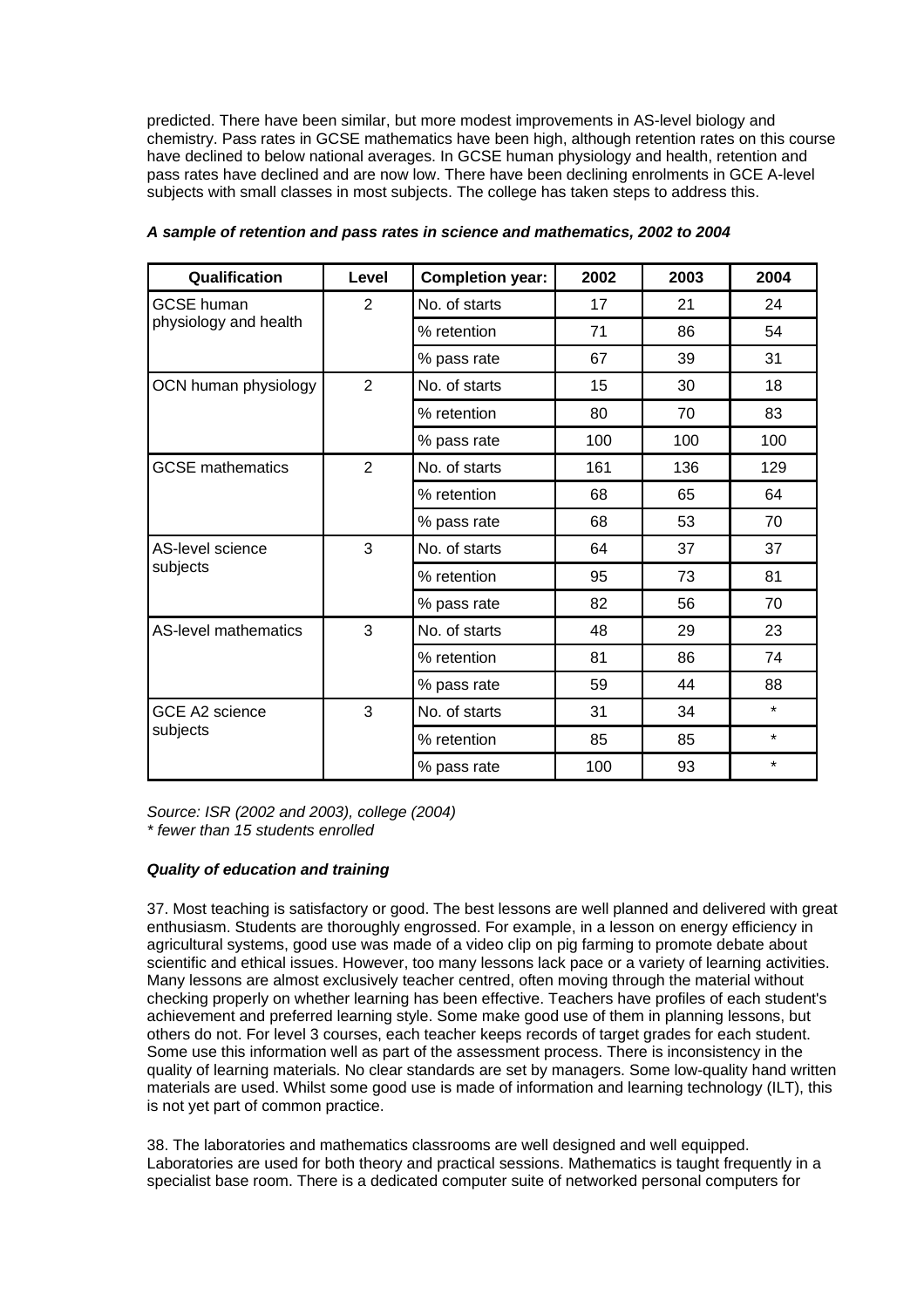<span id="page-16-0"></span>science and mathematics students. Good technician support is provided. Textbooks are generally provided for all full-time students and there is a wide range of suitable texts in the library.

39. Coursework and assignments are set and marked in line with college procedures. Students appreciate the prompt return of marked work and the usefulness of the comments made on how they can improve. Students at risk of underperforming are identified by subject teachers and this information is relayed to personal tutors. The personal tutors then provide continuing support. Personal tutors also receive weekly attendance reports from the register system. The attendance record of each full-time student aged 16 to 18 is sent to their parents as part of their progress report, which also contains target grades, a record of progress to date and a clear student action plan. There is early diagnosis of individual additional support needs and the support is provided in a timely way.

#### *Leadership and management*

40. Leadership and management are satisfactory. Mathematics and science are part of the overall division of sciences and humanities. All full-time staff are involved in the self-assessment process, and use performance indicators and value added data when evaluating the performance of their courses. There are good opportunities for staff development and a well-established appraisal system. Course team meetings address a range of relevant issues. A concerted initiative to improve the quality of teaching and learning is having a positive effect. There are few examples of equality and diversity issues being incorporated within the curriculum.

# **Construction**

Overall provision in this area is **good (grade 2)** 

Contributory grade for work-based learning is **satisfactory (grade 3)**

#### *Strengths*

- high retention and pass rates on most courses
- good teaching in theory lessons
- very good support for students.

#### *Weaknesses*

- o poor workshop facilities in plumbing and bricklaying
- too few assessors and verifiers in some areas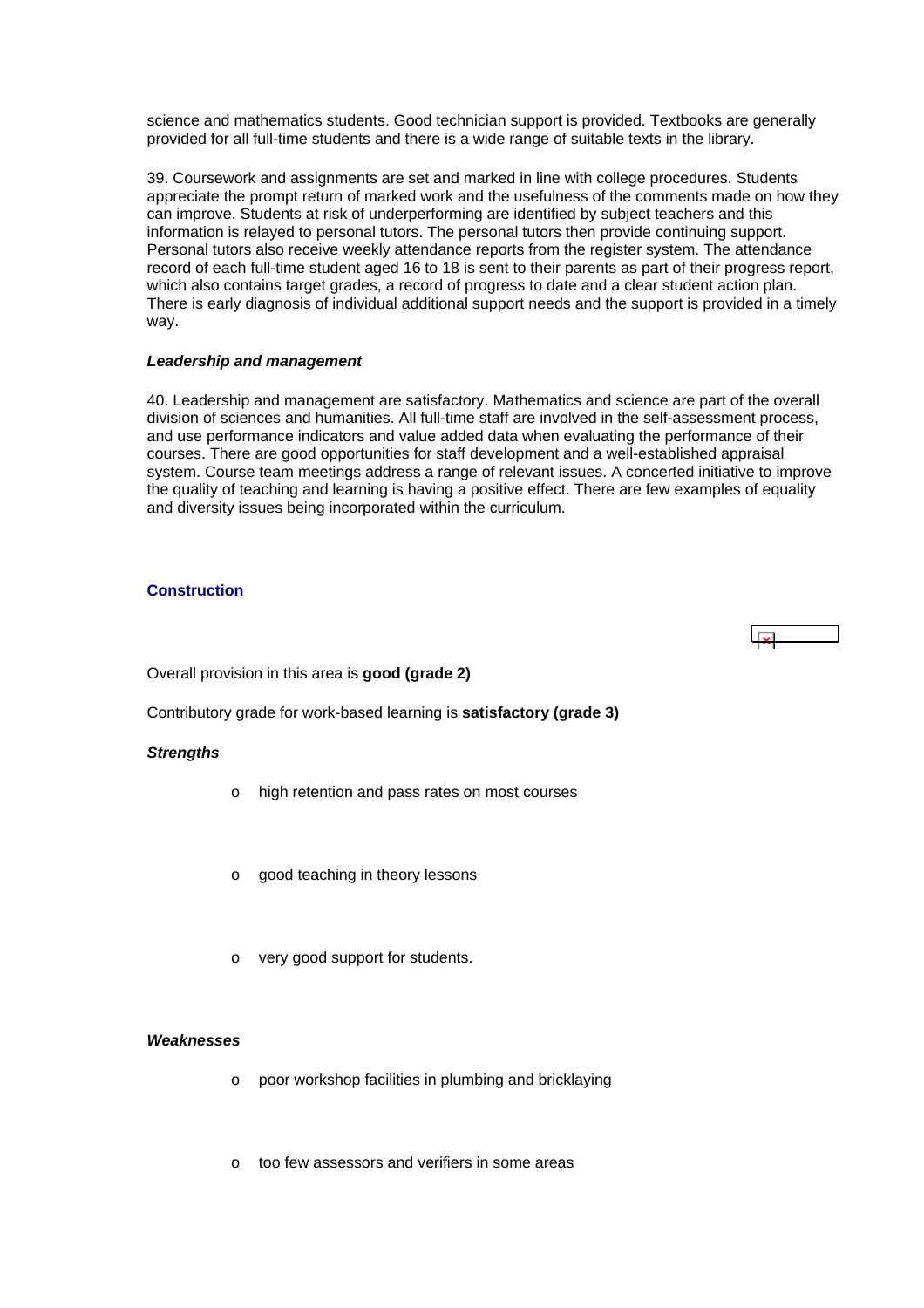o insufficient on site assessment in work-based learning.

# *Scope of provision*

41. The college offers a good range of full-time and part-time construction craft courses at entry, foundation, intermediate and advanced levels. These include bricklaying, carpentry and joinery, painting and decorating, plumbing and electrical installation. There is specialist provision in plastering, cabinet making, antique restoration and upholstery. Technician and professional courses include the GNVQ at foundation level in construction and the built environment, and the chartered institute of building certificate level 3 in site supervisory studies. The college also offers higher national certificate and diploma courses in furniture manufacture and upholstery. There are 219 fulltime students, of whom 55% are aged 16 to 18. Approximately 59% of the 643 part-time students are adults. There are also 189 apprentices and advanced apprentices on work-based learning programmes. Nearly 5% of students are of minority ethnic origin.

#### *Achievement and standards*

42. Retention and pass rates on most construction courses are high and have been consistently above the national averages for the last three years. On the City and Guilds electrical installation course, for example, pass rates in 2002/03 and 2003/04 were 100% and 81% respectively as compared to a national average of 60%. On the NVQ craft courses, retention rates have been above 90% for the last two years. On the certificate in plumbing course, there has been a delay in obtaining qualifications in 2004 due to problems with assessment and internal verification. Retention and pass rates on work-based learning are above the national averages in many cases. On the apprenticeship programme, for example, retention and pass rates rose significantly from 2000/01 to 2002/03 and were at least 30 percentage points above the national averages.

43. Students work well in lessons. They develop skills to industrial standards. For example, in one lesson, carpentry and joinery students acquired skills in cutting, jointing, boring and planning to produce components for framed, ledged and braced doors. Overall, students' written work is satisfactory, but it is particularly good in furniture courses. In these courses, reports are word processed, well written and often include suitable bibliography. Students' portfolios of evidence are generally good. They contain a range of diverse evidence such as assessor observations and narrative describing photographic evidence of the projects.

| Qualification                                   | Level | <b>Completion year:</b> | 2002    | 2003 | 2004 |
|-------------------------------------------------|-------|-------------------------|---------|------|------|
| City and Guilds 2360-                           | 1     | No. of starts           | $\star$ | 26   | 29   |
| 06 electrical installation<br>part 1 theory and |       | % retention             | $\star$ | 73   | 72   |
| practice                                        |       | % pass rate             | $\star$ | 100  | 81   |
| Certificate in plumbing                         | 1     | No. of starts           | $\star$ | 30   | 25   |
|                                                 |       | % retention             | $\star$ | 90   | 96   |
|                                                 |       | % pass rate             | $\star$ | 89   | 0    |
| Construction                                    | 1     | No. of starts           | 41      | 40   | 39   |
| occupations foundation<br>certificate           |       | % retention             | 88      | 70   | 77   |
|                                                 |       | % pass rate             | 92      | 100  | 93   |
| Intermediate                                    |       | No. of starts           | $\star$ | 20   | 49   |

#### *A sample of retention and pass rates in construction, 2002 to 2004*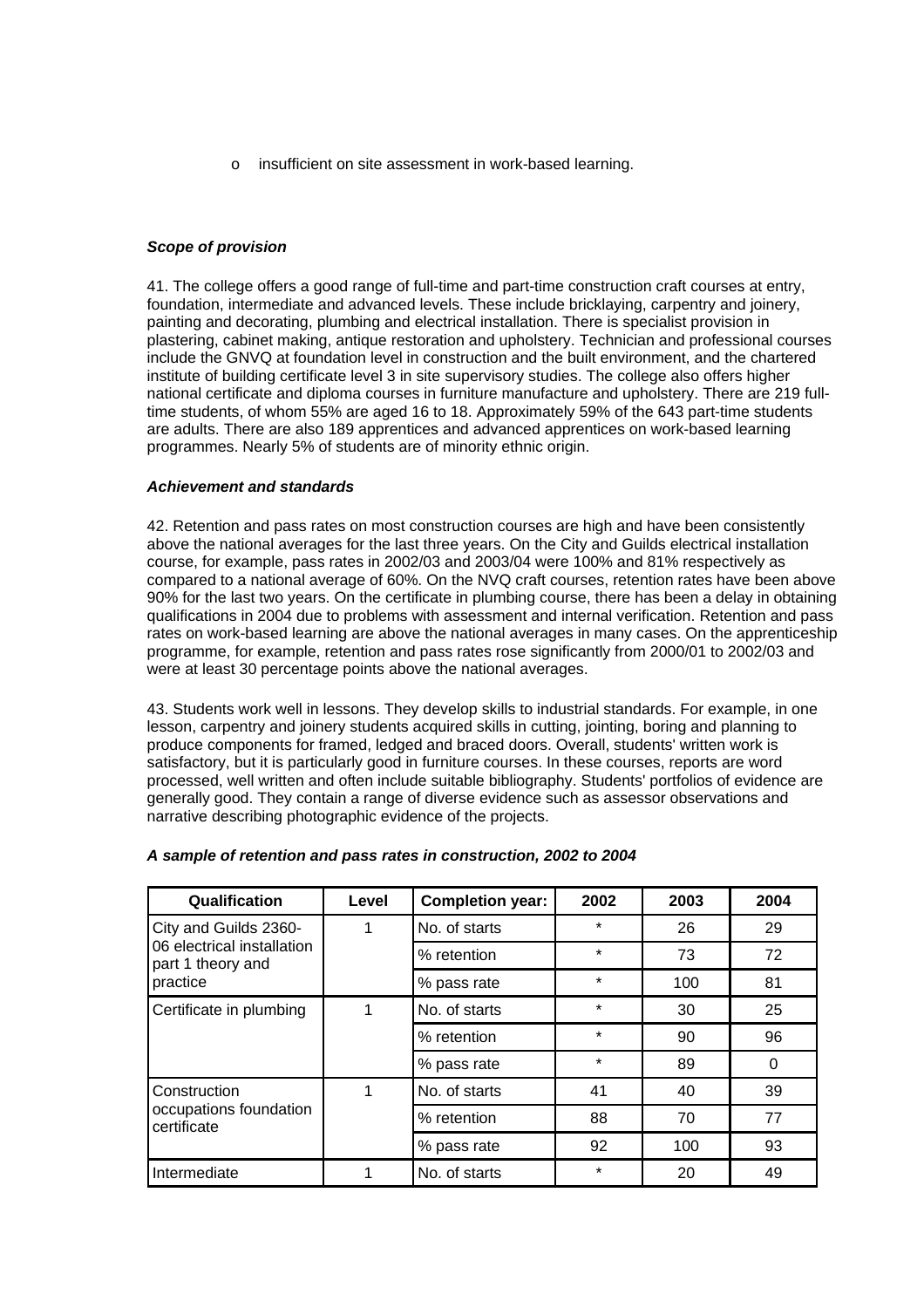| construction award     |   | % retention   | $\star$ | 65    | 98  |
|------------------------|---|---------------|---------|-------|-----|
|                        |   | % pass rate   | $\star$ | 85    | 98  |
| NVQ construction craft | 2 | No. of starts | 50      | 36    | 53  |
|                        |   | % retention   | 84      | 94    | 100 |
|                        |   | % pass rate   | 93      | 94    | 98  |
| NVQ construction craft | 3 | No. of starts | 30      | $***$ | 40  |
|                        |   | % retention   | 97      | $***$ | 90  |
|                        |   | % pass rate   | 93      | $***$ | 81  |

*Source: ISR (2002 and 2003), college (2004)*

*\* course not running* 

*\*\* fewer than 15 students enrolled*

#### *Quality of education and training*

44. Teaching in theory lessons is good. In these lessons, teachers share the learning outcomes with students. They use a good range of teaching and learning styles. Teachers integrate theory and practice by referring to the building legislation, British Standards and Codes of Practice. Examples and case studies from industry are used to illustrate key points. In one theory lesson, on the installation of sanitary appliances, plumbing students discussed and analysed the causes of trap seal loss prior to undertaking the installation work. Teachers regularly check on students' progress and understanding. However, very little use is made of the Internet and specialist computer software. Training in plastering lacks realism. Plastering flat walls that have no sockets, switches or fireplaces does not adequately prepare students for real jobs. The teaching of key skills is integrated with the curriculum and delivered in a vocational context. College-based students enjoy these lessons and appreciate the value and relevance of key skills. Work-based learners are involved in a wide range of activities and training. They are given appropriate support, but encouraged to work independently and are given increasingly challenging tasks to complete.

45. All teachers have relevant vocational qualifications and industrial experience. However, there are insufficient assessors and internal verifiers in some areas, particularly in plumbing. Classrooms are spacious, well maintained and equipped with good teaching aids. In contrast, workshop resources are poor. The bricklaying workshop is cramped and there is insufficient space for bricklaying students' projects. The plumbing workshop is dirty and its few training bays are used as storage spaces.

46. Assessment arrangements for college-based students are satisfactory. For practical tasks in the workshops, students have good handbooks and task sheets. Industry standards are specified in the task sheets, but some students do not understand fully how their work is assessed. There are good tracking sheets showing each student's position in relation to the requirements of assignments and tasks. The quality of assessors' written feedback is inconsistent across courses. Some feedback, particularly in furniture courses, is detailed and helps students to improve their work. There is insufficient on-site assessment for work-based learners. Opportunities for assessment by direct observation in the workplace have been missed. The majority of assessment is carried out in the college workshops.

47. Support for students is very good. All full-time students have effective initial diagnostic assessment in communication and application of number to identify the additional support needed. Induction programmes incorporate health and safety issues. Full-time and substantive part-time courses have one-to-one and group tutorials. Students feel that the time in these tutorials is well spent. Work-based learners' progress reviews take place on a regular basis. Employers' representatives are fully involved and receive a copy of the review document, as do the learners. However, progress reviews completed on-site are often in an unsuitable environment with others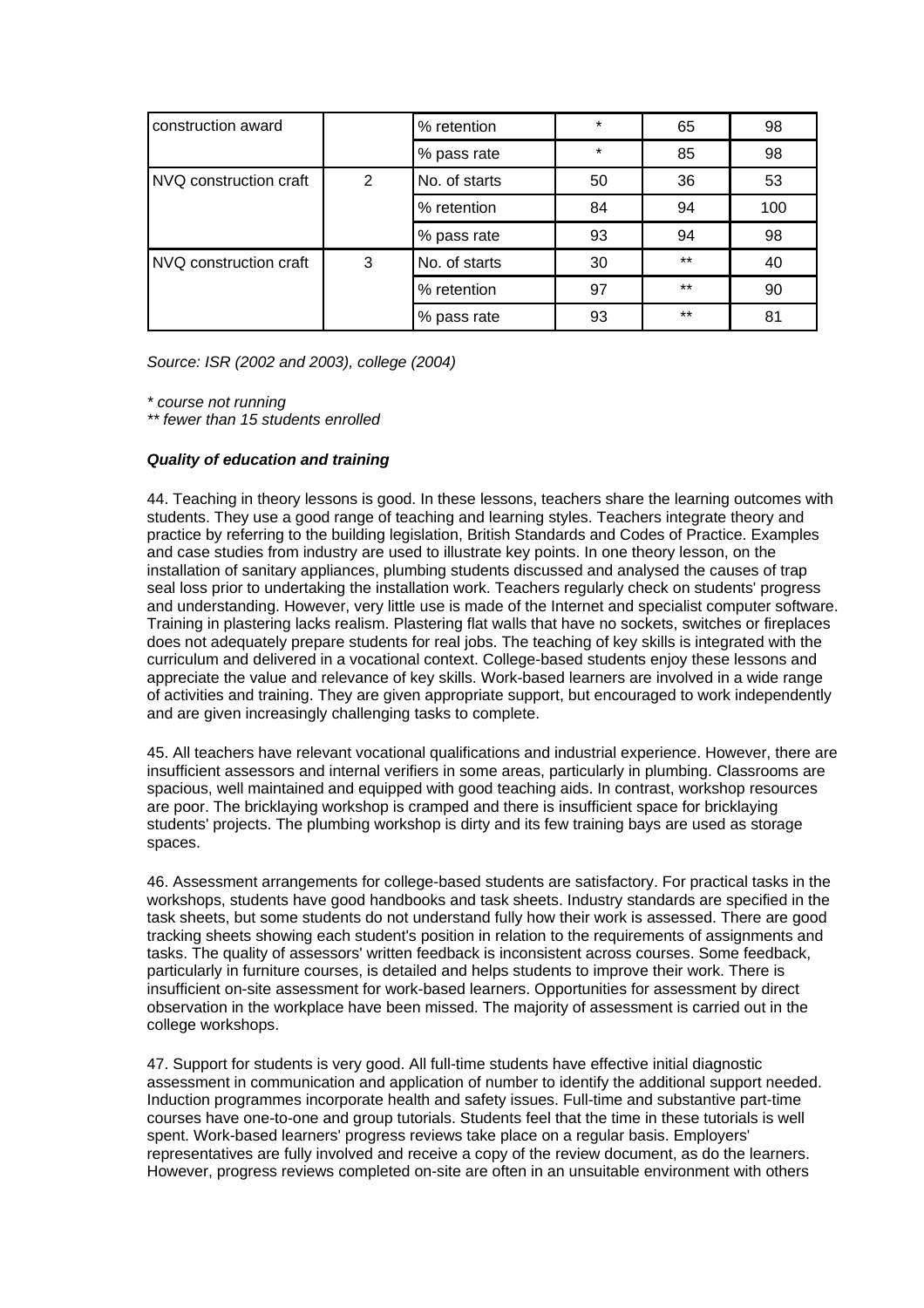#### <span id="page-19-0"></span>working in close proximity.

#### *Leadership and management*

48. Curriculum leadership and management are satisfactory. Teams meet regularly and communication is improving. Self-assessment draws on the findings from the internal teaching observations and course level evaluations. Some aspects lack rigor. The development plan is not sufficiently well focused on actions which will bring about improvement. For a number of action points, responsibilities for monitoring progress are not allocated appropriately. Internal verification procedure is inconsistent across all areas of the provision. In some areas, internal verification is good. There are effective sampling plans, internal verification checklists and internal verification programme records. This is not the case in other areas. In plumbing IV, the course has been adversely affected by staff on long-term sick leave and newly appointed teachers without assessor and verifier awards. This has resulted in the awarding body suspending centre approval and delaying the awarding of certificates for the 2003/04 students.

 $\overline{|\mathbf{x}|}$ 

#### **Engineering**

Overall provision in this area is **good (grade 2)**

#### *Strengths*

- o high retention and pass rates
- o good teaching which meets the needs of individual students
- o good specialist resources and accommodation
- o high progression rates on technician courses
- o very effective support for students.

#### *Weaknesses*

- o lack of practical work for full-time students
- o slow progress at implementing development plan.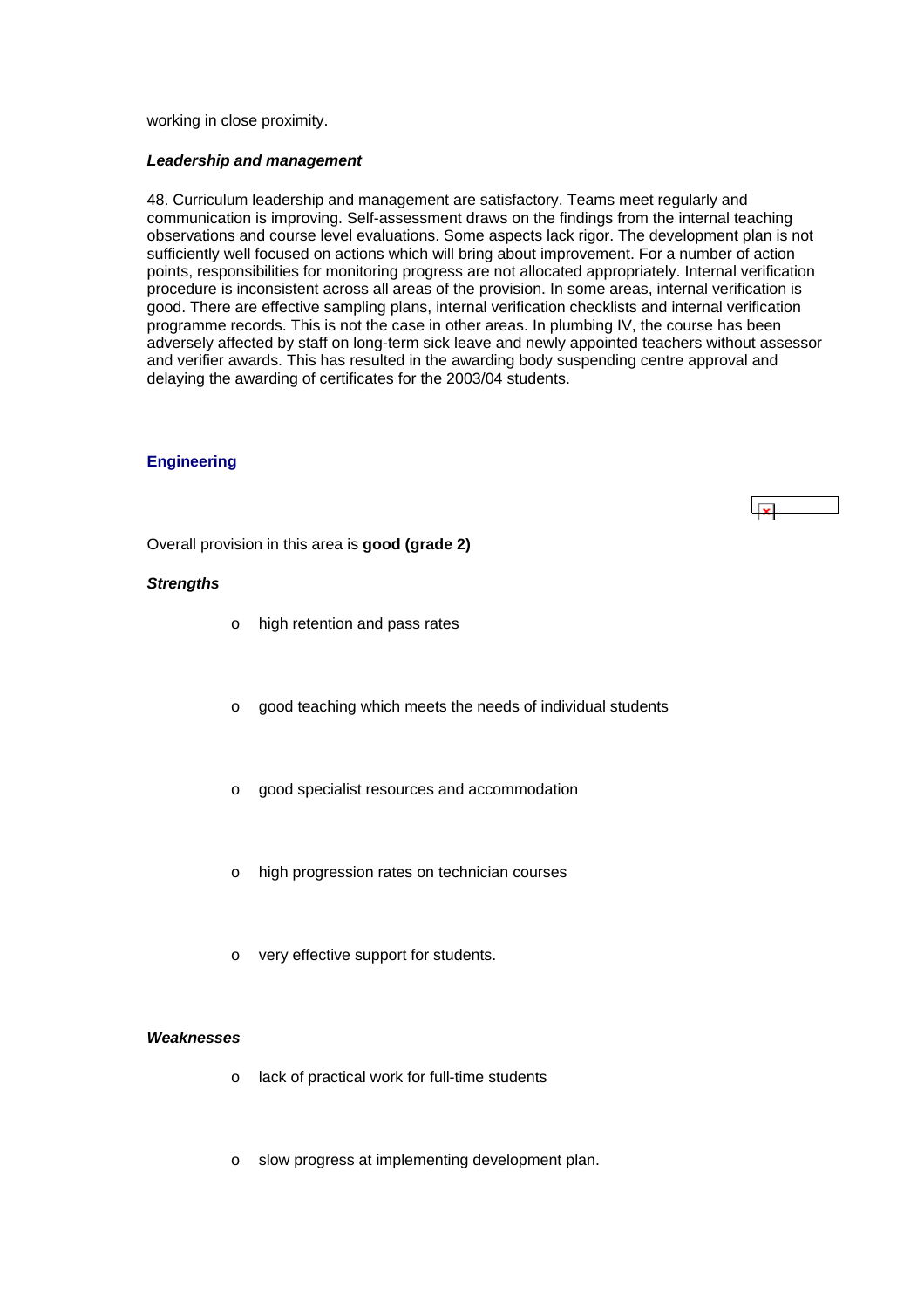# *Scope of provision*

49. The college provides a wide range of technician engineering courses from levels 2 to 4, and welding craft courses from levels 1 to 3. There is close liaison with local schools, employers and the local university. Vocational GCSE, first diploma and welding taster courses are run for the 14 to 16 year old school pupils, and a foundation degree is run in conjunction with the University of Central Lancashire. There are 194 engineering students equally split between students aged 16 to 18 and adults. There are 54 full-time students, of whom 38 are aged 16 to 18. Of 81 part-time day-release students, 61 are aged 16 to 18, and there are 59 part-time evening students, all of whom are adults.

# *Achievement and standards*

50. Pass rates on most courses are high and consistently above national averages. In GNVQ intermediate and fabrication and welding levels 1 and 2 courses, both pass and retention rates are very high. Whilst retention rates on all courses remain at, or above, national averages some have declined as enrolments expand. The standard of students' practical work is high. In practical sessions, students show good occupational skills and undertake complex tasks with confidence. For example, first year welding students demonstrated good techniques to carry out soldering, brazing and fusion welding of materials into complex shapes and, in computer-aided design (CAD), students demonstrated the ability to translate three-dimensional drawing to two dimensional with sectioned views and dimensional details early in their course. The standard of students' key skills is high and most produce written work of a satisfactory or better standard. Students' attendance and punctuality are also good.

| Qualification                                                         | Level          | <b>Completion year:</b> | 2002    | 2003 | 2004 |
|-----------------------------------------------------------------------|----------------|-------------------------|---------|------|------|
| Awarding Body                                                         | 1              | No. of starts           | 23      | 32   | 35   |
| Consortium (ABC)<br>fabrication and welding                           |                | % retention             | 96      | 75   | 91   |
| and welding practice                                                  |                | % pass rate             | 82      | 100  | 63   |
| First diploma in                                                      | $\overline{2}$ | No. of starts           | $\star$ | 39   | 27   |
| electrical and<br>manufacturing                                       |                | % retention             | $\star$ | 90   | 74   |
| engineering                                                           |                | % pass rate             | $\star$ | 88   | 100  |
| <b>GNVQ</b> intermediate                                              | $\overline{2}$ | No. of starts           | 33      | 27   | 16   |
| engineering                                                           |                | % retention             | 91      | 85   | 100  |
|                                                                       |                | % pass rate             | 73      | 78   | 88   |
| City and Guilds 4351 07                                               | $\overline{2}$ | No. of starts           | 15      | 18   | 62   |
| CAD two-dimensional<br>CAD                                            |                | % retention             | 100     | 89   | 82   |
|                                                                       |                | % pass rate             | 60      | 100  | 74   |
| City and Guilds 2290                                                  | $\overline{2}$ | No. of starts           | 15      | 26   | 41   |
| certificate in welding<br>and fabrication                             |                | % retention             | 80      | 77   | 66   |
|                                                                       |                | % pass rate             | 100     | 95   | 60   |
| National certificates in<br>engineering and<br>mechanical engineering | 3              | No. of starts           | 33      | 45   | 20   |
|                                                                       |                | % retention             | 64      | 38   | 80   |
|                                                                       |                | % pass rate             | 100     | 100  | 100  |

# *A sample of retention and pass rates in engineering, 2002 to 2004*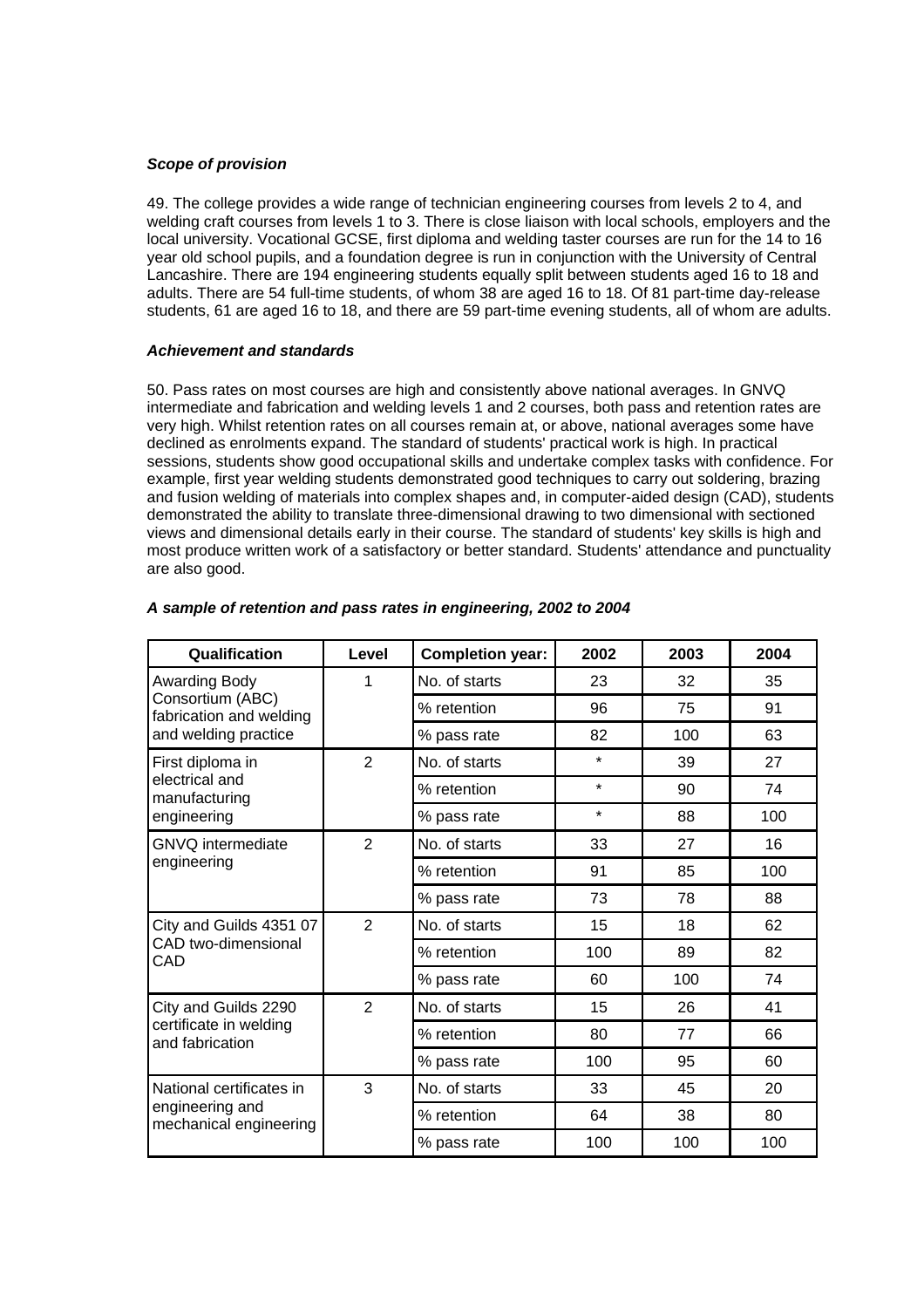*Source: ISR (2002 and 2003), college (2004) \*course not running*

#### *Quality of education and training*

51. There is good teaching which meets the needs of individual students. Lessons are well planned using a variety of teaching techniques including use of visual aids, small group work and gapped handouts. Practical demonstrations keep students interested and involved. Teachers make good use of their own industrial experience and lessons are well paced. They regularly check that learning is taking place. In practical lessons, exercises of differing levels of difficulty are used to challenge all students. Students ask questions with confidence and actively contribute to discussions. There is good assessment and monitoring of students' progress. Written feedback and the marking of students' work are thorough. Students are well aware of the progress they are making. There is a lack of practical work for full-time technician students. There are few industrial visits, no industrial work experience and no regular practical workshop training in college workshops. These students are unable to relate their coursework to current industrial practice.

52. Specialist resources and accommodation for engineering are good. A purpose designed learning resource centre provides good facilities for CAD, materials testing, electrical and electronic laboratory work and metrology. Classrooms are well equipped, many with digital projector facilities. The opening of a new technology centre is planned for February 2005. Two of the eight full-time engineering teachers are female and present good role models to school leavers coming to the college. There is good assessment and monitoring of progress to support achievement of individual learning plans. Written feedback and the marking of students' work are good. Students are clearly aware of the progress they are making and how they can improve.

53. The range of courses meets the needs of students and employers well. There are high progression rates on technician courses with over 85% of first diploma students progressing to national certificate or diploma courses. A high percentage of these students progress to HE. There is also good progression between levels 1 and 3 of welding courses. There is close liaison with local schools for which the college runs a vocational GCSE, a first diploma and welding taster courses.

54. Support for students is highly effective. Full-time and part-time students, including some who attend evening lessons, receive regular tutorials and action planning sessions. Where students fall behind with their studies, these sessions provide useful additional help to improve their progress. There is good additional learning support. For example, a student with dyslexia has been given a laptop computer with specialist software to simplify report writing and teachers have increased the font size of their learning materials. A student with a visual impairment has been helped to undertake computer-aided engineering lessons using special projection facilities and software. For students with numeracy and literacy problems, one-to-one assistance is available in the vocational lesson from a learning support worker. The college has a zero tolerance approach to lateness and absence, and punctuality and attendance are good.

#### *Leadership and management*

55. Management of the curriculum area is satisfactory. There are eight members of full-time staff in the curriculum team. Three of these have suffered long-term illness, including the curriculum manager. A temporary acting curriculum manager has been in post for the last 12 months and a senior manager with engineering curriculum experience has acted as mentor. There are regular course team and division meetings during which attention is paid to retention and pass rates issues. Communications are effective and teachers are well informed. An exercise to raise the standard of teaching and learning has been undertaken, and support given to those with satisfactory or less than satisfactory lesson observations. There is limited progress in implementing the self-assessment report development plan and several key targets have been missed. The engineering industrial advisory committee did not meet during the 2003/04 session although this was reintroduced in September 2004.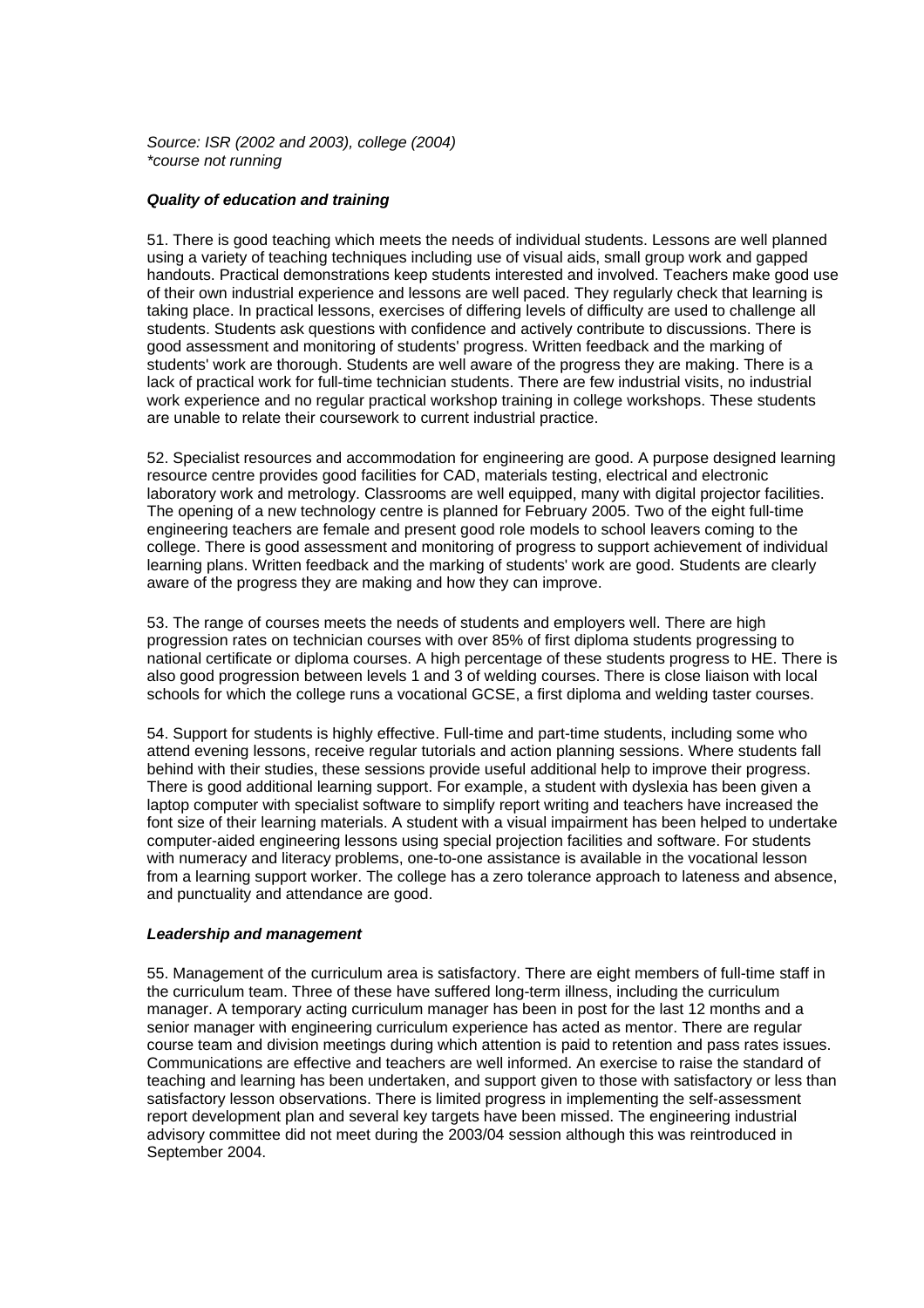#### <span id="page-22-0"></span>**Business**

Overall provision in this area is **satisfactory (grade 3)**

Contributory grade for work-based learning is **good (grade 2)**

#### *Strengths*

- o high retention and pass rates
- o wide range of effective learning activities in lessons and workplaces

 $\sim$ 

- o high levels of support for learning
- o wide range of courses.

#### *Weaknesses*

- o insufficient challenge for more able students
- o ineffective measures to improve the quality of teaching
- o lack of rigor in internal verification.

#### *Scope of provision*

56. There are around 121 full-time students, most of whom are aged 16 to 18, and around 690 parttime students, the majority of whom are adults. Some 53 work-based learners follow apprenticeships in administration. Full-time courses in business studies are a pre-foundation course, foundation and intermediate GNVQ in business, AVCE, AS-level accounting and AS-level and GCE A-level business. Full-time courses in administration comprise NVQ level 1 and certificates in administration at levels 2 and 3. Part-time courses include certificates in bookkeeping and accounting at levels 1, 2 and 3, introductory and long management courses, courses for trade union representatives, diplomas in secretarial administration or medical reception and office skills subjects. School pupils can study applied GCSEs.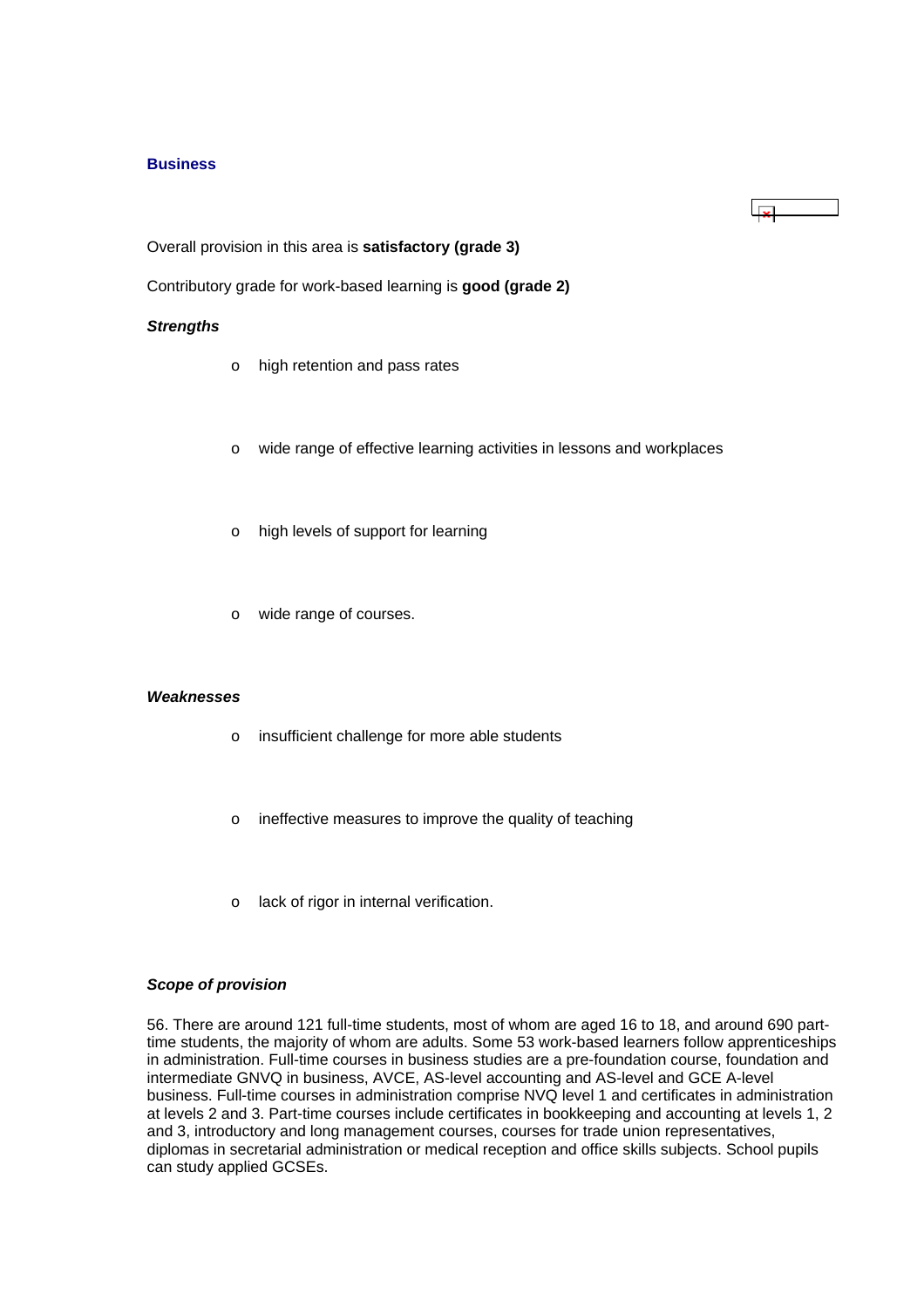# *Achievement and standards*

57. Pass rates are high on most courses. Pass rates on the AVCE single and conversion to double awards, GNVQ foundation, level 1 NVQ in administration, level 1 bookkeeping, certificate in first line management and AS-level and GCE A-level business have been consistently higher than national averages in each of the last three years. Pass rates on GNVQ intermediate exceeded national averages in 2002 and 2003, but fell to well below average in 2004. Retention rates match or exceed national levels on almost all courses. Pass and retention rates on the apprenticeship programme are high.

58. Most students make good progress and demonstrate a strong commitment to their studies. Employment law students identify the ways European Union directives, such as that on working time, impact on their workplaces. Management students use problems from their work as the starting point for developing problem solving techniques. Administration students bring relevant examples from their work experience to relate theory to practice. Work-based learners' personal skills develop well; many take on additional responsibilities and gain promotion. Of the 29 students who achieved AVCE double award in 2004, 24 progressed to HE. Attendance during the inspection was 82%.

| Qualification                       | Level          | <b>Completion year:</b> | 2002  | 2003 | 2004    |
|-------------------------------------|----------------|-------------------------|-------|------|---------|
| Certificate in                      | 1              | No. of starts           | 33    | 22   | 20      |
| bookkeeping 1 year                  |                | % retention             | 82    | 77   | 90      |
|                                     |                | % pass rate             | 78    | 53   | 83      |
| <b>GNVQ business</b>                | $\overline{2}$ | No. of starts           | $***$ | 29   | 18      |
|                                     |                | % retention             | $***$ | 72   | 78      |
|                                     |                | % pass rate             | $***$ | 86   | 43      |
| Trade union                         | $\overline{2}$ | No. of starts           | 32    | 31   | 46      |
| representatives (short)             |                | % retention             | 94    | 100  | 98      |
|                                     |                | % pass rate             | 97    | 87   | 98      |
| AVCE business single                | 3              | No. of starts           | 34    | 58   | 29      |
| award                               |                | % retention             | 79    | 79   | 90      |
|                                     |                | % pass rate             | 89    | 85   | 81      |
| <b>AS-level business</b><br>studies | 3              | No. of starts           | 38    | 28   | 21      |
|                                     |                | % retention             | 84    | 86   | 90      |
|                                     |                | % pass rate             | 94    | 83   | 89      |
| Certificate in first line           | 3              | No. of starts           | 25    | 19   | $\star$ |
| management                          |                | % retention             | 60    | 63   | $\star$ |
|                                     |                | % pass rate             | 100   | 92   | $\star$ |

# *A sample of retention and pass rates in business, 2002 to 2004*

*Source: ISR (2002 and 2003), college (2004)*

*\* data not available* 

*\*\* fewer than 15 students enrolled*

# *Quality of education and training*

59. Most lessons are satisfactory or good. Teachers use a wide range of learning activities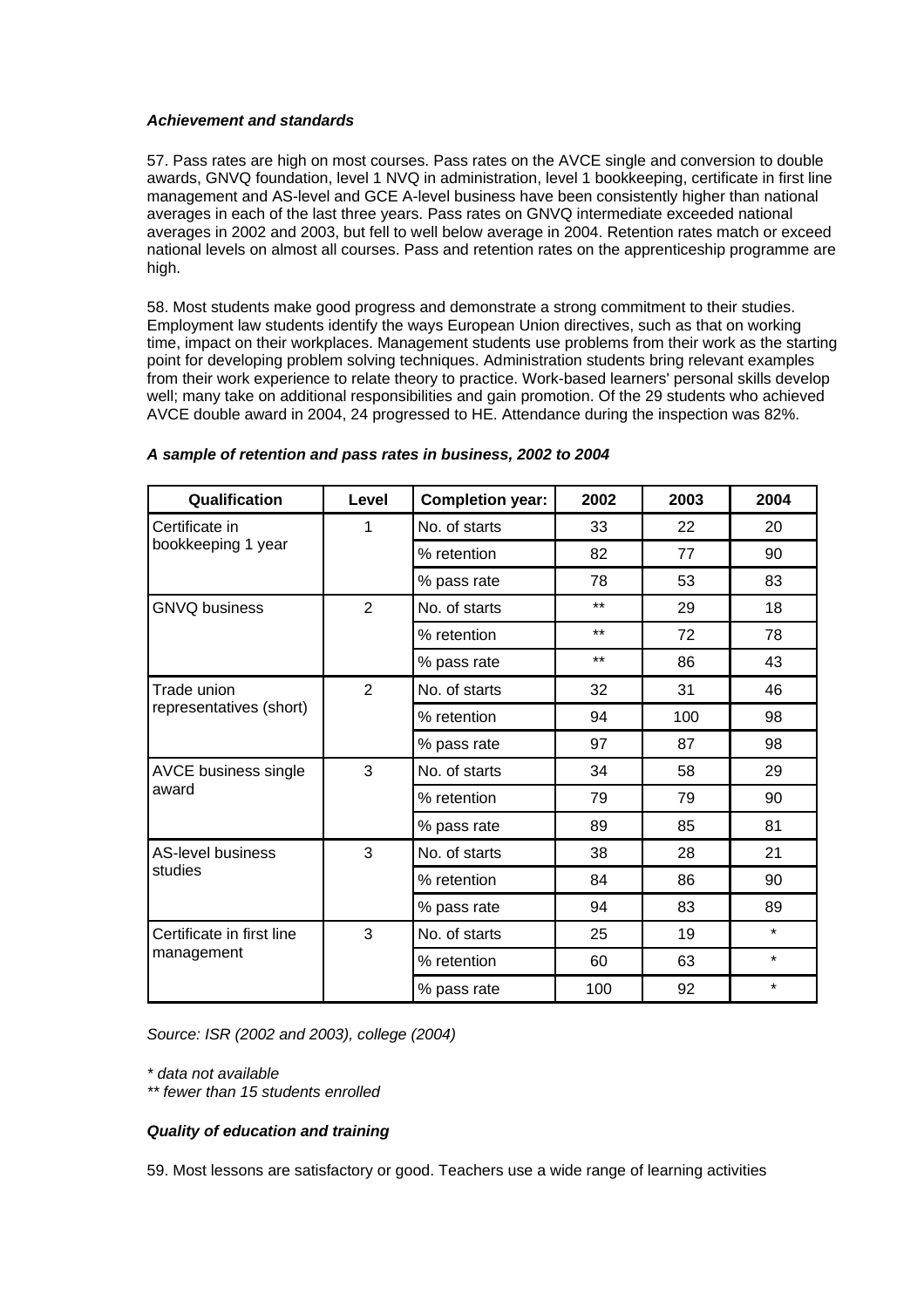effectively to maintain students' interest and develop their knowledge, understanding and skills. In a lesson on human resources, the teacher used a powerpoint quiz to check students' recall of previous learning and reinforce definitions of key terms. In an administration lesson, students in small groups prepared arguments for or against smoking, eating and drinking in the workplace and then attempted to convince the class of the merits of their case. The teacher reinforced the standards expected by employers. In another lesson on the internal organisation of businesses, students' learning was checked thoroughly in a rapid round of department-function dominoes. Full-time students have weekly private study lessons, supervised by a member of the course team, to make progress on outstanding work. Teachers are readily available to help students outside of lessons. Students' feedback on the effectiveness of the learning strategies used in their lessons is welcomed. Workbased learners thoroughly develop skills for the workplace.

60. There are insufficient challenges for more able students in teaching and training programmes. In several lessons, the whole class is taught together, regardless of the range of students' abilities and their relevant work experience. In a finance lesson, the only extra expected of the more able students was helping other students to follow the explanations given. Teaching and learning on the apprenticeship programme do not challenge some work-based learners, as their previous achievements are not taken fully into account.

61. Teachers are qualified appropriately, but few have recent relevant commercial experience. Workplace supervisors have significant experience of managing apprentices. Classrooms are maintained well and have good displays of learning materials. Teachers have occasional difficulty in accessing computer rooms to use for lessons. Students have easy access to computers for working outside of lessons. There is good provision for silent and group private study.

62. Teachers check students' progress on their course at regular intervals, compare it with their previous achievement and negotiate targets to improve performance. The progress of students following individual programmes in office skills is monitored carefully. Feedback on written work is good. Work-based learners are matched carefully to job roles through initial assessment. This takes account of learners' preferences for location and type of environment as well as the outcomes of personality and ability tests. Workplace supervisors are not involved sufficiently in assessment.

63. The wide range of business and administration courses, from pre-foundation to degree level, provides good opportunities for progression. There are specialist courses in accounting, office skills, management and trades union studies. Full-time administration students undertake work experience that extends their understanding of the workplace and provides for assessment at work. Many students enjoy the college's enrichment programme. Some undertake additional qualifications to ease progression to HE. Employers actively support and encourage work-based learners to gain additional qualifications.

64. Students' needs for additional support are diagnosed and suitable support is arranged. Some lessons have two teachers. In others, inclusive learning officers negotiate with teachers how best to support students. Course leaders track and follow-up students' lateness and absence. Students have good support for progression to employment or HE. Regular guidance is given to work-based learners applying for jobs, particularly in encouraging less confident learners to seek more challenging roles.

#### *Leadership and management*

65. Leadership and management are satisfactory. Self-assessment identifies most weaknesses, but progress to address some critical issues is slow. In several instances, managers have not identified unsatisfactory teaching early enough to minimise the impact on students. Strategies to improve standards of teaching and learning have included coaching and mentoring. These have assisted in helping teachers to use more varied teaching strategies, however, they are not yet addressing the issue of providing sufficient challenge for more able students.

66. Managers recognise some limitations of procedures and have instituted a programme of observing teachers who are newly appointed or in new roles. Course teams develop schemes of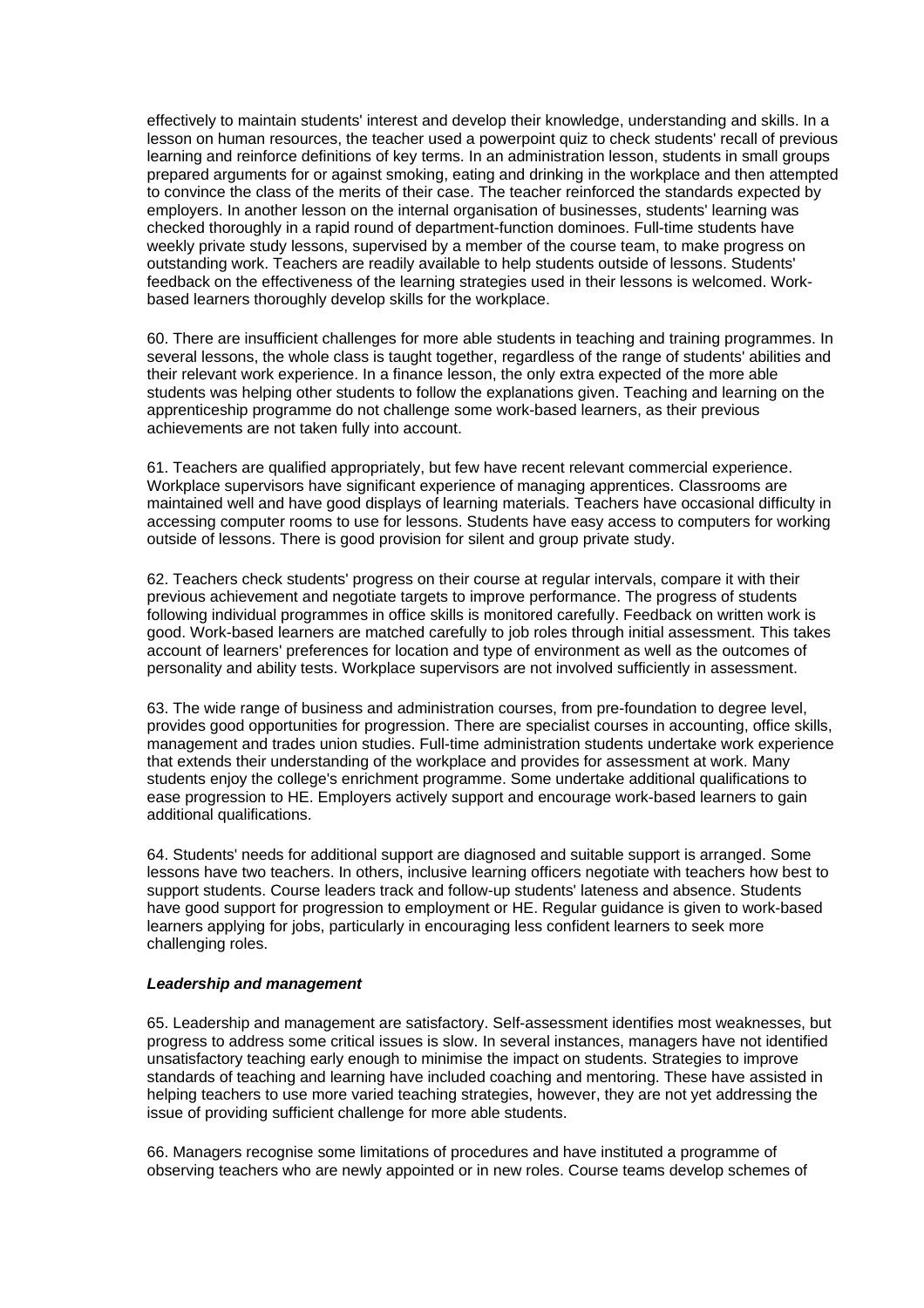<span id="page-25-0"></span>work and learning materials together. Internal verification is insufficiently rigorous. The appropriateness of new assessors' decisions is not checked carefully enough. There are delays between completed units of NVQ being assessed and standards being verified. Invalid evidence and lenient standards have been noted by awarding bodies.

#### **Information and communications technology**



Overall provision in this area is **outstanding (grade 1)**

#### *Strengths*

- o very high retention and pass rates
- o many students achieving high grades on GNVQ and AVCE programmes
- o outstanding leadership and management
- o excellent teamwork
- o much outstanding and very good teaching
- o excellent support for students
- o close monitoring of progress with prompt action to address issues.

#### *Weaknesses*

o there are no significant weaknesses.

#### *Scope of provision*

67. Full-time courses are offered at all levels from entry level to level 3. There are 14 students on Edexcel Start IT, 49 students on GNVQ foundation and intermediate, 31 students on AVCE single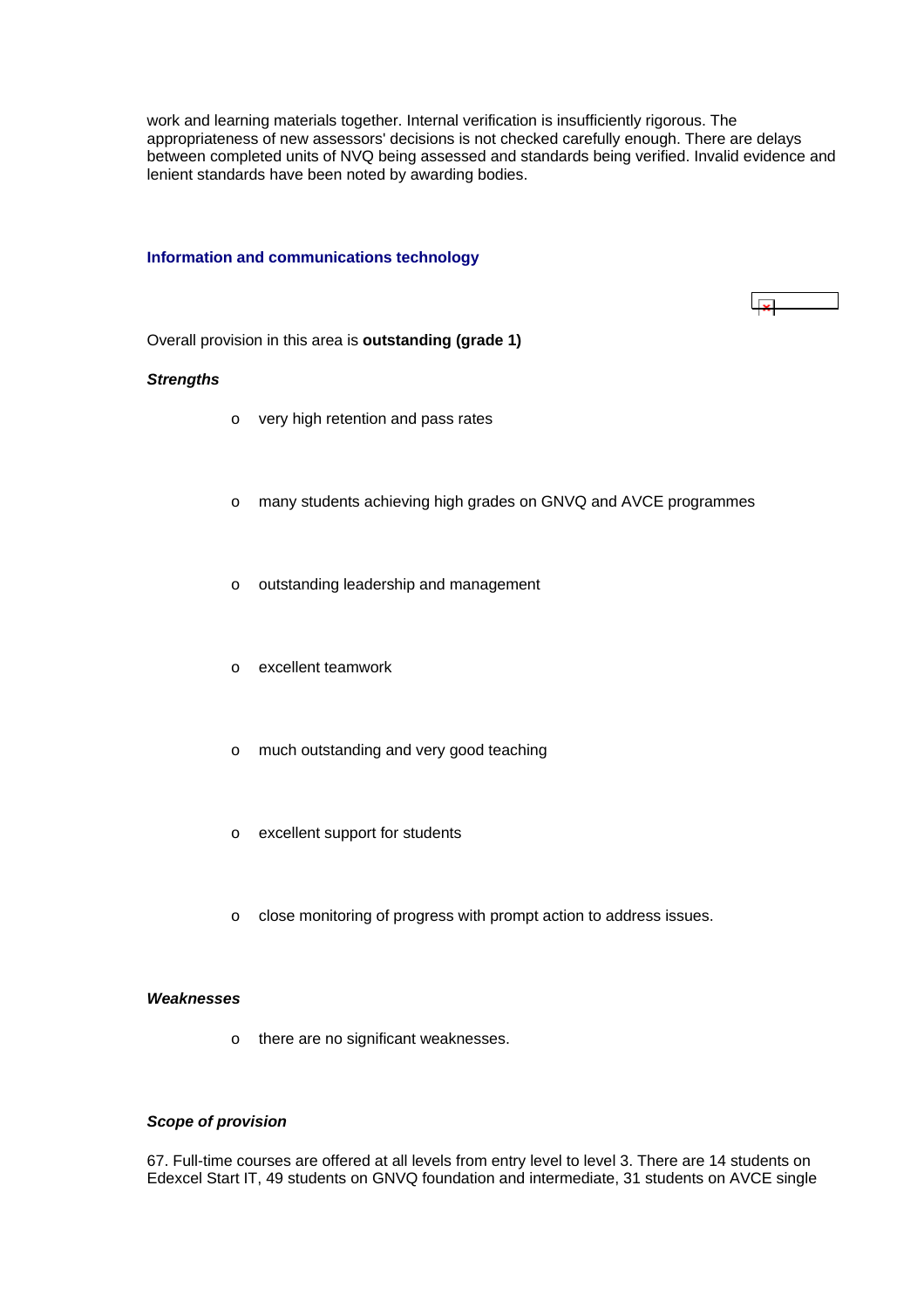award and 28 completing AVCE double award. There are also 36 students on the City and Guilds IT practitioner programmes at levels 2 and 3, and 16 on AS-level and GCE A-level programmes. There are 515 students on part-time programmes delivered both in college and in the community, and ranging from entry level to the European computer driving licence (ECDL) to a networking programme.

# *Achievement and standards*

68. Pass rates for students aged 16 to 18 on long programmes are outstanding and have remained well above national averages for the last three years. Many students achieve high grades. For example, 64% of students completing the AVCE double award obtained high grades compared with a national average of 44%. Retention rates are also very high on most programmes. This is only around national averages for the AS-level course and there is limited progression from AS level to GCE A level. Students have been successful in winning national awards. In the 2003 FE skills challenge, one student won a gold award for the website challenge and, in 2004, there were silver and bronze awards in the hardware and software challenge. There is excellent progression to higher level courses and employment. In 2003/04, 76% of those completing AVCE IT were accepted into university and the other 24% went into related employment.

69. The quality of students' work is consistently very good and well presented. Many students show a depth of understanding well above that which might be expected at that stage in their course. For example, GNVQ intermediate students evaluating the effectiveness of a website were able to demonstrate a clear insight into what might be expected of a professionally designed site.

| Qualification                                   | Level          | <b>Completion year:</b> | 2002 | 2003 | 2004    |
|-------------------------------------------------|----------------|-------------------------|------|------|---------|
| GNVQ foundation IT                              | 1              | No. of starts           | 26   | 20   | 20      |
|                                                 |                | % retention             | 92   | 75   | 90      |
|                                                 |                | % pass rate             | 100  | 100  | 94      |
| Certificate for IT users -                      | 1              | No. of starts           | 515  | 373  | 281     |
| computer literacy and<br>information technology |                | % retention             | 67   | 84   | 89      |
| (CLAIT)                                         |                | % pass rate             | 96   | 78   | 70      |
| <b>GNVQ</b> intermediate IT                     | $\overline{2}$ | No. of starts           | 27   | 35   | 27      |
|                                                 |                | % retention             | 96   | 94   | 96      |
|                                                 |                | % pass rate             | 100  | 100  | 100     |
| <b>AVCE ICT (single</b><br>award)               | 3              | No. of starts           | 51   | 47   | 47      |
|                                                 |                | % retention             | 92   | 89   | 91      |
|                                                 |                | % pass rate             | 91   | 93   | 95      |
| AVCE ICT (double<br>award)                      | 3              | No. of starts           | 43   | 41   | 33      |
|                                                 |                | % retention             | 100  | 100  | 100     |
|                                                 |                | % pass rate             | 98   | 100  | 100     |
| AS-level IT and                                 | 3              | No. of starts           | 29   | 24   | $\star$ |
| information                                     |                | % retention             | 76   | 67   | $\star$ |
|                                                 |                | % pass rate             | 68   | 75   | $\star$ |

# *A sample of retention and pass rates in information and communications technology, 2002 to 2004*

*Source: ISR (2002 and 2003), college (2004)*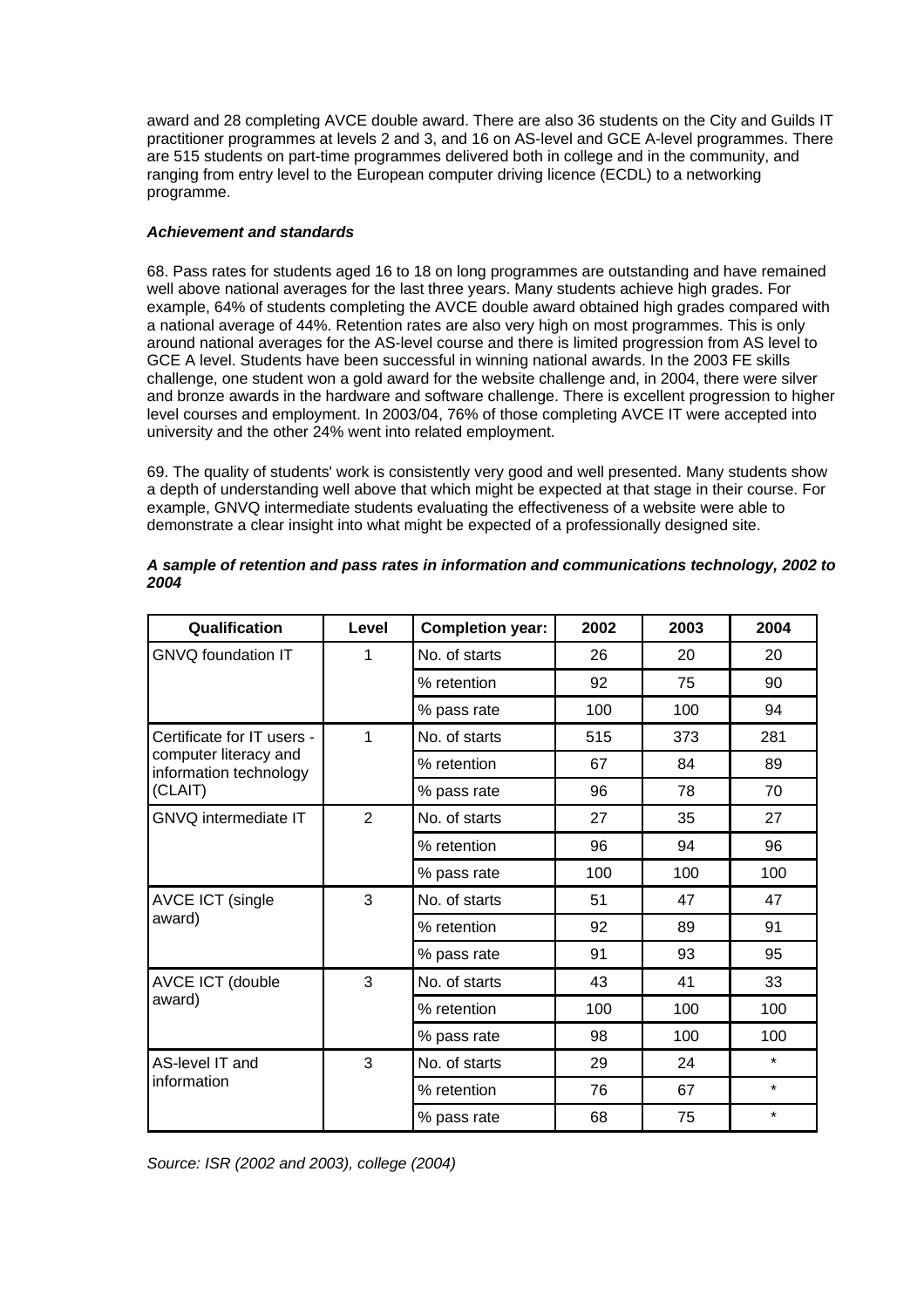#### \* *fewer that 15 students enrolled*

#### *Quality of education and training*

70. The quality of teaching and learning across the area is very high. Almost all lessons were judged to be at least good and a large proportion were very good or excellent. Teachers are enthusiasts for their subject and show tremendous energy in their teaching. They have high expectations of all students and students respond to this. They are frequently challenged and questioned to check their understanding. For example, in an outstanding GNVQ intermediate lesson, students who were critically evaluating a website in preparation for an assessment task were constantly asked to justify their opinions.

71. Students enjoy their lessons and are as enthusiastic as their teachers. They work hard and are engaged fully in the activities. Lessons are varied and demand professional standards of students. There is good use of innovative activities to enhance learning and maintain students' interest. For example, an ECDL lesson began with a team game to recap on learning from the previous lesson, an animated video was used in an AVCE lesson to illustrate protocols, and there was good use of projected photographs in a practical session on making network cables.

72. All full-time and most part-time staff have appropriate teaching qualifications. Staff based in the IT department have a good range of vocational qualifications and experience. A number of staff are involved in national programmes for sharing good practice and producing materials for the Standards Unit and National Learning Network. A wide range of staff development focuses on improving teaching and learning. Two members of staff are completing higher degrees. These include modules on e-learning which supports the departmental work on integration of the virtual learning environment.

73. Classrooms are well equipped and generally spacious. They are well laid out to facilitate group work and theory sessions alongside good access to computers. There is an appropriate range of software and hardware. Teaching is supported by well-prepared learning materials which are shared by staff across the whole provision.

74. Student assessment is used extensively to consolidate learning and support monitoring of students' progress. Marking is thorough and the quality of written feedback is good. Full-time students have short recap tests at the beginning of most sessions, results are recorded and used to inform regular progress reviews. More comprehensive tests are also carried out once each term. Parental involvement is extensive and parents' evenings are well attended. Parents receive regular progress reports and they are alerted as soon as any concerns arise. There is an effective system of internal verification of assessment decisions.

75. There is a good range of full-time and part-time provision with progression routes from entry level to foundation degree within the college. In addition, there are a growing number of outreach programmes in the community and on employers' premises. Timetables are designed to meet the needs of students and, for part-time students, there are flexible attendance options. Full-time programmes are delivered over three days with mandatory attendance at a workshop on a fourth day for those students falling behind. Links with industry are good and developing further. Extensive market research has resulted in additional programmes being developed. For example, an evening networking training programme has been introduced.

76. There is very effective support for students on both full-time and part-time programmes. Initial assessment identifies effectively the additional support needs of students and identified needs are met promptly. Support systems for full-time students aged 16 to 18 are focused on ensuring that they achieve their maximum potential and prompt action is taken immediately where there is cause for concern.

#### *Leadership and management*

77. Leadership and management are outstanding. There is strong and energetic curriculum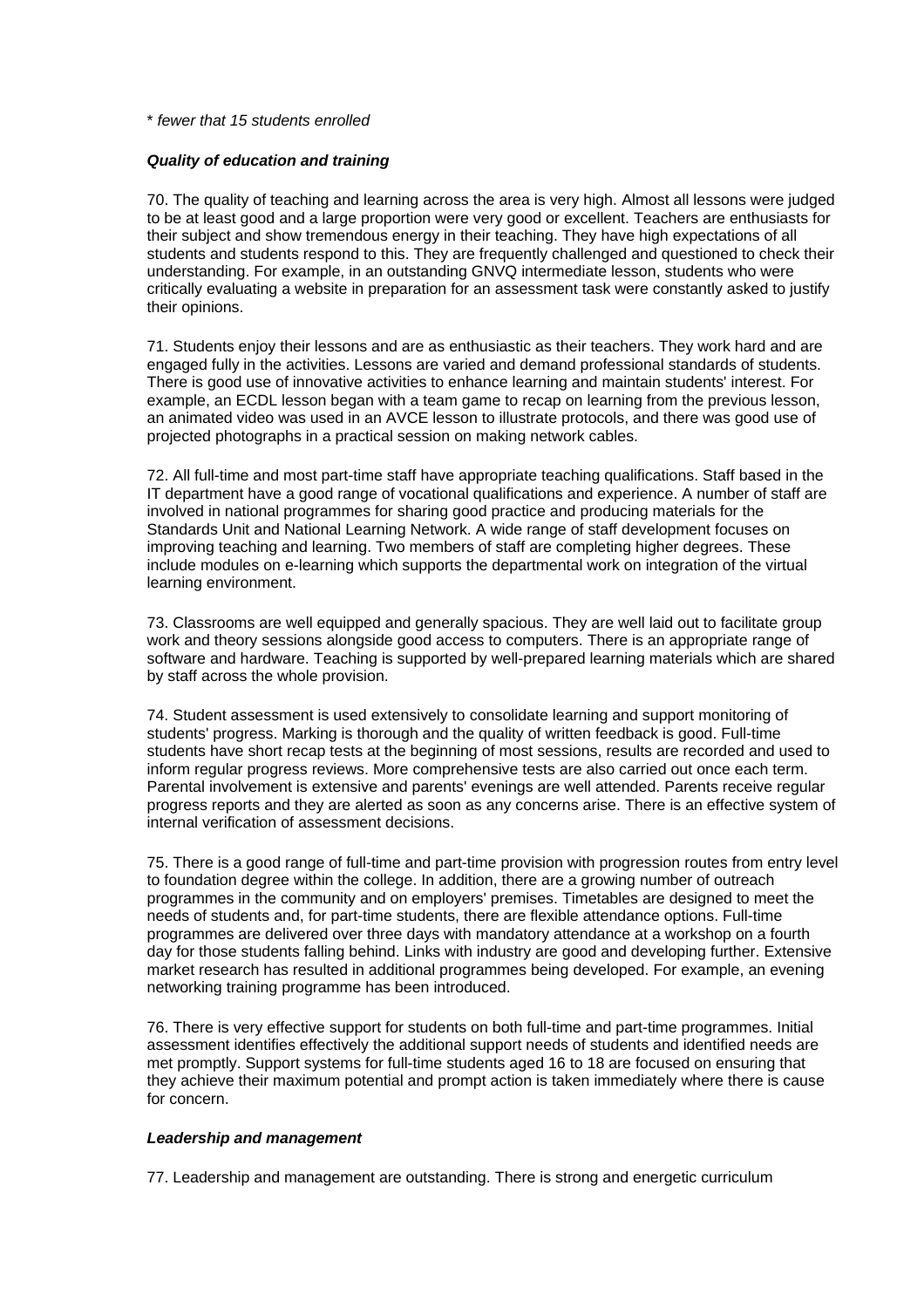<span id="page-28-0"></span>leadership, and a team ethos based on mutual support. All staff are focused on improving teaching and students' achievements. There is strong forward planning and efficient timetabling. Very effective communications ensure that all staff are involved in, and benefit from, team meetings. Strategies are in place to ensure that part-time staff are also fully involved. Quality assurance processes for college-based and outreach provision are strong. Sharing of resources ensures that staff time in developing these is kept to a minimum. Self-assessment is thorough and rigorous, and has resulted in identifiable improvements over time.

# **Sport, leisure and tourism**

Overall provision in this area is **good (grade 2)**

#### *Strengths*

- o very high pass rates
- o good variety of learning activities
- o high rate of student progression
- o good curriculum management.

#### *Weaknesses*

- o inadequate classroom accommodation
- o insufficient account of individual learning needs in teaching.

#### *Scope of provision*

78. The college provides a range of courses in sport, leisure and tourism from foundation to advanced and higher levels. There are full-time courses in travel and tourism and sport and exercise science. Specialist part-time courses include treatment of sports injury courses and community sports leaders awards are provided as additional qualifications for full-time students. There are 181 students, almost all of whom are full time.

#### *Achievement and standards*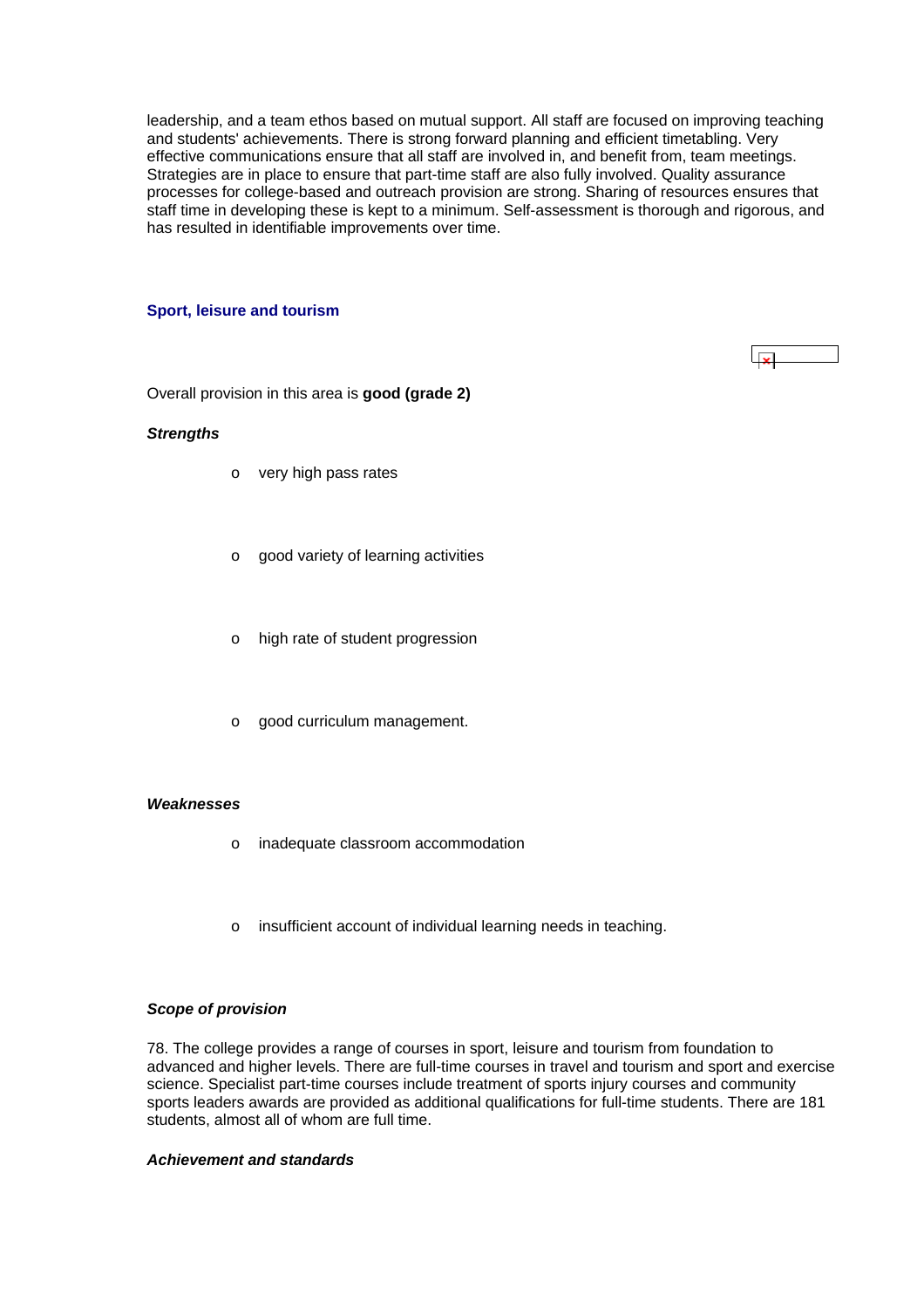79. Pass rates on most courses are very high. At level 2, pass rates on the NVQ in sport have remained well above national averages. Pass rates on the first diploma in applied science (sport and exercise science) have remained at 100% for the last three years. The GNVQ intermediate leisure and tourism course has also performed very well. At level 3, pass rates on the AVCE in travel and tourism are very good and remain high. The national diploma in science became the national diploma in sport and exercise science in 2002/03 and has maintained the excellent pass rates seen on the national diploma sport programmes.

80. Retention rates on most programmes are satisfactory and remain close to the national averages. The standard of students' work is good, with most students working at, or above, the levels expected for the level and stage of their programme. Students' punctuality is satisfactory, but attendance during the inspection was low at 77%. There is good student progression in sport and travel. In 2003/04, 77% of students on sport and travel programmes progressed within the college. Some 81% of the level 1 students in sport progressed to level 2 and 58% of the foundation award students in leisure and tourism went into employment.

| Qualification                 | Level | <b>Completion year:</b> | 2002  | 2003    | 2004 |
|-------------------------------|-------|-------------------------|-------|---------|------|
| NVQ sport recreation          | 2     | No. of starts           | $***$ | 15      | 15   |
| and allied occupations        |       | % retention             | $***$ | 80      | 80   |
|                               |       | % pass rate             | $***$ | 75      | 80   |
| <b>GNVQ</b> intermediate      | 2     | No. of starts           | 15    | $**$    | 19   |
| leisure and tourism           |       | % retention             | 87    | $**$    | 63   |
|                               |       | % pass rate             | 100   | $**$    | 92   |
| National diploma in           | 3     | No. of starts           | 20    | $\star$ | 16   |
| applied science sport         |       | % retention             | 65    | $\star$ | 94   |
|                               |       | % pass rate             | 100   | $\star$ | 100  |
| AVCE in travel and<br>tourism | 3     | No. of starts           | 17    | 20      | 27   |
|                               |       | % retention             | 76    | 65      | 93   |
|                               |       | % pass rate             | 92    | 92      | 96   |

# *A sample of retention and pass rates in sport, leisure and tourism, 2002 to 2004*

*Source: ISR (2002 and 2003), college (2004)*

*\* course did not run* 

*\*\* fewer than 15 students enrolled*

# *Quality of education and training*

81. Most college teaching is good or very good. Students' interest is maintained by using a range of appropriate, imaginative and varied activities. These include the use of ICT, poster work, games and role play. Students are encouraged to take on new challenges and to learn new skills. In the most effective lessons, learning resources are used well and there are good schemes of work and lesson plans. Most lessons have clear aims that are explained fully to the students at the start of each lesson and learning is reviewed at the end of lessons. Supporting handouts and visual aids are informative and clear. In a number of sport and travel lessons, teachers draw upon their occupational knowledge and experience and those of the students to help develop their understanding. Teachers provide good personal support in lessons. In some lessons, the activities are not designed to match the needs and interests of individual students. There is no requirement in some tasks for the demonstration of the skills of analysis and critical review. Complex tasks are not broken down sufficiently for the less able students in some groups.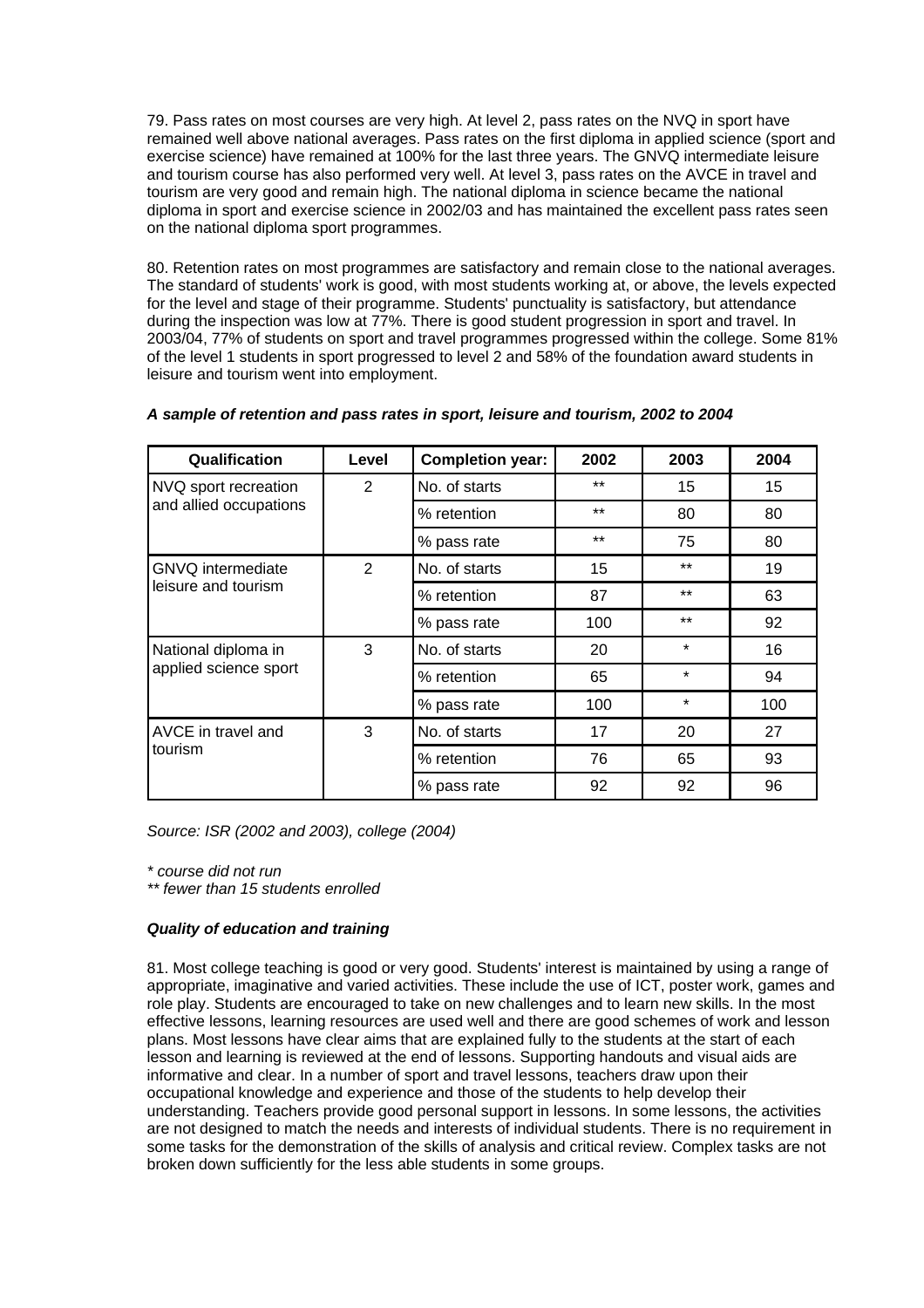<span id="page-30-0"></span>82. Staff qualifications are satisfactory and some staff have relevant industrial and commercial experience. All staff are either teacher qualified or working towards a teaching qualification. Some classroom accommodation is inadequate. Noise levels are excessive in these rooms and it is difficult for students to take part in group work. Teachers set and mark work regularly. Marking is thorough and it is easy for students to see how they are progressing and what they need to do to improve. Internal verification is satisfactory.

83. Students receive a good induction programme which includes assessment that identifies needs for support in key skills and additional learning needs. The results of initial assessment are used to inform the students' group profiles and tutors and students agree targets at their first tutorial. Progress is monitored regularly throughout the year. The tutorial system includes procedures for monitoring attendance, punctuality and poor performance. Where problems are identified appropriate action is taken. Students who are at risk of failing are given extra support.

#### *Leadership and management*

84. The provision is managed well. There are curriculum managers for both travel and sport who manage each curriculum area. Managers are enthusiastic and work closely with teachers, who have clear roles and responsibilities. Internal communications are good and there are regular team meetings to discuss students' progress and monitor performance. Staff development opportunities are good. There are good strategies to improve retention rates that include changes to entry requirements, a `buddy' system for new students and the provision of dedicated course base rooms. Quality assurance is good. Students' views are gathered routinely through questionnaires and student representative contributions to team meetings. As a result of student representations, curriculum timetables have been adjusted to accommodate the need for students to travel when their lessons are off site.

#### **Health, social and childcare**



Overall provision in this area is **good (grade 2)**

Contributory grade for work-based learning is **good (grade 2)**

# *Strengths*

- o very high retention and pass rates on most courses
- o much very good teaching
- o good range of courses which meets the needs of the community
- o very good curriculum management.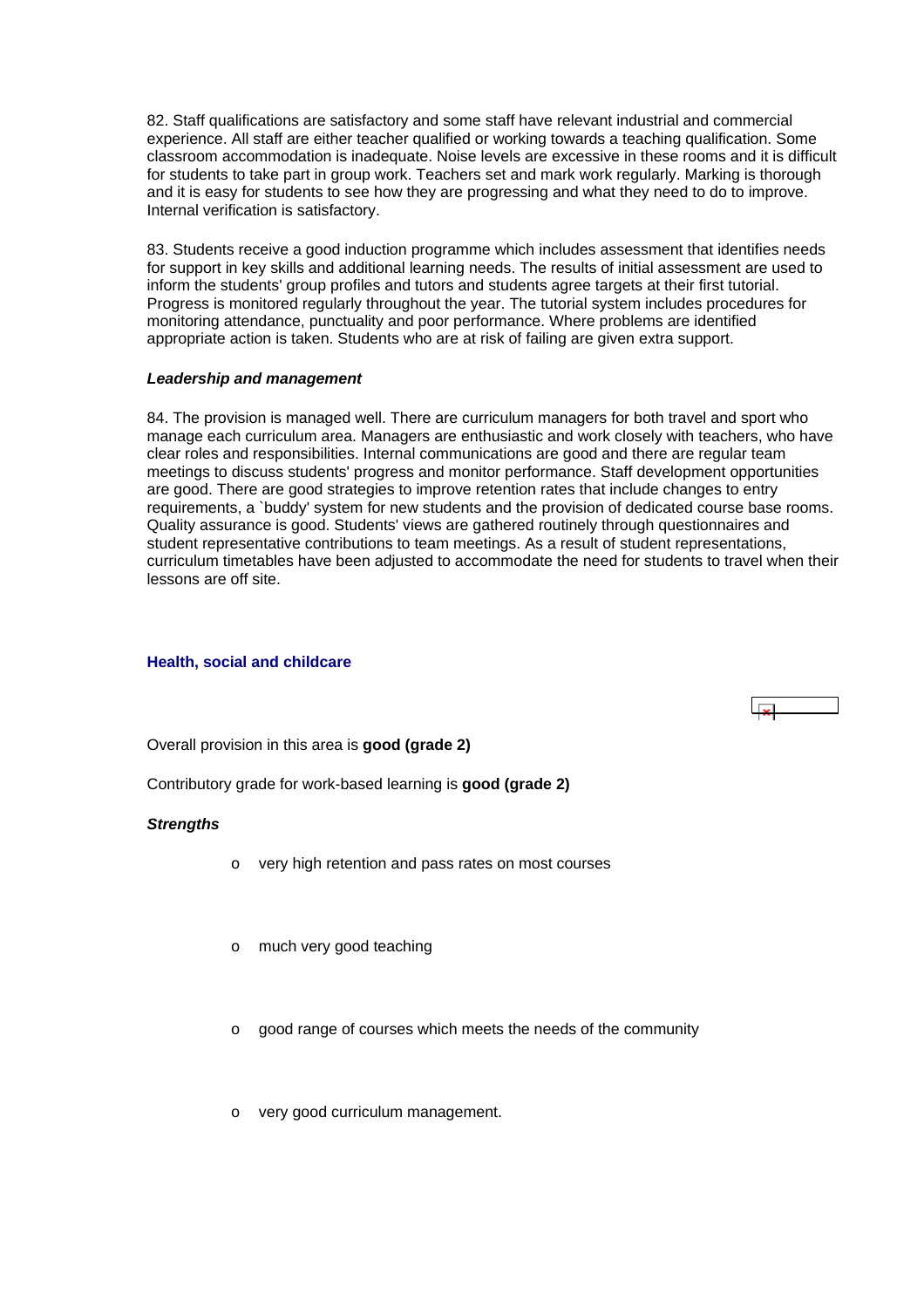#### *Weaknesses*

- o poor key skill achievement by level 3 full-time students
- o poor recording of internal verification decisions in work-based learning
- insufficient promotion of equality and diversity in the curriculum.

# *Scope of provision*

85. The college offers full-time provision from entry level to advanced levels in health and social care and levels 2 and 3 in early years education. There are 205 students studying full time, of whom 59 are on apprenticeships provided in conjunction with local National Health Service (NHS) trusts and other care providers. Part-time provision includes first aid, counselling, certificate in community mental health, teaching assistants courses and a range of complementary therapies. OCN levels 2 and 3 units are studied part time or as part of full-time adult HE access courses preparing for nursing, midwifery and social work. There is NVQ provision at levels 2, 3 and 4 in care and at levels 2 and 3 in early years. Further short courses include dementia care, moving and handling, and food hygiene. Of the 334 students attending college on a part-time basis, 198 are on NVQ programmes. Courses are also provided for 14 to 16 year old pupils attending three schools. In April 2004, the care division was given CoVE status and is developing courses to meet the local community's need for qualified care workers.

#### *Achievement and standards*

86. There are very high pass rates on full-time and part-time courses in care and early years which are consistently well above national averages. In 2003/04, many courses had 100% pass rates. Retention rates have also been high. There are high rates of framework achievement in work-based learning. From 2000/01 to 2002/03, for both apprenticeships and advanced apprenticeships, retention and completion rates have improved consistently and are significantly above the national averages. College data relating to students' targets show a strong achievement pattern at level 3 in both care at 60% above target and early years at 74% above target. There are low levels of achievement of key skills qualifications on national diploma courses, particularly in communication. Progression rates are high. An average of 78% of students progress between level 2 and level 3, 30% of advanced apprentices progress to HE and more than 90% of cadets progress to nurse training or related courses. Standards of work in lessons are high. Displays in childcare show good practical skills. Work-based learners acquire both skills and confidence, becoming valued as employees and gaining posts of responsibility. Attendance, at 88% during inspection week, is above the national average for colleges of this type.

| <b>Qualification</b> | Level | <b>Completion year:</b> | 2002 | 2003    | 2004 |
|----------------------|-------|-------------------------|------|---------|------|
| INVQ care            | 2     | No. of starts           | 31   | 34      | 37   |
|                      |       | % retention             |      | 85      | 95   |
|                      |       | % pass rate             | 97   | 100     | 100  |
| Certificate in       | 2     | No. of starts           | 24   | $\star$ | 60   |

#### *A sample of retention and pass rates in health, social and childcare, 2002 to 2004*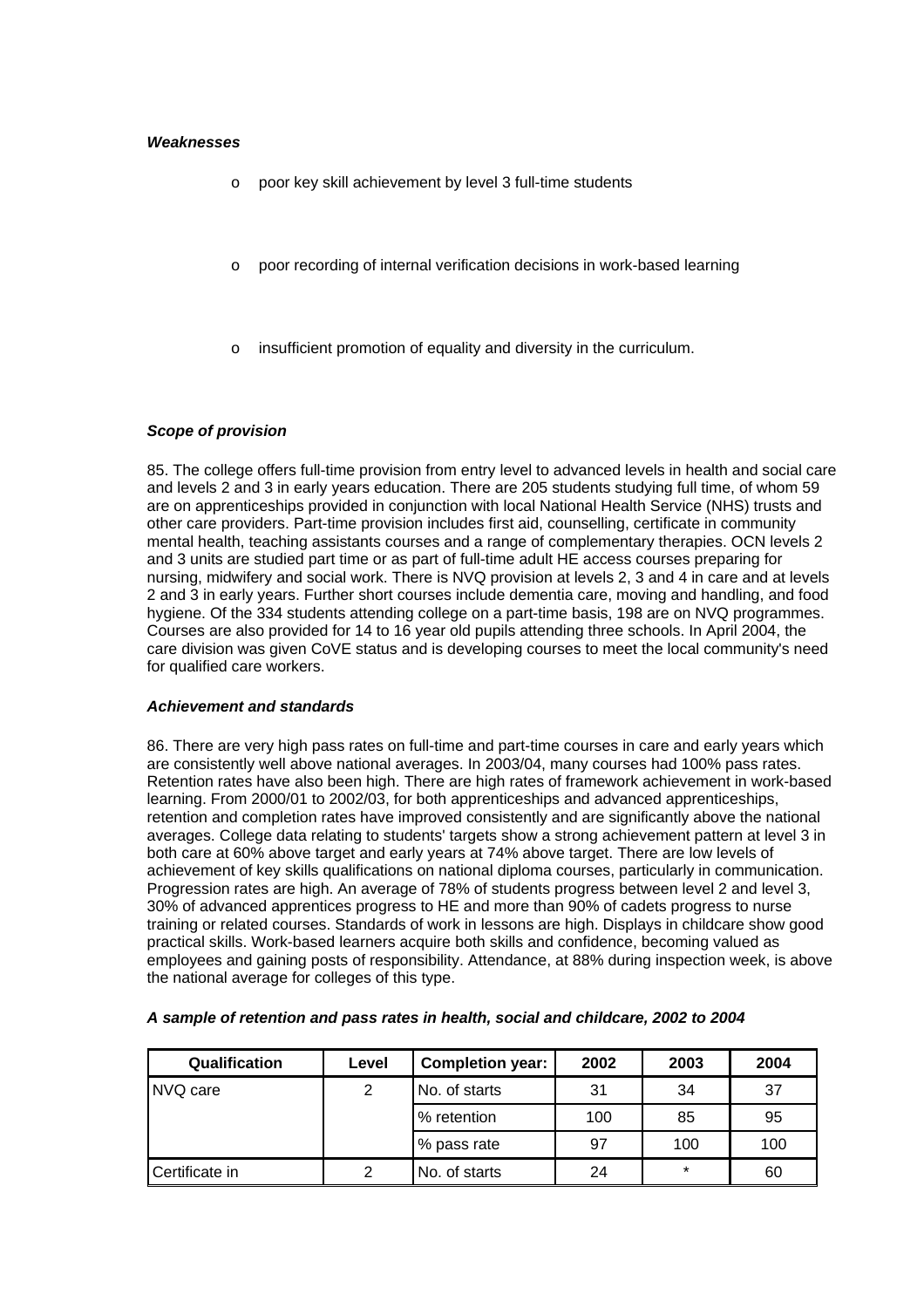| counselling                                                               |   | % retention                   | 92  | $\star$ | 97  |
|---------------------------------------------------------------------------|---|-------------------------------|-----|---------|-----|
|                                                                           |   | $\star$<br>100<br>% pass rate |     | 90      |     |
| Council for Awards in                                                     | 2 | No. of starts                 | 22  | 17      | 19  |
| Children's Care and<br>Education (CACHE)                                  |   | % retention                   | 77  | 76      | 89  |
| certificate                                                               |   | % pass rate                   | 100 | 100     | 100 |
| Progression nurse                                                         | 2 | No. of starts                 | 112 | 90      | 64  |
| training and health<br>studies                                            |   | % retention                   | 76  | 76      | 61  |
|                                                                           |   | % pass rate                   | 86  | 100     | 100 |
| NVQ early years                                                           | 3 | No. of starts                 | 23  | 47      | 24  |
|                                                                           |   | % retention                   | 87  | 77      | 88  |
|                                                                           |   | % pass rate                   | 75  | 94      | 90  |
| <b>Business Technology</b><br><b>Education Council</b><br>(BTEC) national | 3 | No. of starts                 | 21  | 20      | 25  |
|                                                                           |   | % retention                   | 67  | 100     | 92  |
| diploma in early years                                                    |   | % pass rate                   | 93  | 95      | 100 |

*Source: ISR (2002 and 2003), college (2004) \* fewer than 15 students enrolled*

# *Quality of education and training*

87. There is much very good teaching, which is well planned and based on careful analysis of students' needs. Some particularly enthusiastic and charismatic teaching engaged students stimulating debate on complex subjects such as the link between Darwinism, Freud and counselling theory. The sharing of experience between students enhances learning and there are good links between theory and practice. Apprentices are given good training opportunities by employers who understand the requirements of the awards. There is insufficient promotion of equality and diversity through the curriculum. For example, major life events are taught without reference to different cultures. Displays do not reflect diversity sufficiently and a display about nursery menus made no reference to cultural influences on diet.

88. Resources to support learning are satisfactory. Staff are qualified appropriately with vocational experience in nursing and early years education as well as teaching and academic qualifications. A significant number of new staff have brought with them up-to-date expertise. A college programme of staff development is valued by the staff. The majority of rooms in the college are satisfactory and some have been improved under the CoVE funding. However, several are drab and a significant minority are cramped and hot. Students have access to personal computers and the Internet in the learning resource centre, but these facilities are not available in classrooms.

89. Initial assessment and admissions processes ensure that students are appropriately placed on courses. Assignments are internally verified prior to use. Feedback to students is timely although some work demonstrates limited and unstructured comments, but new standard feedback forms have been developed to ensure consistency. All workplace assessment takes place on site ensuring both realistic experience and the involvement of workplace assessors. During term time, college assessors visit learners on a regular four weekly schedule, but during college vacations there are some delays. The internal verification process is inadequate for work-based learning as it is not systematically tracked or recorded.

90. There is a very good range of courses. A range of enrichment activities includes visits to HE, a complementary therapies programme for health studies students, residential visits and a visit to a multi-faith centre. There are very productive partnerships with a range of external bodies and employers. Short courses have been in response to employers' needs, such as in management of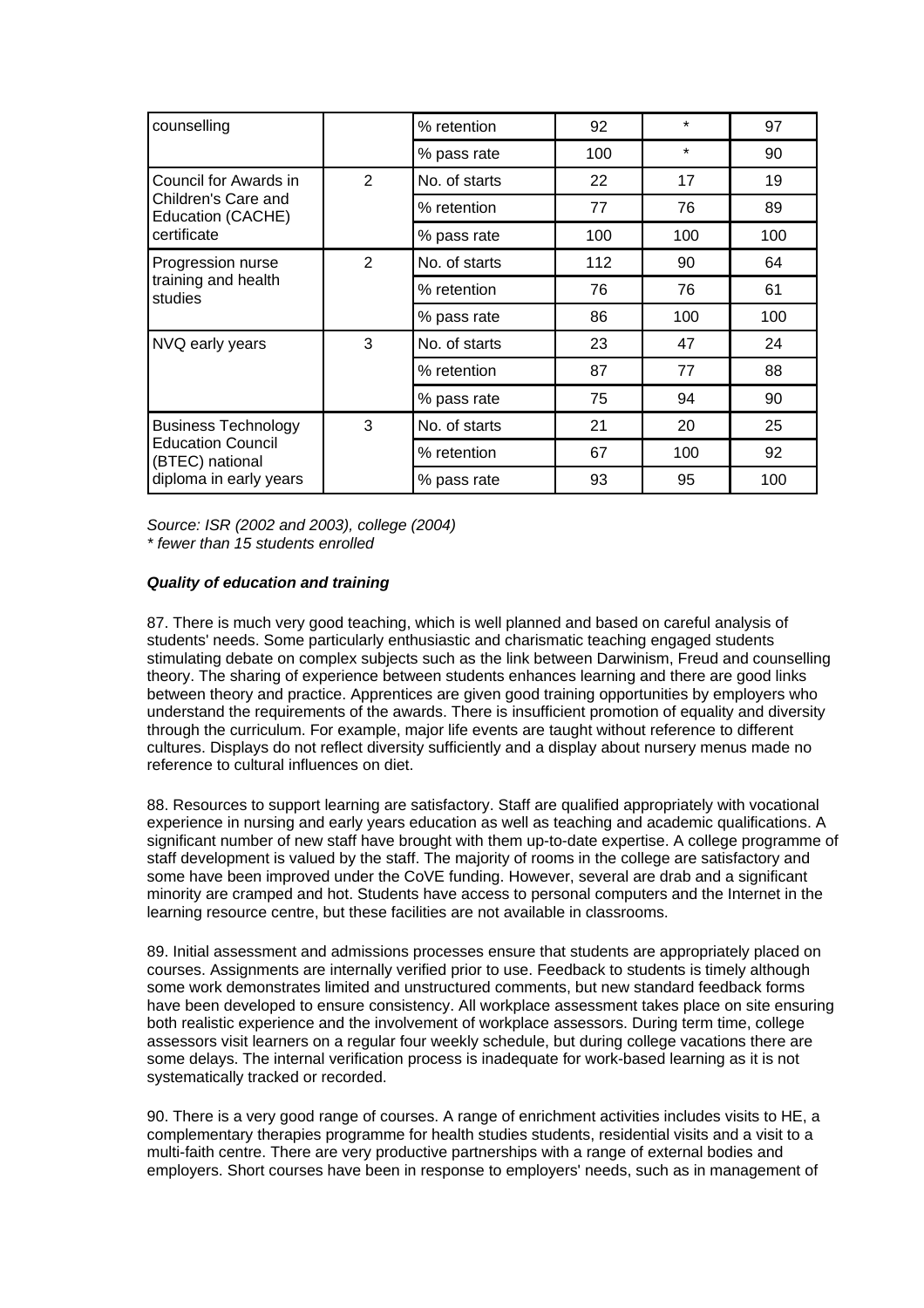<span id="page-33-0"></span>dementia, as well as changes to NVQ delivery. The college has a strong commitment to care training in the local community. Within a very successful partnership with the NHS in east Lancashire the division provides all of the underpinning knowledge for NVQs and the technical certificates and key skills training for hospital cadets. The college has CoVE status in care and is successfully offering a wide ranging training programme to `up-skill' current care workers and to attract non-traditional students and school leavers into the caring professions.

91. Tutorial support for college and work-based learners is good. Students find tutors and employers readily accessible and supportive. A planned scheme of work for tutorials encompasses study skills such as essay writing. Good careers advice and opportunities to access career information are available with visits to HE institutions and help with application forms and interview skills. Workshops are available for additional support in assignment writing and portfolio building, and additional learning support is provided as needed.

#### *Leadership and management*

92. Leadership and management are very good. The division shares a clear vision and strategies are well communicated. Stability has been maintained during significant staff changes. Co-ordination of off-the-job and on-the-job training is good. Self-assessment is very thorough with clear development plans. Students feel confident in an inclusive college environment. Too little emphasis has been given to develop in students a greater understanding of equality and diversity issues.

# **Visual and performing arts and media**

Overall provision in this area is **good (grade 2)**

#### *Strengths*

- o high pass rates on full-time courses
- o good teaching and lesson planning
- thorough feedback and monitoring of students' work
- effective tutorial system with good student support.

#### *Weaknesses*

o low and declining enrolment on full-time courses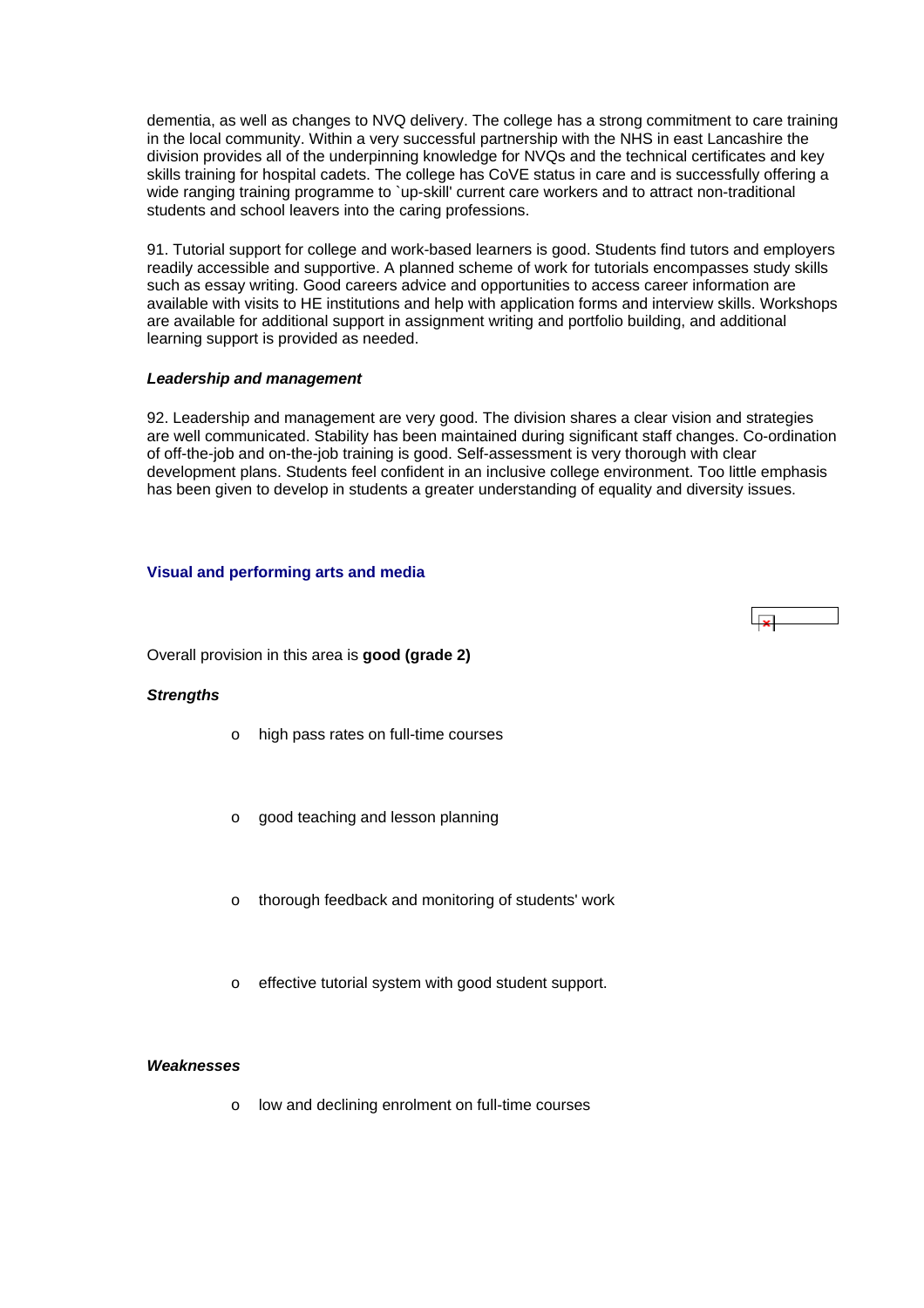- insufficient display and celebration of students' work throughout the college
- poor resources and accommodation.

#### *Scope of provision*

93. In visual and performing arts, media and music there are 172 full-time students aged 16 to 18 and 38 full-time students aged 19 and over. There are 26 part-time students aged 16 to 18 and 124 students aged 19 and over. At level 1, there are part-time courses in basic craft skills, creative studies, performing skills, and multi-media design, and a full-time BTEC introductory certificate in art, design and media. At level 2, there are courses in GCSE art studies and GNVQ intermediate art and design. BTEC certificate courses are available in video production, music technology, intermediate media design, and design and craft, and BTEC first diploma in performing arts. At level 3, AS levels are available in art studies, film/video production, and media studies. GCE A-level courses are offered in art and design, film, and media studies. An AVCE is available in art and design, and there are BTEC national diploma courses in media, performing arts, music practice, music technology, fashion and three-dimensional design.

# *Achievement and standards*

94. This area has high pass rates on most courses, many around 100%. These include GNVQ intermediate art and design, BTEC first diploma in performing arts and GCE A-level media. The retention rates on most courses are also consistently above national averages. There are, however, low pass rates on some part-time courses. There are low and declining enrolment patterns in the area. For example, enrolment on GNVQ intermediate art halved over three years as has that on the intermediate certificate in multi-media design within two years. Students numbers in GCE A-level media are also declining.

95. The standard of students' work in performing arts and media is high. Performing arts students make good progress on both national and first diploma courses, acquiring confidence as well as developing strong physical and voice skills. In art and design, there are high standards of construction skills in BTEC national diploma in fashion. There is well-structured three-dimensional work by GNVQ intermediate students and some high-quality computer graphics by level 1 students where photoshop work is above the standard expected for this level. However, practical skills in some level 3 art and design provision are not always of the required standard. In a few art lessons, student self-evaluation is underdeveloped. Progression rates are high, both within the college from level 2 to level 3 and from level 3 to HE.

| Qualification            | Level          | <b>Completion year:</b> | 2002    | 2003 | 2004 |
|--------------------------|----------------|-------------------------|---------|------|------|
| BTEC first diploma in    | $\overline{2}$ | No. of starts           | 16      | 28   | 22   |
| performing arts          |                | % retention             | 90      | 78   | 88   |
|                          |                | % pass rate             | 100     | 93   | 100  |
| Intermediate certificate | 2              | No. of starts           | $\star$ | 37   | 14   |
| in multimedia design     |                | % retention             | $\star$ | 78   | 79   |
|                          |                | % pass rate             | $\star$ | 83   | 100  |
| <b>GCE A-level media</b> | 3              | No. of starts           | 22      | 17   | 15   |

*A sample of retention and pass rates in visual and performing arts and media, 2002 to 2004*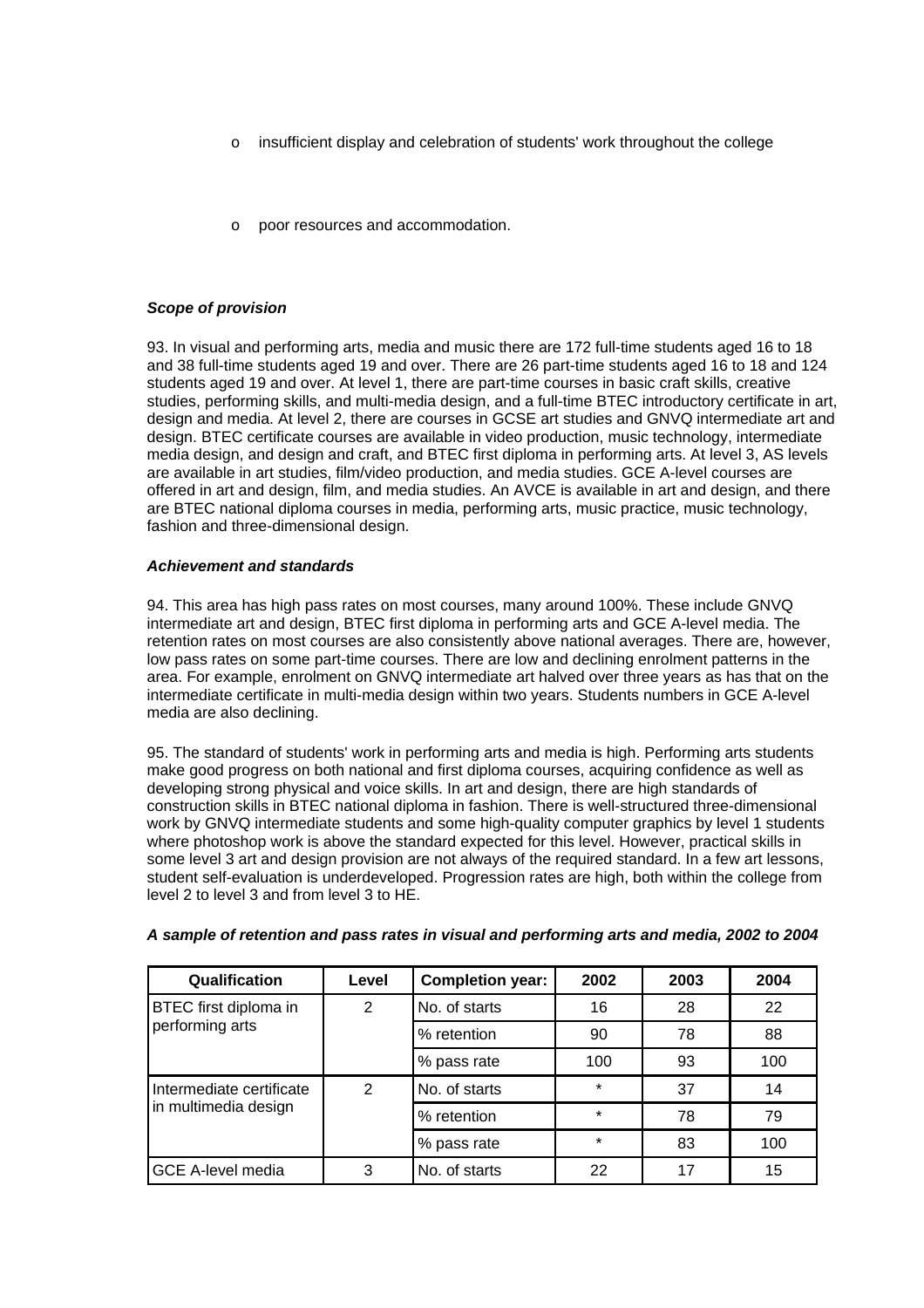| studies                          |   | % retention   | 91    | 100 | 100 |
|----------------------------------|---|---------------|-------|-----|-----|
|                                  |   | % pass rate   | 95    | 100 | 100 |
| AS-level art studies/fine<br>art | 3 | No. of starts | $***$ | 50  | 25  |
|                                  |   | % retention   | $***$ | 88  | 92  |
|                                  |   | % pass rate   | $***$ | 68  | 88  |

*Source: ISR (2002 and 2003), college (2004)*

*\*course did not run* 

*\*\* fewer than 15 students enrolled*

#### *Quality of education and training*

96. Much of the teaching is good and lesson planning is effective. In media studies, teaching and learning are very good, and practical film projects are imaginative. Students learn advanced computer skills on the BTEC national diploma media course, producing eye-catching magazine layouts and high-quality short films. On the BTEC national diploma in fashion, students gain a strong awareness of standards of industrial competence. Teaching and learning on the level 1 introductory diploma in art are very good. However, students on the BTEC national diploma in three-dimensional studies course have produced insufficient work in three-dimensions for a specialist course in this subject. Limited use is made of ICT in visual arts lessons. Teaching groups on many programmes are very small giving a limited range of experience to students. The low numbers limit performances, group work and peer evaluation. Opportunities are missed to display artwork to a wider audience. There is insufficient display and celebration of students' work throughout the college.

97. Assessment and monitoring of students' work are rigorous. Students' work is marked rigorously in media and performing arts, encouraging students to set high standards. Students receive detailed feedback telling them how to improve. However, students do not always complete the self-evaluation section on assessment sheets, and in a small number of art lessons, students do not reflect sufficiently on their performance.

98. Resources and accommodation are generally poor. Art rooms are ageing, and sometimes dirty, with inadequate storage facilities. The art staff room is inappropriately sited causing disruption to lessons and there is insufficient access to computers for art students. There are restrictions on access to the theatre and insufficient rehearsal space for performing arts students. The music centre is cramped and students have a lack of recording equipment and software. There is limited access to art rooms and particularly the pottery room for students with mobility problems. Good use is made of IT facilities in multimedia lessons, some of which are taught in the IT department, and threedimensional students have access to a specialist furniture construction workshop. Staff are well qualified and many have good industrial experience. However, there is insufficient technician support in music and performing arts.

99. There is a good range of level 2 and level 3 provision and part-time courses. Some lessons are located in outreach centres to increase participation from under-represented groups. A sewing skills lesson has enabled students to design and make patterns for their own Kameez (dress) and Shalwar (trousers). The college also participates in creative and cultural events at the local Burnley festival. The availability of enrichment opportunities varies between courses. There are fewer organised trips and educational visits for music students than for other courses.

100. Guidance and support for students are very good. The tutorial system provides effective advice on applying to HE and enables students to review their goals regularly. Students with learning difficulties and/or disabilities are supported well. For example, several students with additional learning needs on BTEC first diploma in performing arts receive additional support from their lecturers and from a learning support assistant as necessary.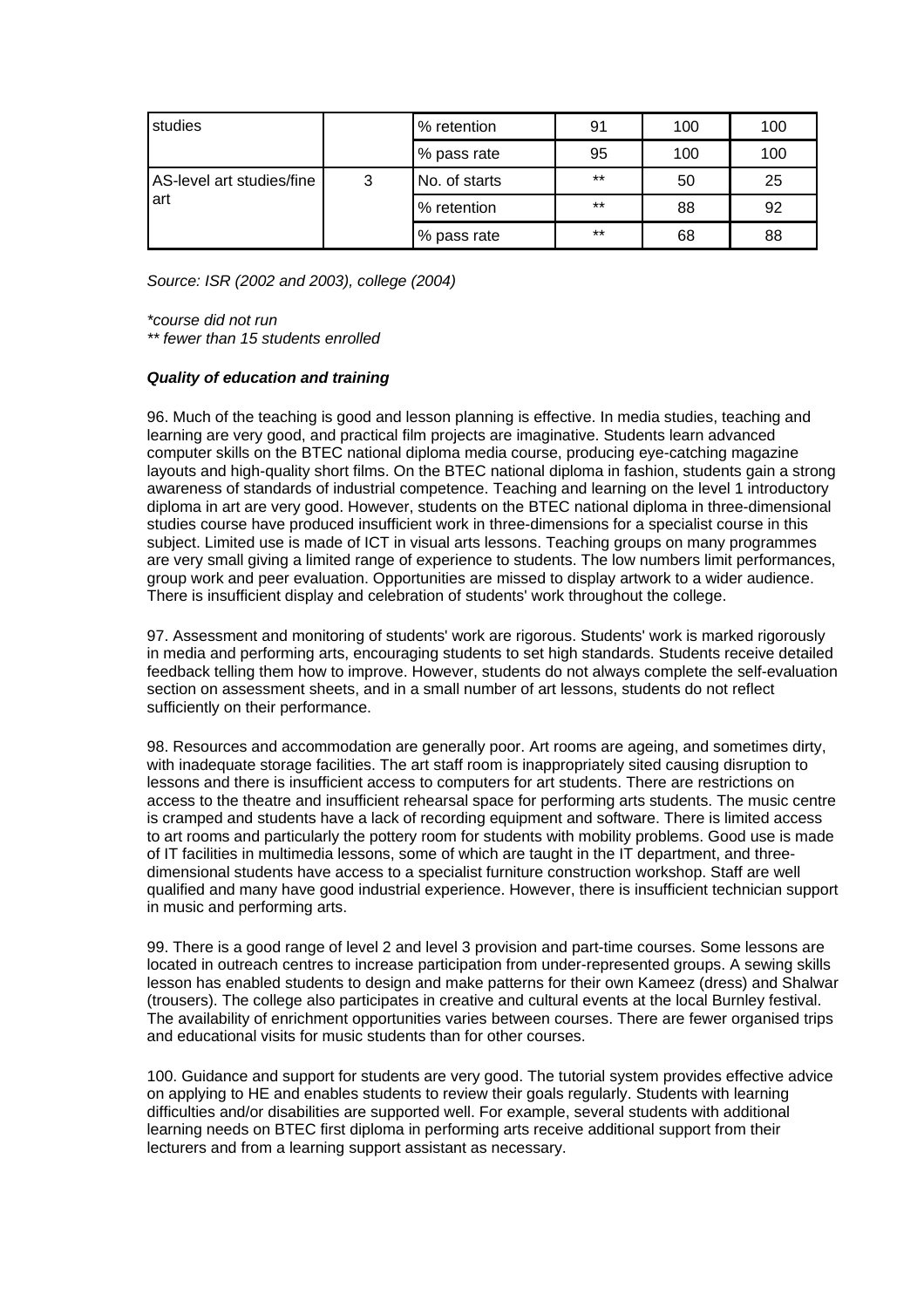#### <span id="page-36-0"></span>*Leadership and management*

101. Leadership and management are satisfactory. The curriculum manager has been in post for less than a year and is starting to strengthen good practice and make further improvements to the curriculum. Staff have all been observed teaching in the last 12 months by external observers. They benefit from the college's staff development programme, but there is little sharing of good practice as a result of the lesson observation process. The college management information system is well used by staff. There is no clear strategy to address declining recruitment.

#### **Humanities**



Overall provision in this area is **good (grade 2)**

Contributory grade for English and modern foreign languages is **satisfactory (grade 3)**

#### *Strengths*

- o high pass rates on most courses
- o good progress made by advanced level social science students
- o high levels of students' application in lessons
- o very good academic and personal support for students.

#### *Weaknesses*

- o unsatisfactory retention rates on some level 2 courses
- o narrow range of teaching methods and learning activities
- o insufficient specialist leadership of language provision.

# *Scope of provision*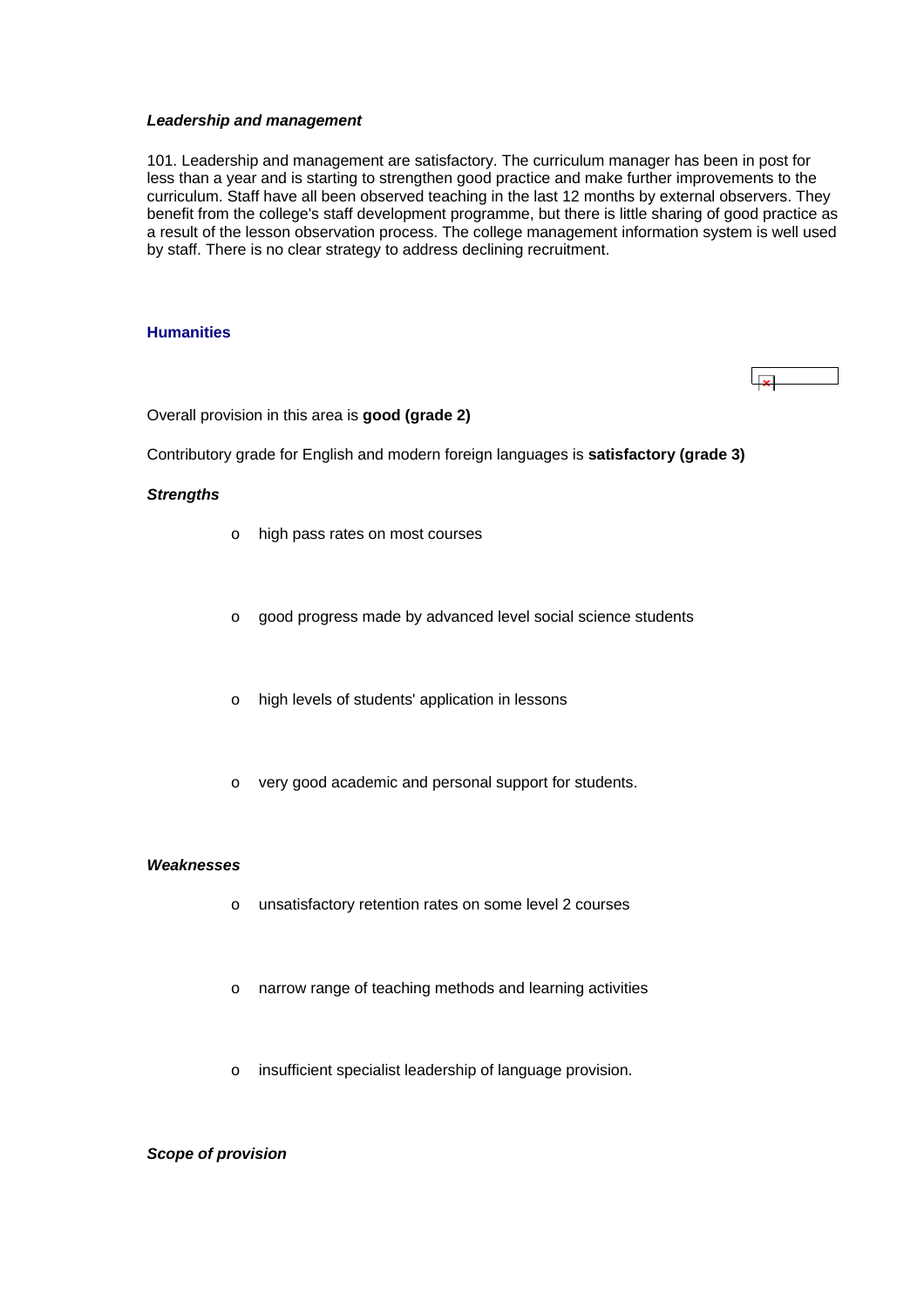102. Most courses are at AS level and GCE A level for full-time students aged 16 to 18. There are approximately 260 enrolments in humanities subjects and a further 60 in English. AS-level and GCE A2 French are offered to a small number of students through a consortium arrangement with a local school. The college also offers GCSE courses in English, Spanish, psychology, law and sociology. Almost 70% of GCSE enrolments are in English. The college offers Spanish and French to 135 adult students through its entry level programmes. Adult students account for approximately 30% of the provision in humanities. In this area, there are short courses at levels 2 and 3 with good progression opportunities to degree level study in the social sciences.

#### *Achievement and standards*

103. Pass rates for students aged 16 to 18 are outstanding at GCE A level and generally high at AS level. Retention rates for these courses are at least satisfactory. The percentage of students achieving high grades at AS level and GCE A level has declined. However, college data show that a large proportion of students aged 16 to 18 achieve or exceed their expected AS-level or GCE A-level grades based on their achievements at GCSE. A very large proportion of students who start law courses succeed in passing them. In sociology, high pass rates are combined with high grades and students on average achieve at least one grade higher than predicted. Some retention rates have been declining. In 2004, only 58% of students completed the GCSE English course. Attendance during the inspection was good at around 85%.

104. Standards of work in relation to exam requirements are high. Students demonstrate high levels of concentration in lessons. They work hard to complete set tasks thoroughly. In many subjects, students are able to use specialist terminology with precision and apply it in appropriate contexts. Sociology students display a confident understanding of sociological theory methods and a critical ability to evaluate their effectiveness.

| Qualification               | Level          | <b>Completion year:</b> | 2002 | 2003 | 2004 |
|-----------------------------|----------------|-------------------------|------|------|------|
| Certificate in practical    | 1              | No. of starts           | 105  | 132  | 102  |
| languages                   |                | % retention             | 73   | 89   | 78   |
|                             |                | % pass rate             | 84   | 70   | 69   |
| <b>GCSE English</b>         | $\overline{2}$ | No. of starts           | 137  | 174  | 104  |
|                             |                | % retention             | 69   | 68   | 58   |
|                             |                | % pass rate             | 63   | 48   | 77   |
| Certificate in              | $\overline{2}$ | No. of starts           | 45   | 39   | 40   |
| psychology (OCN)<br>(short) |                | % retention             | 89   | 82   | 68   |
|                             |                | % pass rate             | 73   | 75   | 96   |
| <b>AS-level English</b>     | 3              | No. of starts           | 33   | 38   | 48   |
| language and literature     |                | % retention             | 85   | 74   | 77   |
|                             |                | % pass rate             | 96   | 100  | 89   |
| AS-level psychology         | 3              | No. of starts           | 56   | 64   | 76   |
|                             |                | % retention             | 95   | 91   | 87   |
|                             |                | % pass rate             | 96   | 100  | 83   |
| GCE A2 law                  | 3              | No. of starts           | 25   | 35   | 22   |
|                             |                | % retention             | 88   | 94   | 100  |
|                             |                | % pass rate             | 91   | 100  | 100  |
| GCE A2 psychology           | 3              | No. of starts           | 24   | 42   | 45   |

# *A sample of retention and pass rates in humanities, 2002 to 2004*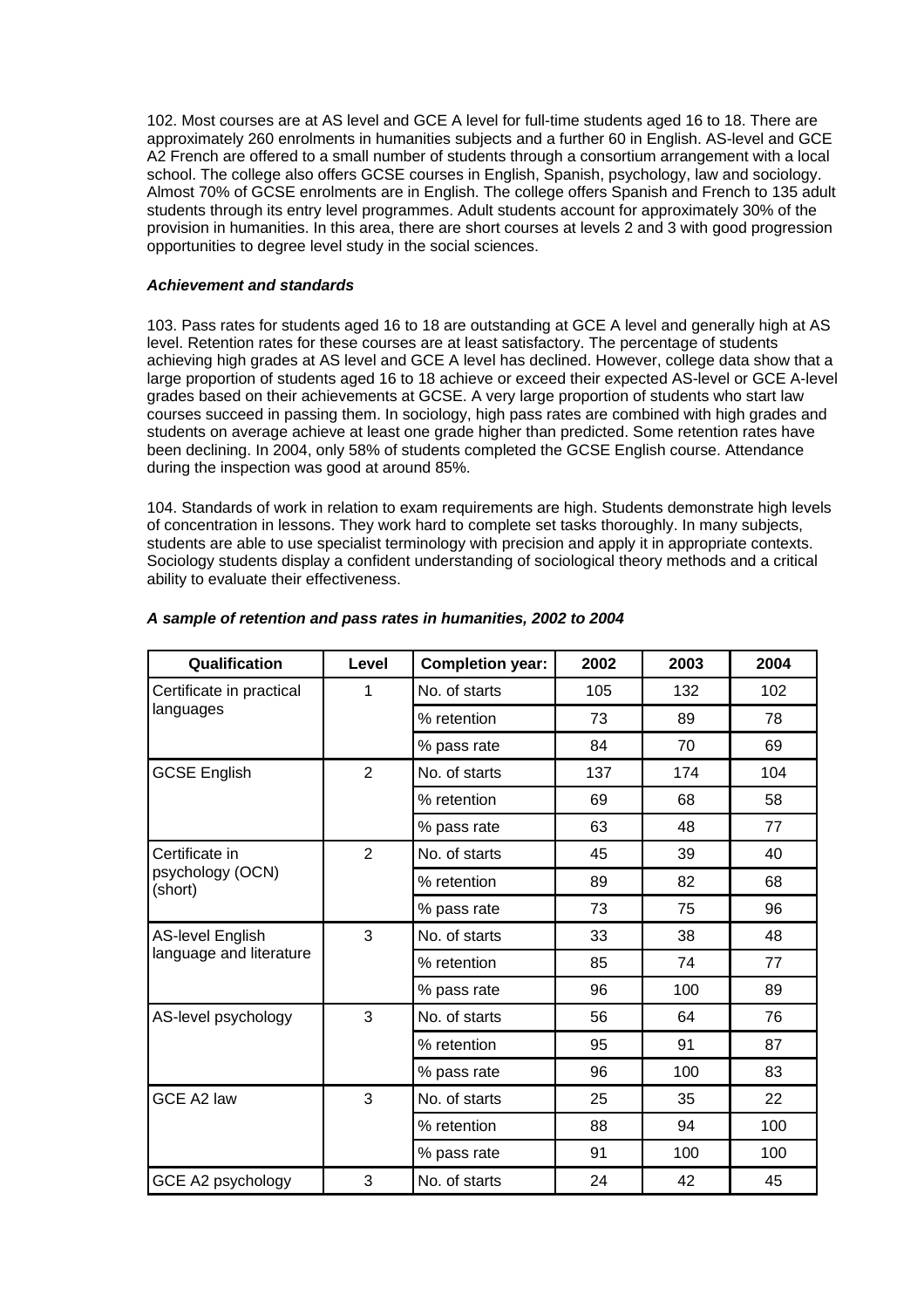| $\%$<br>retention | 70<br>÷ | 86  | ດ<br>◡<br>ັັ |
|-------------------|---------|-----|--------------|
| % pass rate       | 100     | 100 | 00           |

*Source: ISR (2002 and 2003), college (2004)*

# *Quality of education and training*

105. Teaching is generally good or better. Students maintain high levels of concentration in lessons and work hard to complete the tasks set. In the better lessons, students are encouraged to develop ideas through effective group work. Teachers use questions to probe, challenge and extend students' thinking. Students show keen interest in well-planned activities which are designed to develop analytical skills. For example, in a law lesson about sentencing, adult students taking the role of lay magistrates weighed conflicting evidence before determining appropriate sentences. Some teachers, however, rely too much on whole-class teaching which fails to meet the different needs and abilities of students. In some lessons where a limited range of learning resources is used, the handouts are unimaginative. Some teachers make good use of references to websites and bibliographies in their lessons. There is some unsatisfactory teaching in English and modern foreign languages below level 3. Here, as a result of some poor lesson planning and learning materials, the learning of students is limited. Languages are largely taught through the medium of English, and materials are predominantly geared to the needs and interests of younger students.

106. Staff are suitably qualified and experienced. Many are examiners for awarding bodies and bring considerable external experience to their role. Accommodation is generally satisfactory although sometimes classroom layout prevents students from interacting easily.

107. Student assessment is regular and well planned. Students are clear about when and how they will be assessed and what they need to do to achieve. Formal feedback sheets are widely used for written work, but on many, staff simply define problems rather than suggest solutions. Target minimum grades are shared with students early in the programme and each significant piece of work is assessed against them. They help in motivating students. In discussion with their teachers, students identify realistic short-term targets which help to raise their standards. There is regular monitoring of students' progress during staff team meetings. In psychology, teachers regularly check students' files. This enables students to organise work effectively. In modern foreign languages, there is an in-house initial assessment, but despite this some students are on courses at the wrong level for their needs.

108. The range of humanities and English 16 to 18 provision is satisfactory at level 3. For adult students, the humanities provision is wide-ranging and flexibly organised to allow good opportunities for progression. Language provision for adult students is currently limited to French and Spanish through the ABC language programme and GCSE Spanish. Key skills are integrated well into ASlevel and GCE A-level courses, and around 70% of students achieve a key skills qualification in communication.

109. There is very good academic and personal support for students. College-wide strategies for identifying and meeting students' support needs work well. Students receive timely and good advice and guidance on careers and HE. There is good personal support for adult students. This meets a wide range of individual needs and includes financial support. Attendance is monitored carefully, and if problems are identified, information is shared across subject areas.

#### *Leadership and management*

110. Leadership and management are good overall. Communication is good and teamwork is effective in supporting all staff to share the college vision of raising aspirations. There is good analysis and monitoring of most programmes and students' performance. Students' views are incorporated in course reviews and self-assessment. Modern foreign language provision lacks management by a specialist linguist. Programmes are well co-ordinated to meet exam criteria. However, there is no clear strategy to determine the suitability of the provision and its future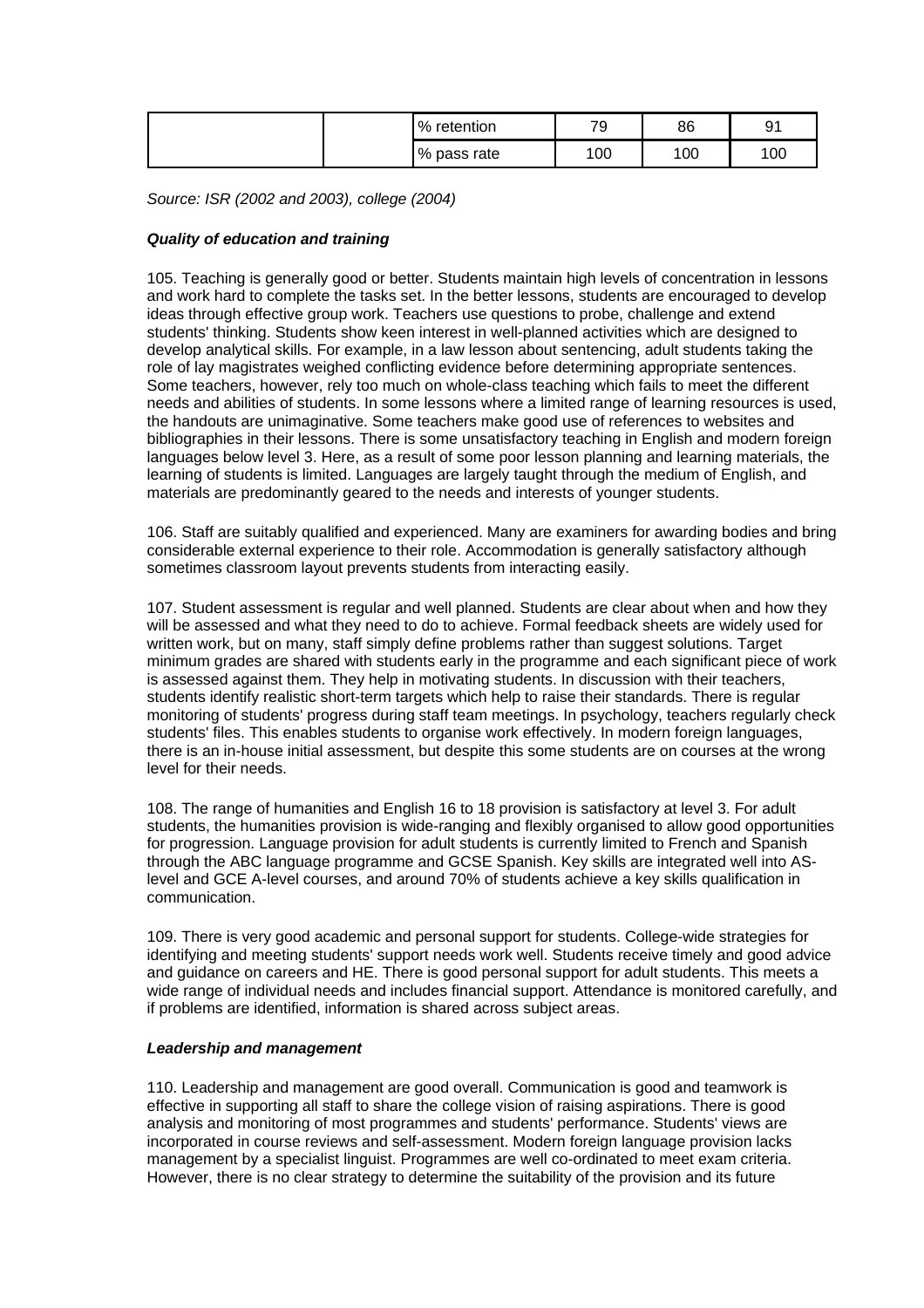<span id="page-39-0"></span>direction. All language staff are part time. Teaching is not monitored adequately to determine its quality.

# **Literacy, numeracy and English for speakers of other languages**

#### Overall provision in this area is **good (grade 2)**

#### *Strengths*

- o much good teaching and learning
- o high retention and pass rates for students entered for external qualifications

 $\mathbf{x}$ 

- o effective community partnership initiatives to widen participation
- o good range of activities and resources to promote equality of opportunity in lessons
- o effective assessment practice in literacy and numeracy.

#### *Weaknesses*

- o narrow range of Skills for Life provision
- o insufficient setting of targets and recording of students' progress in ESOL
- o unsatisfactory internal verification procedures.

#### *Scope of provision*

111. Literacy, numeracy and ESOL provision includes discrete courses for adult students at the college and in the local community. A number of innovative projects incorporating this curriculum area are used to widen participation which includes provision in the workplace and in the local community. Essential skills and key skills are integrated into vocational programmes for students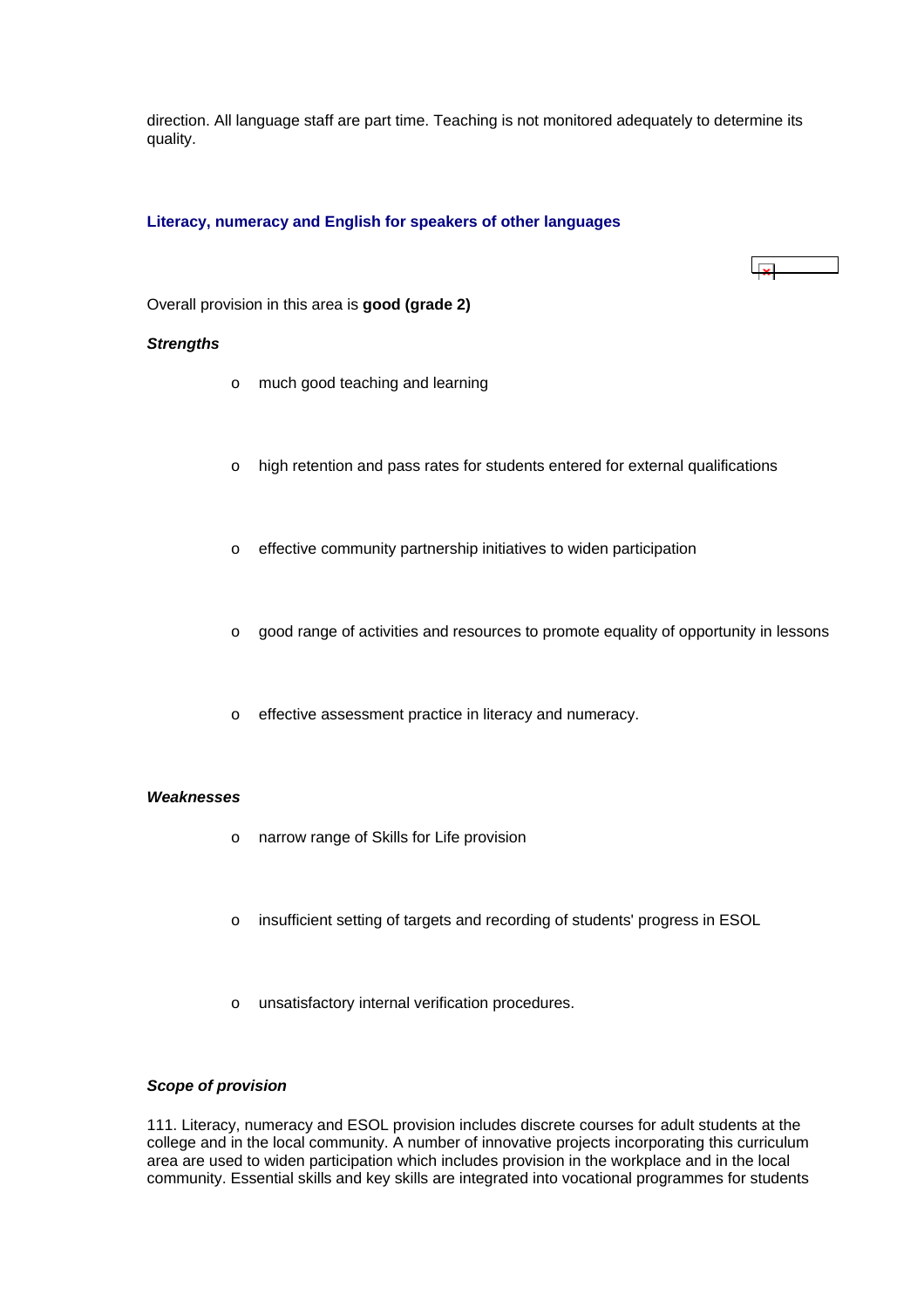aged 16 to 18. There are 146 students on discrete courses in literacy and numeracy and 121 on ESOL courses. The majority of students are at entry level. The college offers a range of literacy and numeracy support. All full-time students are assessed for literacy and numeracy and there are currently 300 students receiving support.

#### *Achievement and standards*

112. Retention and pass rates are high. There has been an improving trend in retention rates for adult students in literacy, numeracy and ESOL. A large proportion of students now complete the course. Increasing numbers are entering for external examinations. In 2003/04, 38% of all ESOL students took external qualifications and 44% of adult students in literacy and numeracy. Pass rates for these qualifications are also high. Retention and pass rates on college programmes with targeted support for literacy show an improving trend.

113. There is a high standard of work in most lessons and the achievements are having a positive effect on the lives of these students. In the majority of lessons, students develop their skills in both written and spoken form. Many adult students speak freely about the pride they have in their achievements. Students enjoy working together and are able to reach high standards in relation to their goals and the qualifications. Many also gain in confidence and self-esteem. For example, a student at entry level was nominated as student representative and as a result was able to support fellow students in lessons. In ESOL, the standard of students' spoken English is high. They participate well in lessons, building their confidence. The majority of students who are at entry level also develop personal and learning skills.

# *Quality of education and training*

114. Teaching is good or better in the majority of lessons. In the best sessions for adult students, the learning activities are linked closely to the students' own experiences and interests. For example, in a literacy session, the tutor used current soap operas to introduce new spellings to the group. Teaching strategies include successful paired work, spontaneous question and answer elements with the whole group and general topic discussion. Student participation is actively encouraged in order to enhance learning. Many of the lessons are very well planned to take account of individual learning needs. Learning materials are of a high standard. Teachers use materials that reflect the ethnic and cultural diversity of the local population well. In a successful ESOL lesson at entry level, students learnt to describe their neighbourhood through a range of activities including digital photography and the selection of vocabulary specific to each of their circumstances. There is, however, too little use of ILT in literacy and numeracy. In a minority of ESOL lessons, there is insufficient focus on meeting the needs of all students which results in a lack of demanding work for more able students and insufficient focus on improvement of literacy skills. Literacy and numeracy support is being embedded successfully into vocational programmes. Staff development for tutors working on these programmes is having a positive impact on the teaching and learning taking place. Team teaching involving vocational and support tutors is part of this strategy. There is insufficient sharing of good practice across divisions.

115. Staff are qualified appropriately and there are good opportunities for staff training. The need has been recognised to raise the level of specialist qualifications for staff. Accommodation and resources are satisfactory in both the college and community venues. There are examples of displays that celebrate achievement and ESOL students have good classroom accommodation, IT equipment and teaching and learning resources. However, in literacy and numeracy, the IT resources are limited.

116. Assessment practice in literacy and numeracy is good. Initial assessment is thorough and measurable targets are set and recorded to match the needs of students. These targets are used at regular review interviews to plan the next stage of the students' programme effectively. Staff encourage students to monitor their own progress and take an active part in the recording process. In ESOL, there is insufficient setting of targets or recording of progress. Even though initial and diagnostic assessment is carried out, the information gathered is not used effectively with individuals. Students are not given feedback on a regular basis about the progress they are making and staff rarely record outcomes from set tasks and homework. This weakness has been recognised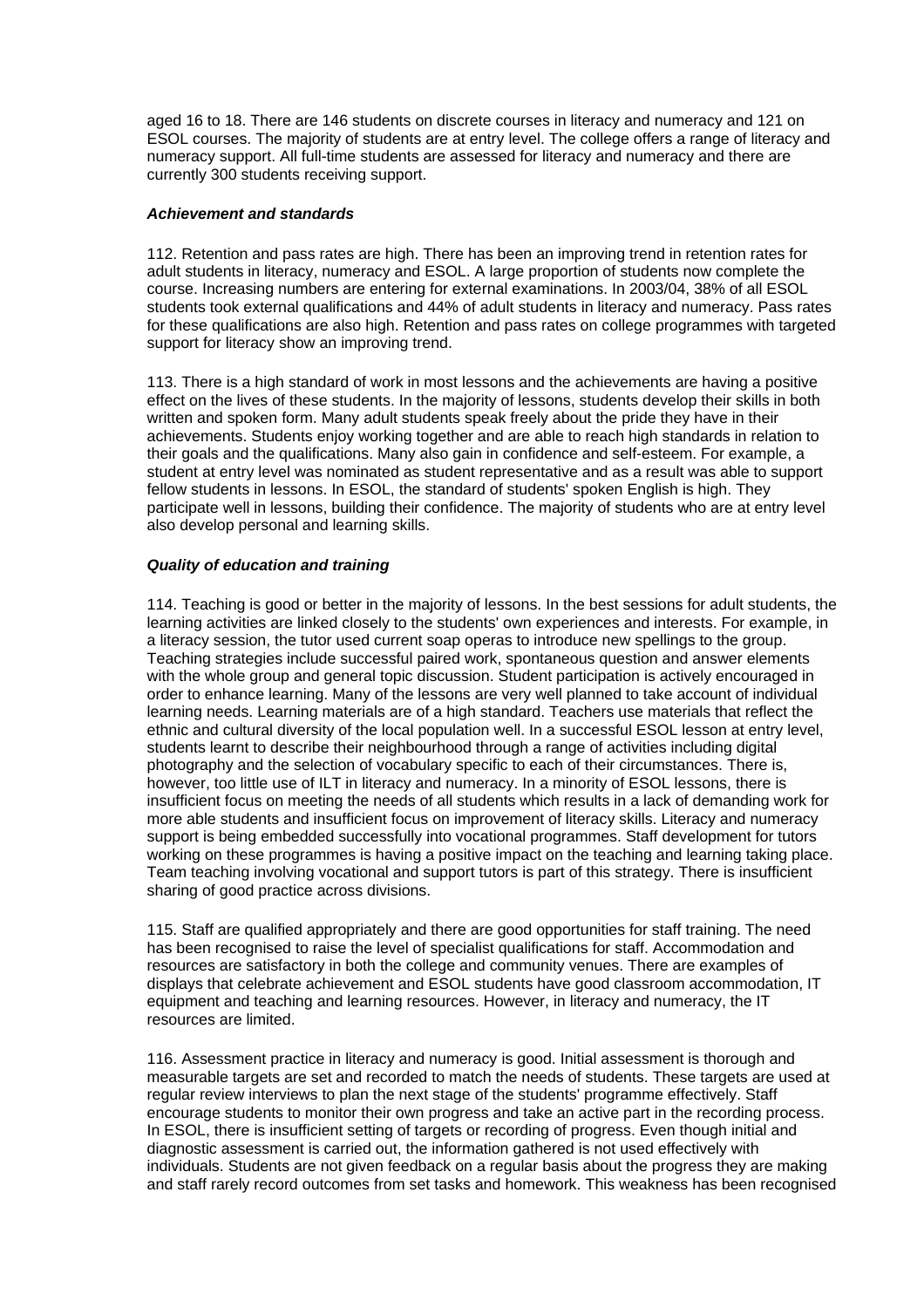<span id="page-41-0"></span>by the college.

117. There is a narrow range of discrete provision above entry level in literacy, numeracy and ESOL. This limits the progression opportunities for many students. Support to develop language skills for ESOL students on main college programmes is also limited. There is a broad and effective range of support for full-time students in literacy and numeracy. There are effective community partnership initiatives to widen participation. The college has good links with bodies including the local authority, trade unions, Primary Care Trusts, probation service and employers.

#### *Leadership and management*

118. Leadership and management are good. A Skills for Life working group is providing a wholecollege strategic approach to this provision. There are regular team meetings. Self-assessment reports are thorough and rigorous. However, the sharing of good practice in relation to assessment and monitoring of students' progress across all aspects of this provision is not well developed. Procedures for internal verification of college certificates lack rigour. This is recognised by the college which has drawn up plans to make improvements.

 $\overline{1}$ 

#### **Entry to employment**



#### *Strengths*

- o high rates of achievement and progression
- o very good personal support for learners
- o effective curriculum management.

#### *Weaknesses*

- o learning activities that do not meet the needs of all learners
- o fluctuating attendance rates.

# *Scope of provision*

119. The E2E programme is managed within Burnley College Training, the work-based learning division of the college. There are 50 learners on the programme. The E2E programme began in the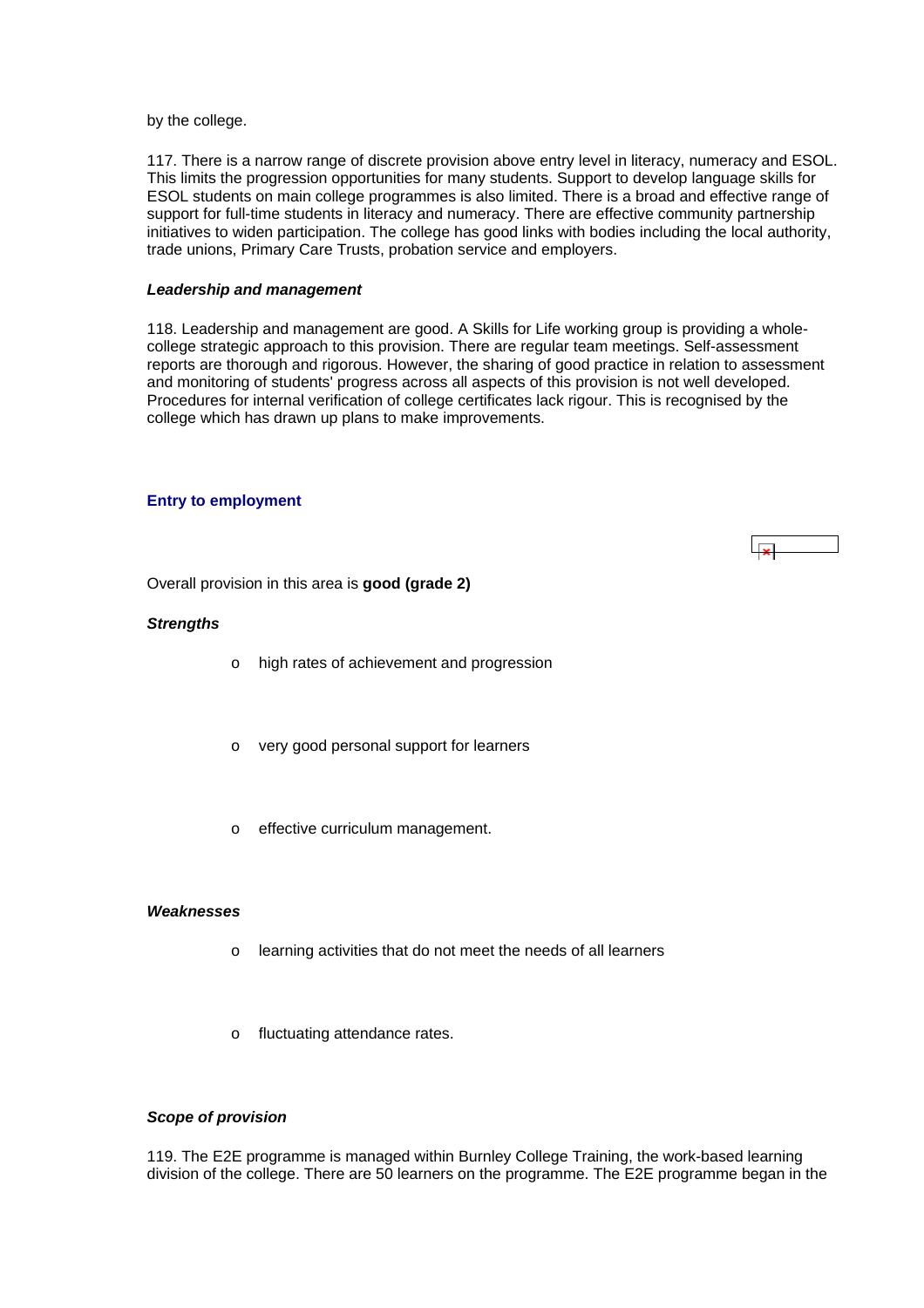college in August 2003, and during 2003/04, 157 learners started the programme. The programme is designed to enable disengaged and underachieving young people to progress to employment or FE. It consists of three strands: vocational learning, basic and key skills, and personal and social skills. All three strands of the programme are delivered on site at the college. The learners have access to a wide range of vocational options that include joinery and painting, food preparation, distribution operations and business administration. In 2003/04, 31% of learners were female and 15% were from minority ethnic groups. Almost all learners were aged 16 to 18.

# *Achievement and standards*

120. There are high progression rates from the programme. In 2003/04, 49% of learners who started the programme progressed to FE, training or employment. This significantly exceeded the local LSC target. Learners' achievement of vocational qualifications is good. In 2003/04, learners achieved 84 NVQ qualifications at level 1 in 4 vocational subjects. In addition, five learners achieved adult literacy and/or numeracy level 1 certificates. In all, 44% of the learners achieved a level 1 qualification. A total of 55% of learners completed their individual learning plans. Attendance in the sessions inspected was low at 60%. Registers indicate that the overall weekly attendance on the programme between August and November 2004 was in a range from 52% to 85%.

# *Quality of education and training*

121. Tutors prepare thoroughly for sessions. They have very productive working relationships with learners that enhance learning. The more effective sessions have a good variety of approaches to promoting learning and clear learning objectives that are achieved. In these sessions, there is effective one-to-one teaching and support, and tutors create a purposeful atmosphere. They plan good opportunities for assessment that are used well. In one session, effective team teaching and small group work focused on musical and pictorial quizzes. This developed team building skills which were assessed. The development of practical skills and social skills is more effective than learners' progress in other elements of the programme.

122. Some learning activities in theory sessions do not meet the needs of all students. Almost all lessons have students with a wide range of ability from entry level 1 to level 1, yet they are generally set the same tasks within the same timescales. There is also some ineffective teaching in theory sessions of literacy, numeracy and IT by tutors who are not qualified specialists in these subjects. Some learning activities do not have a relevant context. Some tutors place insufficient emphasis on the accuracy and correctness of written and oral responses by students.

123. Students have access to a good range of vocational options. These include joinery, painting, distribution operations, business administration and food preparation. There are 19 students on placements and these range from one day to four days each week. Placements are well matched to the interests of students. Progress within the placements is assessed carefully, although this is not linked to a vocational qualification. Internal verification and vocational skills assessments are satisfactory overall.

124. The E2E programme is located within the main college, and all classrooms and workshops are along one corridor. Some classrooms are small, have no natural light and poor ventilation. Teaching equipment is inadequate in some rooms, with low-quality overhead projectors, screens and whiteboards. There is also some low-quality computer equipment with small monitor screens, limited printing facilities and a lack of scanners. Other workshop and practical areas are satisfactory.

125. The arrangements for initial and diagnostic assessment are thorough. This information is used effectively in planning and managing the overall programme. Learners of differing ability have different course options. The E2E passport is used effectively and staff also use additional monitoring and assessment records. The mentoring system is effective and is valued by students. Mentoring sessions are carried out off site at the nearby Skate Park. This weekly half-day session is attended by all of the staff. Learners have a choice of supervised recreational activities. In a separate area, tutors have mentoring meetings with learners during which they review learning and progress, and consider any personal issues that are raised by learners. This arrangement is very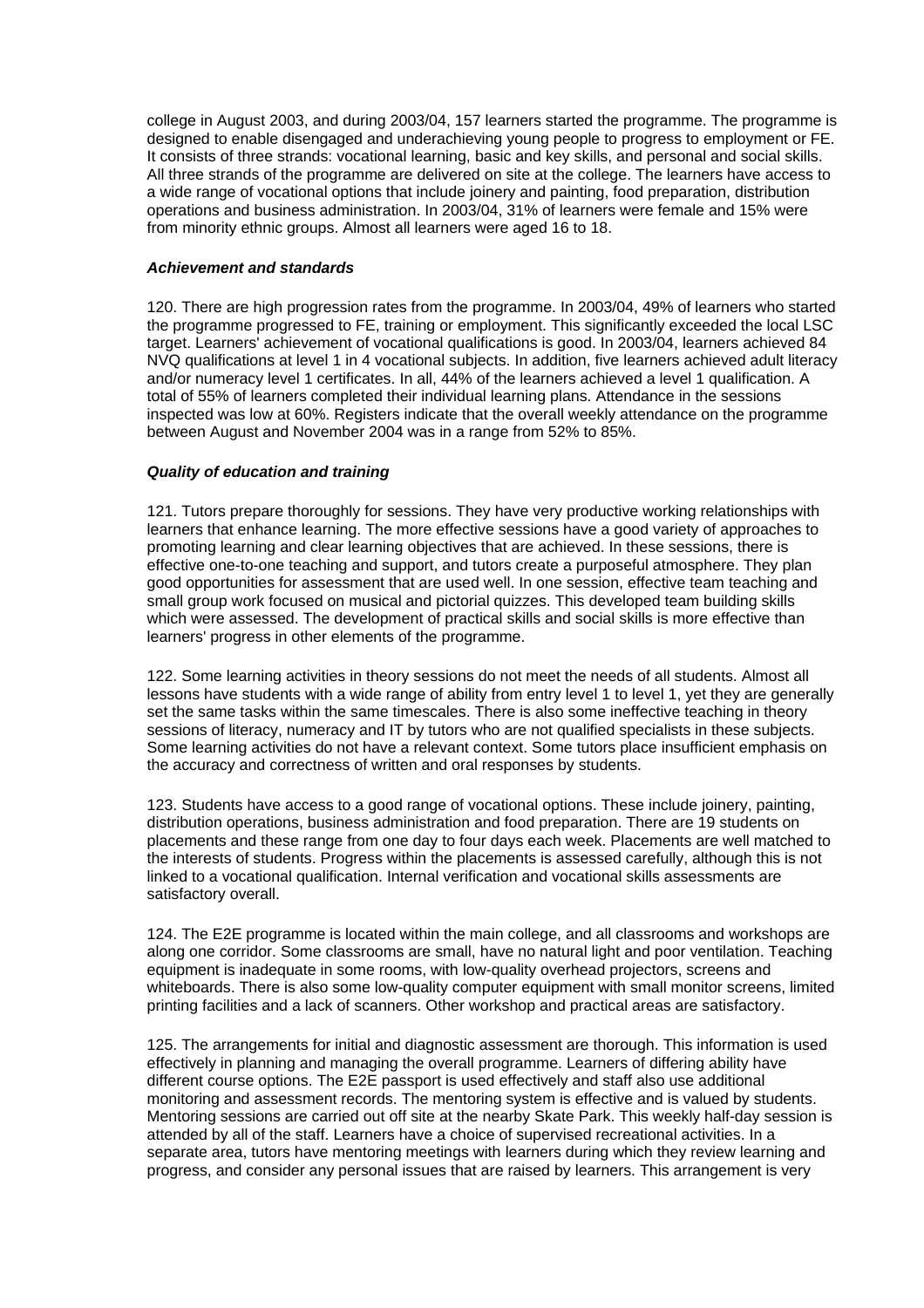<span id="page-43-0"></span>effective in providing a setting that encourages the development of confidence, personal skills and trust on the part of the learners. They respond very positively to this experience.

126. The entry arrangements to the programme are good. Learners are recruited by tutors working closely with the Connexions adviser who is attached to the college specifically for the E2E programme. Learners receive suitable careers advice during the programme. Personal support for learners is very good. Learners find tutors accessible, friendly and helpful. Tutors provide a breakfast club every day before courses start and this is welcomed by learners. It provides an informal situation for useful discussions with students, and it encourages trust between learners and tutors.

#### *Leadership and management*

127. Curriculum and programme management are good. The programme manager, 10 tutors, 2 training development officers and the Connexions adviser share the same workroom and this encourages an effective team approach. The three strands of the programme are integrated effectively into a coherent framework for the learners. The programme is flexible and responsive to learners' needs and benefits from a clear direction. LSC targets are met and exceeded. Monitoring of performance is good. The provision is socially and educationally inclusive and engages young people who are disaffected and/or disadvantaged in a number of ways. Tutors have benefited from relevant training, but there is not yet a plan for sufficient tutors to gain specialist teaching qualifications.

#### **Part D: College data**

| Level        | 16-18 % | $19 + %$ |
|--------------|---------|----------|
|              | 29      | 27       |
| $\mathbf{2}$ | 28      | 25       |
| 3            | 37      | 12       |
| 4/5          |         | U        |
| Other        | 6       | 36       |
| <b>Total</b> | 100     | 100      |

**Table 1: Enrolments by level of study and age 2003/04**

*Source: provided by the college in autumn 2004*

# **Table 2: Enrolments by curriculum area and age 2003/04**

| <b>Curriculum area</b> | $16 - 18$ | $19+$ | Total          |  |
|------------------------|-----------|-------|----------------|--|
|                        | No.       | No.   | Enrolments (%) |  |

 $\overline{\mathbf{r}}$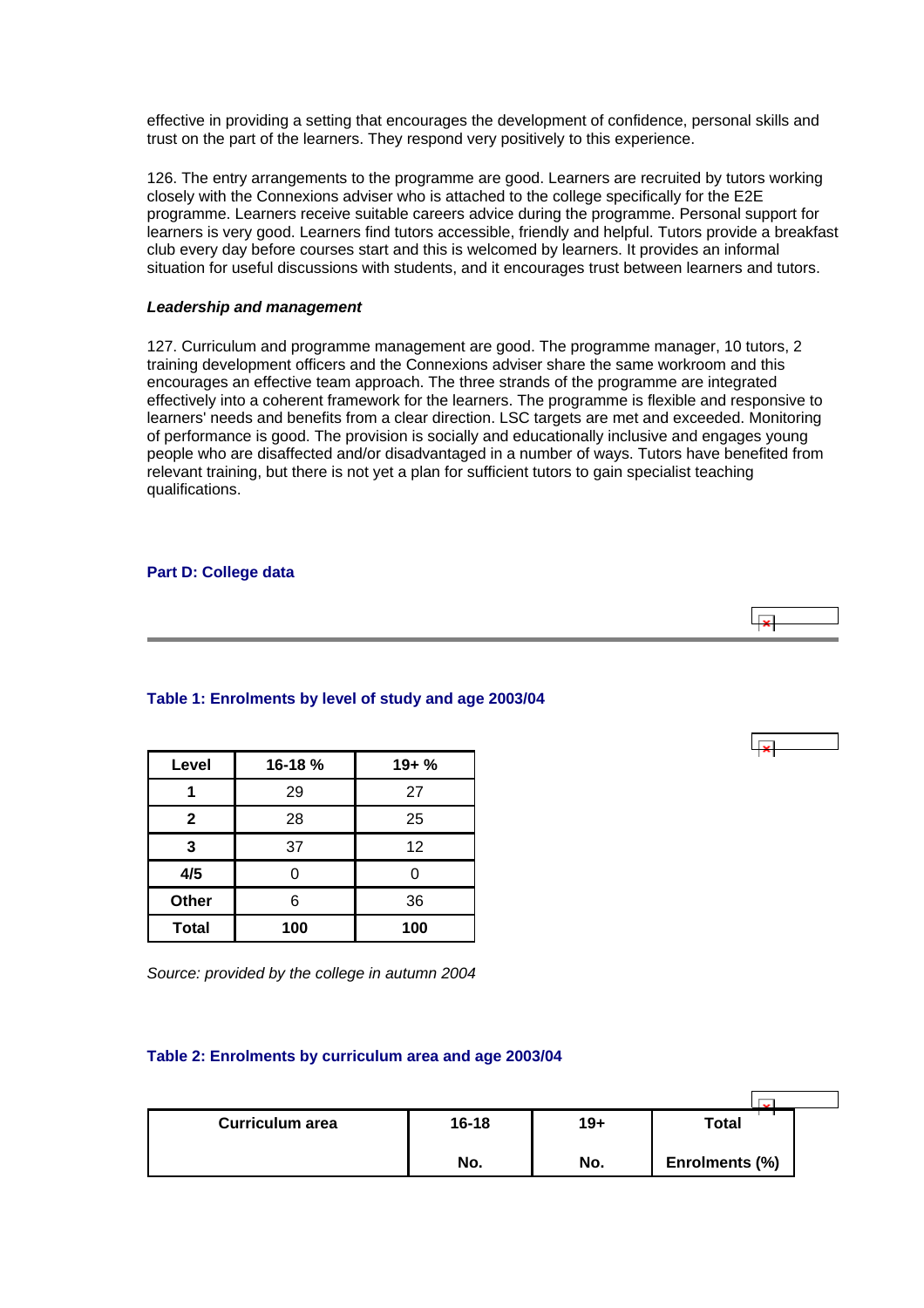<span id="page-44-0"></span>

| Science and mathematics                                 | 158   | 243      | 4              |
|---------------------------------------------------------|-------|----------|----------------|
| Land-based provision                                    | 0     | 6        | 0              |
| Construction                                            | 278   | 533      | 9              |
| Engineering, technology and<br>manufacture              | 191   | 556      | 8              |
| Business administration,<br>management and professional | 251   | 809      | 11             |
| Information and communication<br>technology             | 263   | 1,769    | 22             |
| Retailing, customer service and<br>transportation       | 0     | $\Omega$ | $\Omega$       |
| Hospitality, sports, leisure and travel                 | 270   | 148      | 4              |
| Hairdressing and beauty therapy                         | 9     | 140      | 2              |
| Health, social care and public<br>services              | 364   | 686      | 11             |
| Visual and performing arts and<br>media                 | 277   | 225      | 5              |
| <b>Humanities</b>                                       | 340   | 335      | $\overline{7}$ |
| English, languages and<br>communication                 | 163   | 333      | 5              |
| Foundation programmes                                   | 116   | 468      | 6              |
| Total                                                   | 2,730 | 6,617    | 100            |

*Source: provided by the college in autumn 2004*

# **Table 3: Retention and achievement**

| Level (Long  | <b>Retention and</b>            |      |           |      | <b>Completion year</b> |       |       |
|--------------|---------------------------------|------|-----------|------|------------------------|-------|-------|
| Courses)     | pass rate                       |      | $16 - 18$ |      |                        | $19+$ |       |
|              |                                 | 2001 | 2002      | 2003 | 2001                   | 2002  | 2003  |
| 1            | Starters excluding<br>transfers | 572  | 857       | 518  | 1,397                  | 1,297 | 1,396 |
|              | Retention rate %                | 70   | 75        | 75   | 64                     | 62    | 79    |
|              | National average %              | 75   | 76        | 76   | 70                     | 71    | 71    |
|              | Pass rate %                     | 84   | 86        | 77   | 74                     | 85    | 72    |
|              | National average %              | 67   | 69        | 73   | 68                     | 70    | 77    |
| $\mathbf{2}$ | Starters excluding<br>transfers | 723  | 814       | 663  | 1,678                  | 1,681 | 1,621 |
|              | Retention rate %                | 70   | 75        | 78   | 69                     | 65    | 64    |
|              | National average %              | 70   | 71        | 71   | 68                     | 68    | 67    |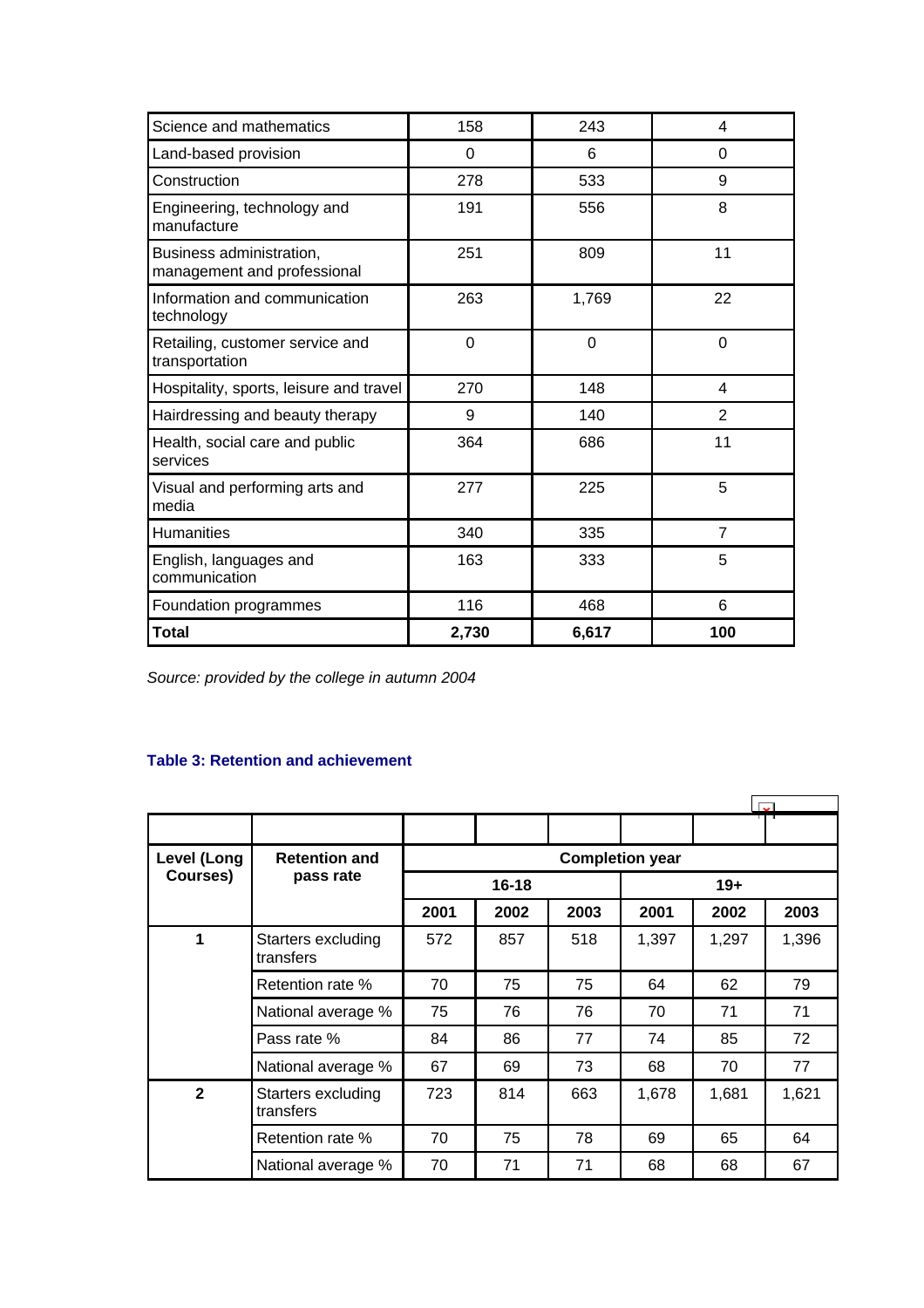<span id="page-45-0"></span>

|     | Pass rate %                     | 90      | 85      | 83      | 80    | 83  | 77  |
|-----|---------------------------------|---------|---------|---------|-------|-----|-----|
|     | National average %              | 68      | 70      | 73      | 67    | 71  | 73  |
| 3   | Starters excluding<br>transfers | 1,376   | 1,214   | 1,328   | 1,162 | 983 | 894 |
|     | Retention rate %                | 76      | 81      | 72      | 67    | 68  | 66  |
|     | National average %              | 70      | 77      | 77      | 68    | 70  | 69  |
|     | Pass rate %                     | 93      | 91      | 88      | 80    | 86  | 79  |
|     | National average %              | 75      | 77      | 80      | 68    | 71  | 74  |
| 4/5 | Starters excluding<br>transfers | $\star$ | $\star$ | $\star$ | 44    | 38  | 104 |
|     | Retention rate %                | $\star$ | $\star$ | $\star$ | 98    | 68  | 77  |
|     | National average %              | $***$   | $***$   | $***$   | 67    | 68  | 69  |
|     | Pass rate %                     | $\star$ | $\star$ | $\star$ | 95    | 88  | 84  |
|     | National average %              | $***$   | $***$   | $***$   | 54    | 54  | 58  |

*Note: summary of retention and achievement for the last three years by age and level of course, compared against national averages for colleges of the same type (that is general FE/tertiary colleges or sixth form colleges).*

*Sources of information:* 

*1. National averages: Benchmarking Data 2002 to 2003: Retention and Achievement Rates in Further Education Colleges in England, Learning and Skills Council, September 2004.*

- *2. College rates for 2001 to 2003: College ISR*
- *\* numbers too low to provide a valid calculation*
- *\*\* data not available*

# **Table 4: Quality of teaching observed during the inspection by level**

|                        |                        |                          |                                | $\overline{a}$       |
|------------------------|------------------------|--------------------------|--------------------------------|----------------------|
|                        |                        |                          |                                |                      |
| <b>Courses</b>         | Teaching judged to be: | No of                    |                                |                      |
|                        | Good<br>or better<br>% | <b>Satisfactory</b><br>% | Less than<br>satisfactory<br>% | sessions<br>observed |
| Level 3 (advanced)     | 73                     | 23                       | 4                              | 74                   |
| Level 2 (intermediate) | 68                     | 25                       |                                | 57                   |
| Level 1 (foundation)   | 59                     | 34                       | 6                              | 32                   |
| Other sessions         | 82                     | 18                       | 0                              | 17                   |
| <b>Totals</b>          | 70                     | 25                       | 5                              | 180                  |